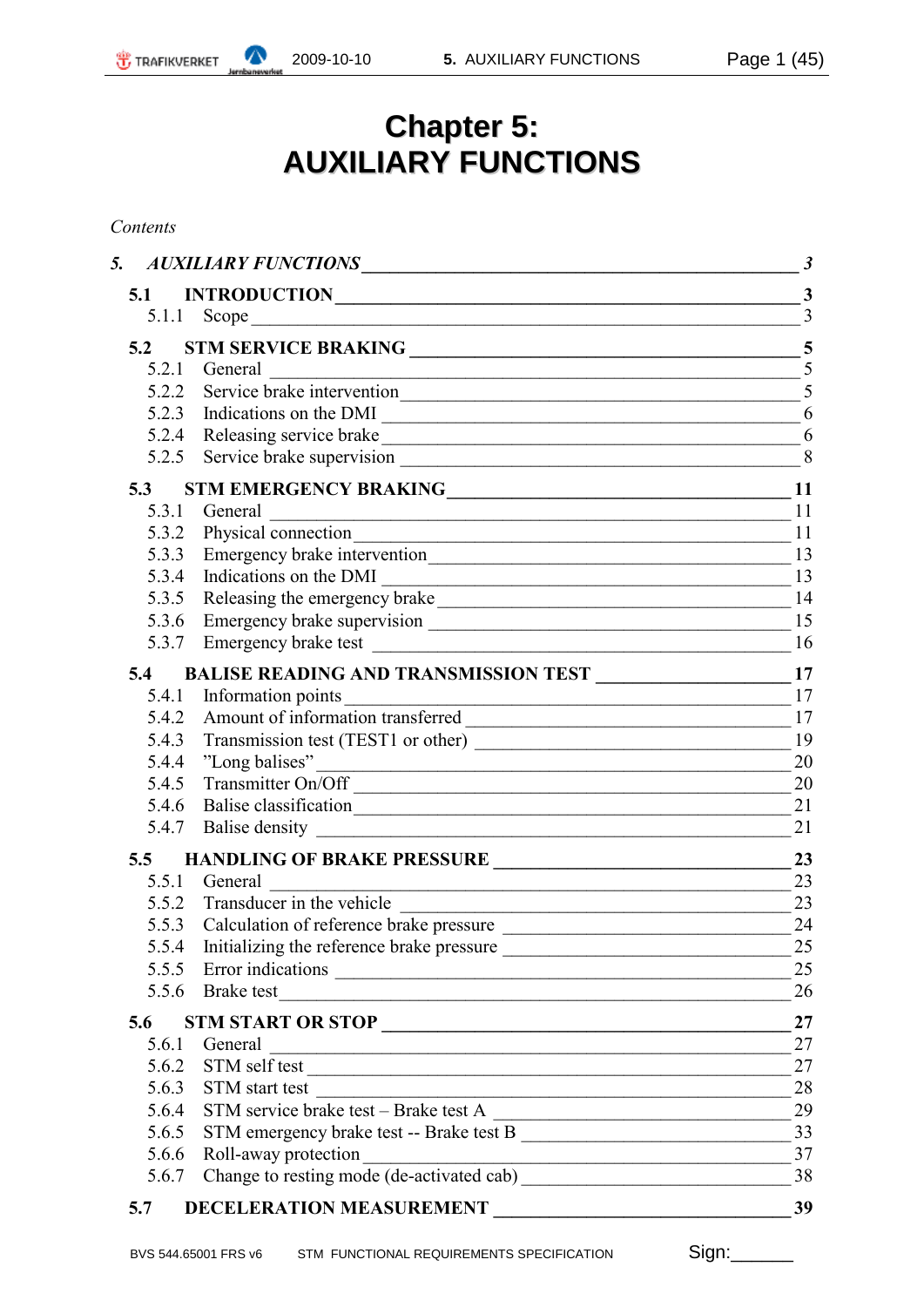**TRAFIKVERKET** 

Ø

|     | 5.7.1 General                                 | 39 |
|-----|-----------------------------------------------|----|
|     | 5.7.2 Measurement                             | 39 |
|     | 5.7.3 Indication                              | 41 |
|     | 5.7.4 Updating the brake percentage parameter | 42 |
| 5.8 | <b>INDEX</b>                                  | 45 |
|     | 5.8.1 Changes, figures & tables               | 45 |

*Contents lists of figures and tables: refer to the final chapter.*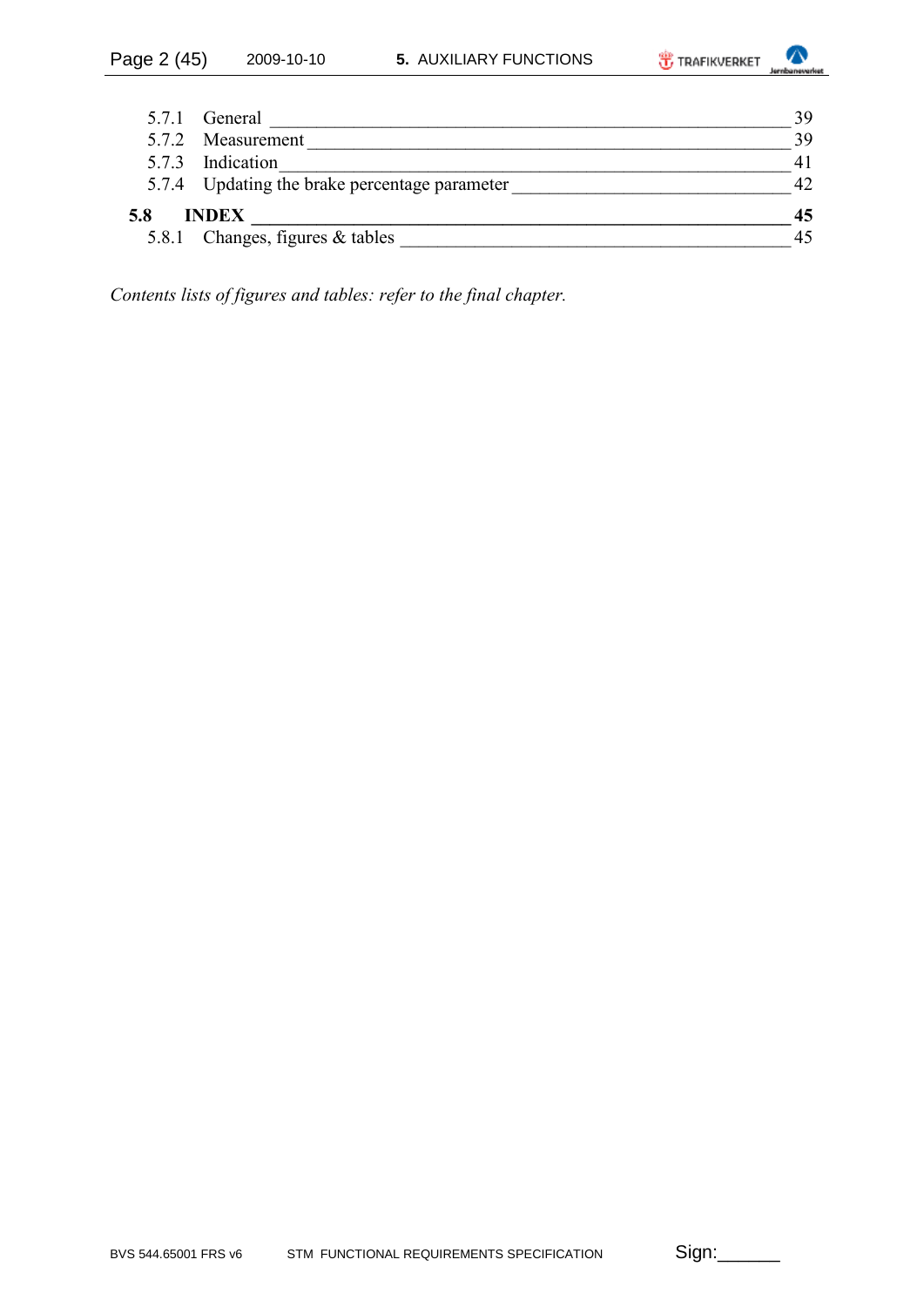# <span id="page-2-0"></span>**5. AUXILIARY FUNCTIONS**

# <span id="page-2-1"></span>**5.1 INTRODUCTION**

W

## <span id="page-2-2"></span>**5.1.1 Scope**

This document specifies the following STM functions:

- Brake pressure measurement
- Service and emergency braking
- Balise reading and testing
- Start/stop functionality
- Rolling detection
- Deceleration measurement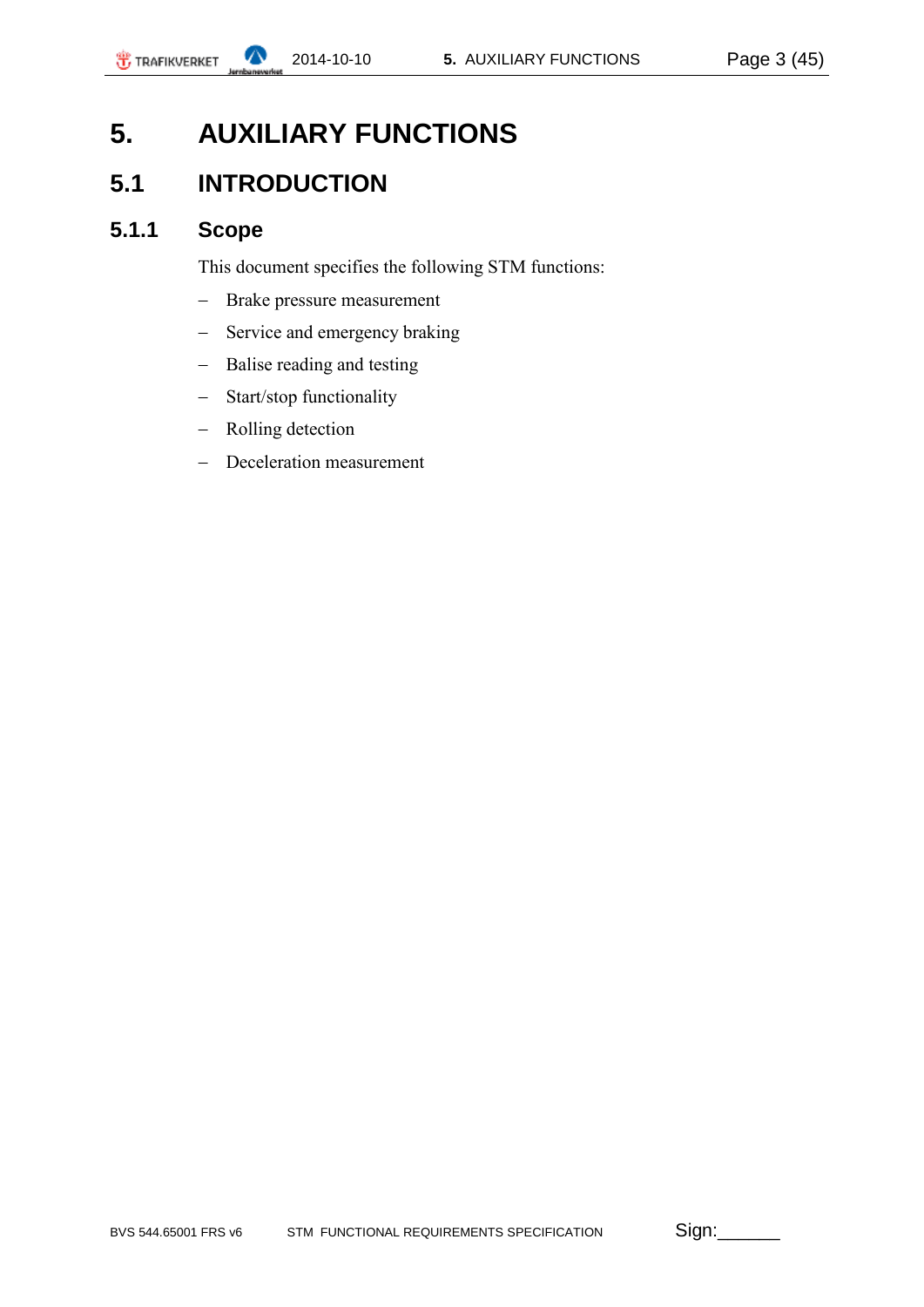$\boldsymbol{\sigma}$ 

(blank)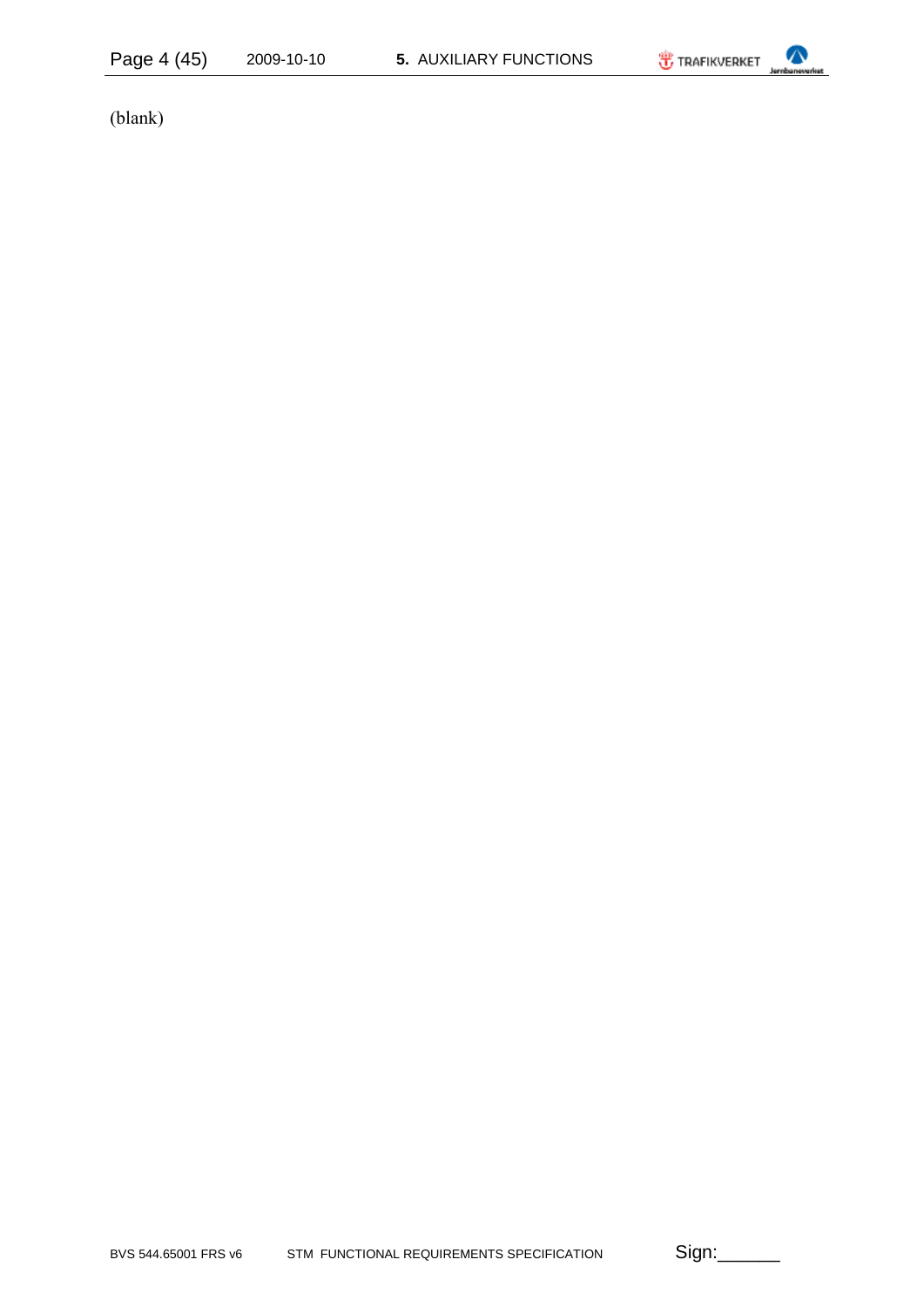## <span id="page-4-0"></span>**5.2 STM SERVICE BRAKING**

## <span id="page-4-1"></span>**5.2.1 General**

The STM can be configured [Table CP] to use a direct interface to the brake system for ordering service braking, or use the interface provided via ETCS. The STM also needs feedback from the brake system.

The pressure figures given in the following refer to  $P_{\text{INT}}$ , the internal representation of brake feedback.  $P_{INT}$  should give a correct representation of brake status, regardless of brake system type.

ETCS provides normally only one level of service braking (full). This means that for "soft" supervision, the brakes will be applied earlier, but still with full braking. But if soft service brake is implemented [Table CP,  $SB<sub>SOFF</sub>$ ], soft service braking will be given in some situations.

Full service braking (150 kPa pressure reduction in the main pipe, or corresponding cylinder pressure) can be ordered by the STM and then executed by the ETCS when the train runs too fast, or for other reasons.

Soft service braking (100 kPa pressure reduction in the main pipe, or corresponding cylinder pressure) can be ordered by the STM when the train runs too fast, or for other reasons.

The service brake function is tested according to [5.6.4]. [Table CP] tells whether the ETCS performs an approved service brake test or not.

Note: A test is considered approved if it provides a comparable protection against service brake failures. This decision is handled by the authorities.

## <span id="page-4-2"></span>**5.2.2 Service brake intervention**

The STM requests **full service braking** in the following cases:

- a) The train has passed a BSK landslide group without permission, [3.11.3].
- b) With high (normal) adhesion:
	- 1. The full service brake intervention curve (interval D) is reached with insufficient brake application (as given by brake feed-back input), [4.9.8]
	- 2. The normal full service brake deceleration curve is reached (interval E), [4.9.9]
- c) When the STM has ordered emergency braking, [5.3]
- d) Reserve.

The STM requests full or soft service braking (depending on  $SB<sub>SOFF</sub>$  [Table CP]) in the following cases:

a) The maximum permitted speed is exceeded by 10 km/h or more. [4.5.4]

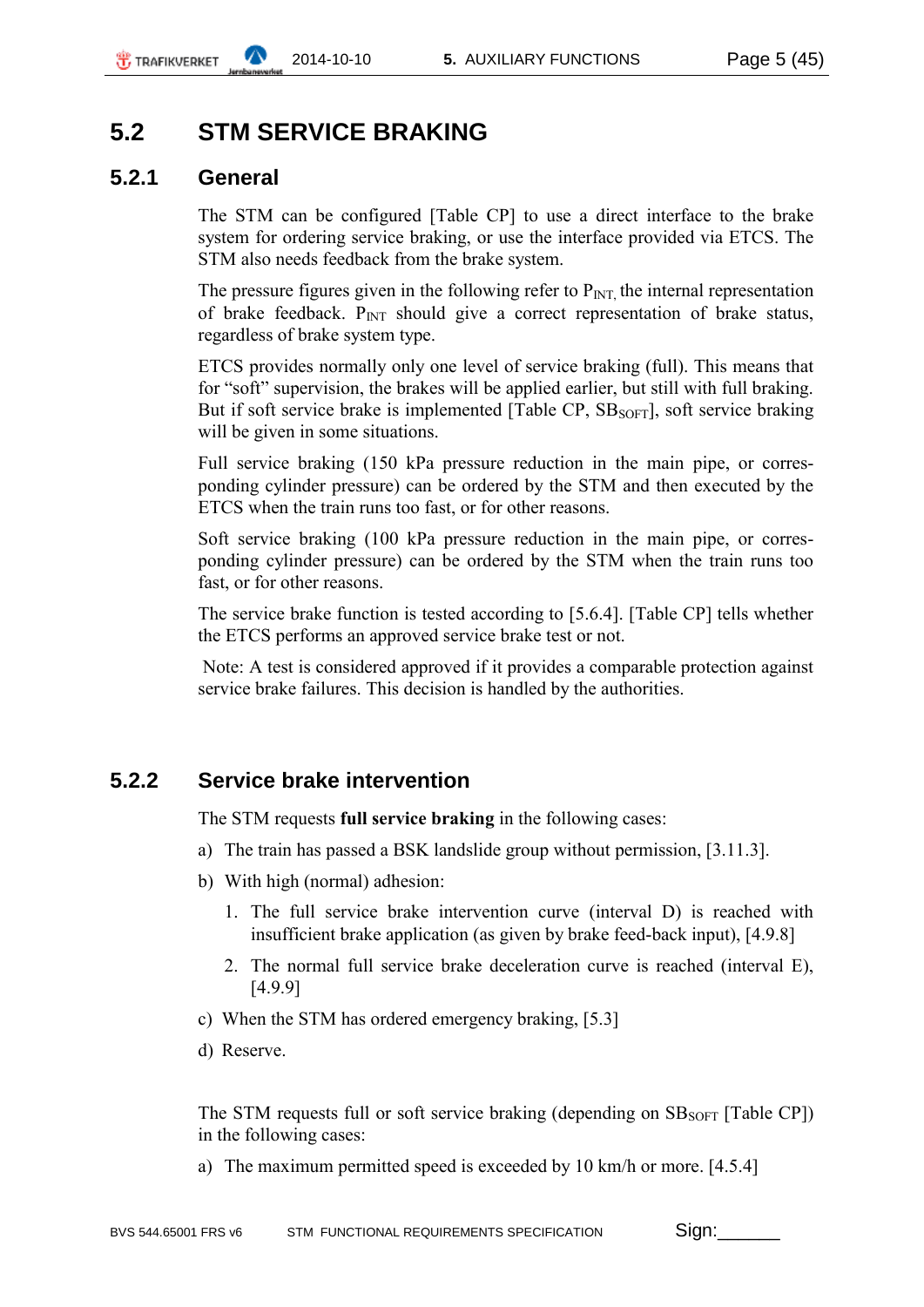∽

- b) With low adhesion:
	- 1. The "soft" service brake application curve (interval D) is reached with insufficient brake application (as given by brake feed-back input). [4.9.8]
	- 2. The "soft" service brake deceleration curve is reached (interval E). [4.9.9]
- c) At detection of a safety-affecting balise error (BF2 or BF3), [3.3.4].
- d) When the train moves a few m from stationary with the direction controller in neutral position [5.6.6].
- e) At transmission error [5.4].
- F5001.52d An STM service brake order shall be performed according to the following:
	- a) If a direct service brake interface is used according to  $SB<sub>DIRECT</sub>$  [Table CP], apply service brake through that interface, and
	- b) Give the following order to ETCS: "Apply service brake, or emergency brake in case the service brake fails to be applied".
		- 1. Exception: This shall not be done during STM service brake test [5.6.4] if a direct service brake interface is used according to  $SB<sub>DIRECT</sub>$  [Table CP].
		- 2. Exception: This shall not be done during soft service braking via a direct service brake interface if soft service braking not is possible via ETCS.
	- c) A full service brake shall be applied by 150 kPa pressure reduction in the main pipe, or by corresponding cylinder pressure.
	- d) If  $SB<sub>SOFF</sub>$  [Table CP] enables soft service braking, a requested soft service brake shall be applied by 100 kPa pressure reduction in the main pipe, or corresponding cylinder pressure.

*Note.* Whether full or soft service brake shall be applied is defined in other requirements.

## <span id="page-5-0"></span>**5.2.3 Indications on the DMI**

When service braking is applied, a corresponding indication will appear (BROMS).

## <span id="page-5-1"></span>**5.2.4 Releasing service brake**

- F5002.52b When an STM-ordered service braking may be released, one or more of the following items shall become available on the DMI.
	- a) Brake release button (LOSS).
	- b) Acknowledgeable text message.

*Note*. Refer to the Roll-away protection [5.6.6].

c) Reserve.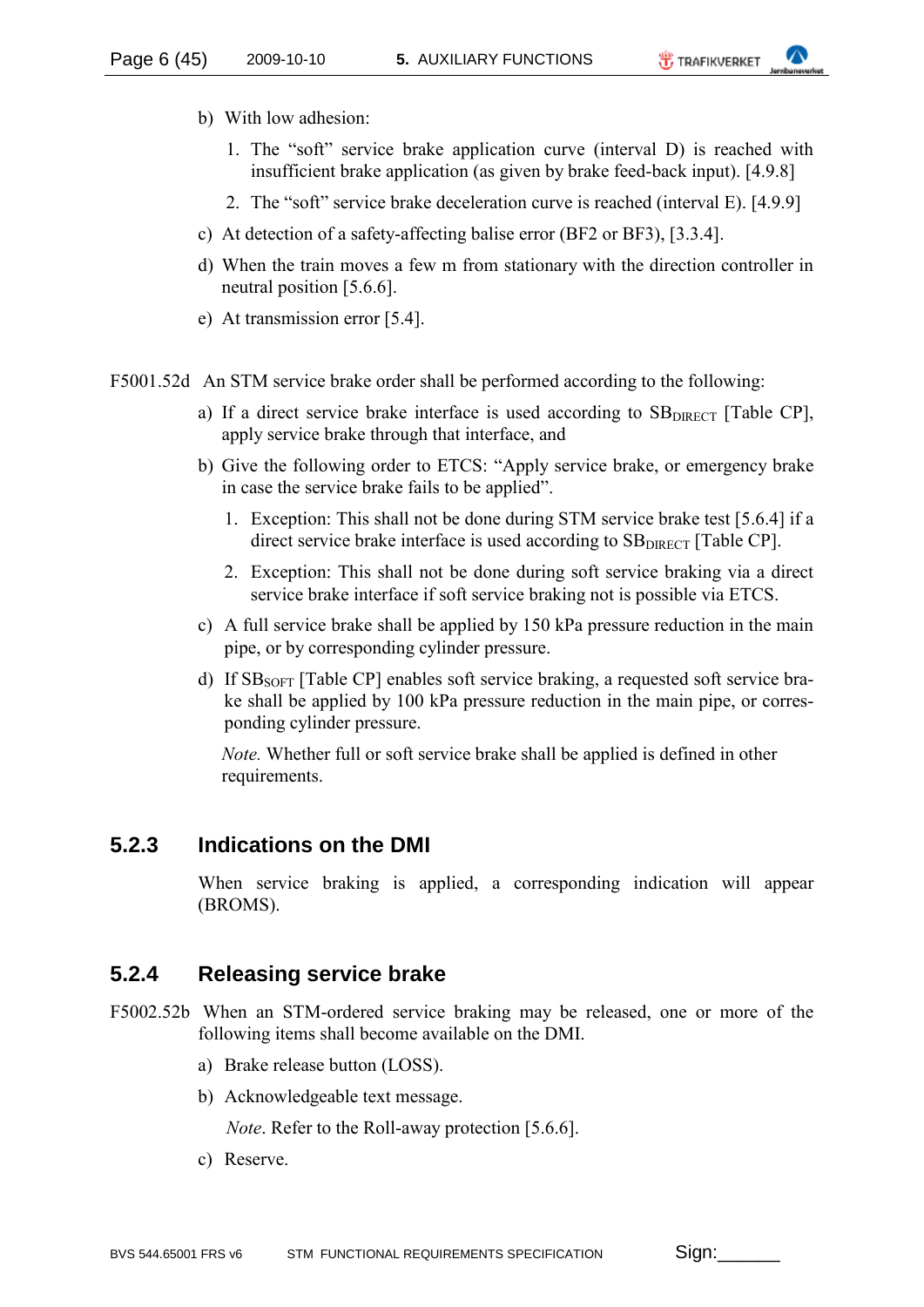*Note.* Service braking can normally be released reciprocally with brake intervention, ie. when the train is in a situation such that the brake would not be applied, it will be possible to release it.

The driver requests brake release by pressing the LOSS button. In certain cases an additional driver action may be needed to be able to proceed.

- F5003.51b a) An STM-ordered service brake shall not be released before the driver has requested this.
	- b) When there is no need for braking anymore, the brake shall be released when the driver requests this

*Note*, This is done by pressing the LOSS button, or acknowledging a text message, depending on the situation [5.2.3].

- c) If using a button:
	- 1. If the button already was pressed beforehand, the brake shall not be released.
	- 2. The button activation shall only be registered at the moment it changes to a pressed state.
- F5004.51a During deceleration supervision the STM shall allow the service brake to be released when the train is in a situation such that the brake would not be applied:
	- a) Expect Stop, the train has slowed down below the release speed [4.9.11]
	- b) Expect Proceed, the train has slowed down below Vtarg + 10 km/h [4.9]
	- c) The train has slowed down "back" through the braking curve intervals, to a point before the intervention curve [4.9].

*Note.* The STM allows the service brake to be released in these cases too:

- 1. When a previous STM emergency braking has been released and  $V_{TRAIN}$  <  $V_{MAX}$  + 5 km/h (i.e. < 45 km/h) after an unexpected stop passage (not aimed at by an Expect Stop distant signal) [3.4.4]
- 2. When the train has come to a halt after passing a stop signal [3.4.4]
- 3. When the train has come to a halt after passing BSK [3.11.3]
- 4. After balise error alarm with STM braking, when the train speed has slowed down to 80 km/h (or after 2 s, if  $V_{\text{TRAIN}} \leq 80$  when the braking started), [3.3.4]
- 5. With max speed supervision, at the train speed  $V_{\text{TRAIN}} < V_{\text{MAX}} + 5$  km/h, [4.5.4]
- 6. When rolling from stationary with the controller in neutral position, immediately, [5.6.6]
- 7. Reserve.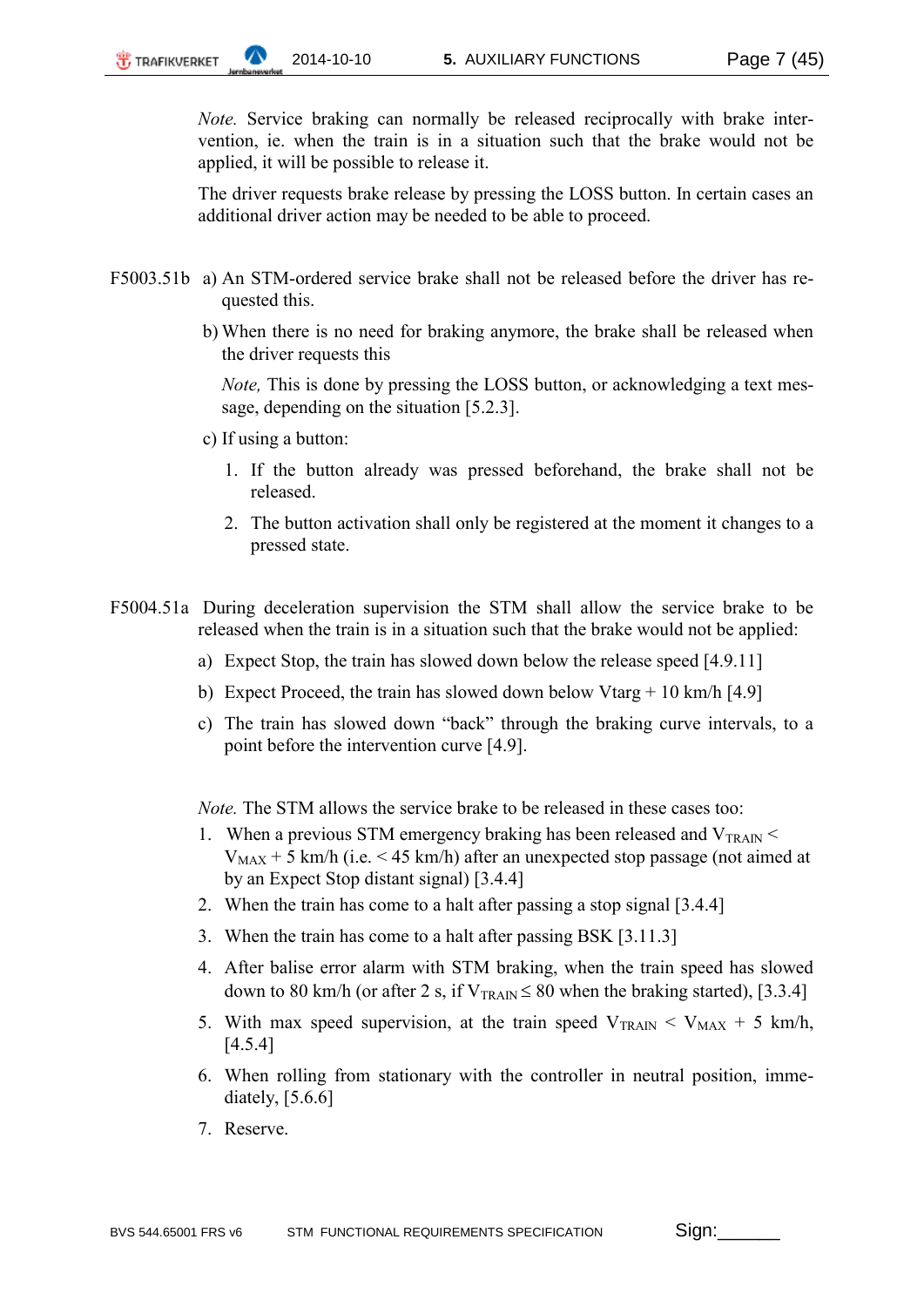## <span id="page-7-0"></span>**5.2.5 Service brake supervision**

F5004A.52c

- a) The service brake function shall be considered faulty if, when service brake is requested,
	- 1. After the set delay time  $T_B$  (max 10 s), a drop in pressure ( $P_{INT}$ ) of at least 60 kPa has not been achieved, or
	- 2. If  $SB$ <sub>TEST</sub> indicates that there is no approved ETCS service brake test method [Table CP], and  $T_x = 5$  s, and a drop in pressure (P<sub>NT</sub>) of at least 60 kPa has not been achieved at latest  $T_B / 2$  seconds before the deceleration curve, or
	- 3. A direct service brake interface is used according to  $SB_{DIRECT}$  [Table CP], but no acknowledgement (that a service brake order has been given by the STM) is received accordng to  $T_{SBACK}$  [Table CP] within the service brake acknowledgement time, within the service brake acknowledgement time,  $T_{\text{SBACK}}$  [Table CP].

*Note.* Reserve.

- b) If the service brake is faulty:
	- 1. The error message 'DRIFTBROMSFEL' shall appear.
	- 2. The emergency brake shall be activated, while still retaining the service brake request.
	- 3. In this case the emergency braking shall be released according to the same rules that applied to the corresponding service braking.
	- 4. Reserve.
- c) If a direct service brake interface is not used according to  $SB<sub>DIRECT</sub>$  [Table CP], and if a service brake status equal to "Fail" is received from ETCS, the error message 'DRIFTBROMSFEL' shall appear.
- d) If a direct service brake interface is not used according to  $SB<sub>DIRECT</sub>$  [Table CP], and if a service brake status equal to "Not available" is received from ETCS, the STM shall enter Failure state.<sup>1</sup>

A5004A.52o.

a) The service brake function shall be considered faulty if, when service brake is requested:

 $1$  This is valid independently of whether the service brake is requested or not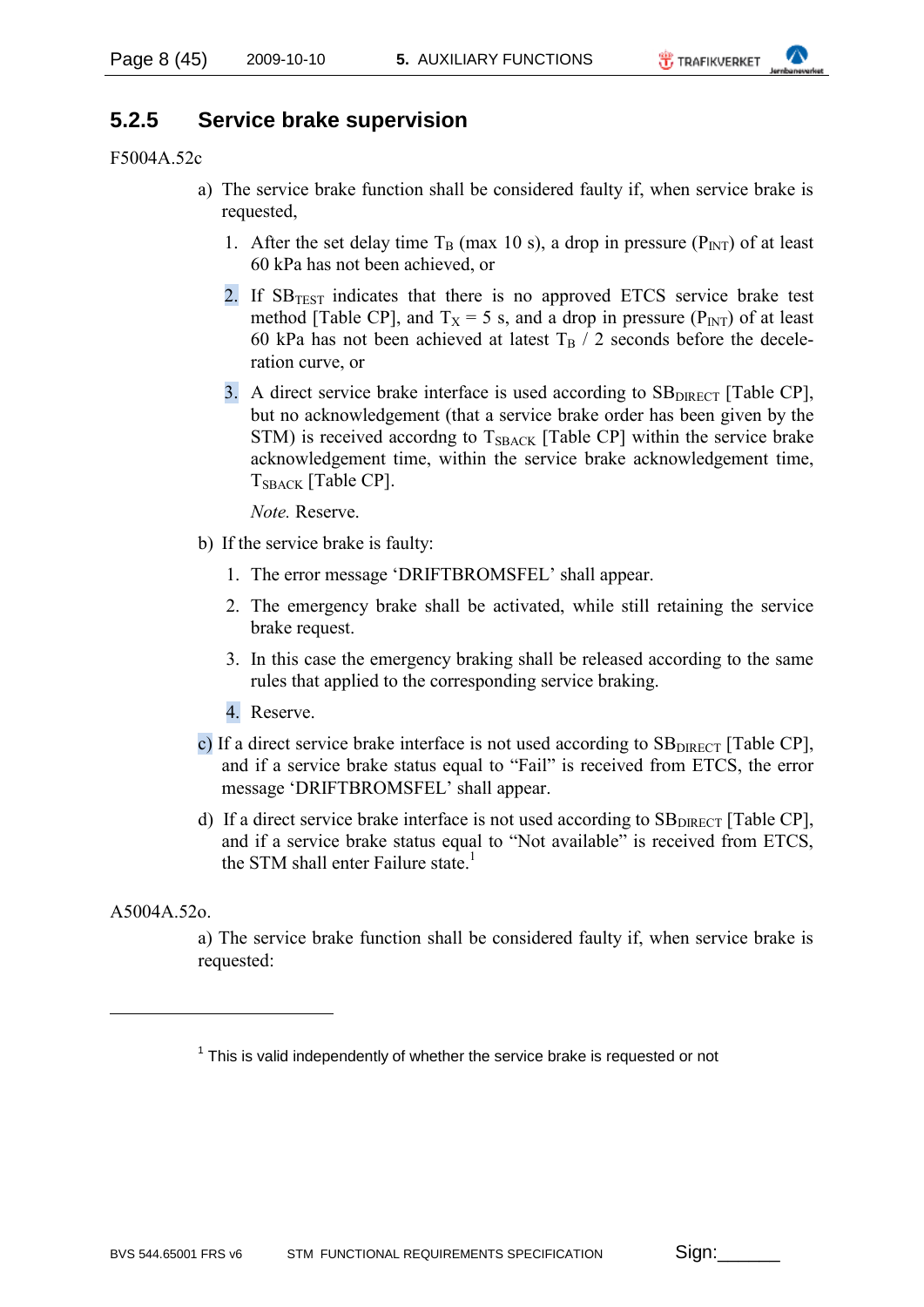**TE** TRAFIKVERKET

 $\overline{a}$ 

- 1. After the set delay time  $T_B$  (max 10 s), a drop in pressure ( $P_{INT}$ ) of at least 60 kPa has not been achieved, or
- 2. If  $T_X = 5$  s, and a drop in pressure (P<sub>INT</sub>) of at least 60 kPa has not been achieved at latest  $T_B$  / 2 seconds before the deceleration curve, or
- 3. If a direct service brake interface is used according to  $SB<sub>DIRECT</sub>$  [Table CP], and no acknowledgement, that a service brake order has been given by the  $STM$ , is received within the service brake acknowledgement time  $T_{SBACK}$ [Table CP]. $^{\rm m}$
- b) If the service brake is faulty:
	- 1. The error message 'DRIFTBROMSFEL' shall appear.
	- 2. The emergency brake shall be activated, while still retaining the service brake request.
	- 3. In this case the emergency braking shall be released according to the same rules that applied to the corresponding service braking.
	- 4. An extra brake delay time Tx of 5 s shall be added to the full service brake delay time  $(T_B)$ , unless Tx is already added  $^u$
- c) If a direct service brake interface is not used according to  $SB<sub>DIRECT</sub>$  [Table CP], and if a service brake status equal to "Fail" is received from ETCS, the error message 'DRIFTBROMSFEL' shall appear, and an extra brake delay time  $T_x$ of 5 s shall be added to the full service brake delay time  $(T_B)^{24}$
- d) If a direct service brake interface is not used according to  $SB<sub>DIRECT</sub>$  [Table CP], and if a service brake status equal to "Not available" is received from ETCS, the STM shall enter Failure state.<sup>3</sup>

*Note.* During the brake test sequence [5.6], full service brake will be applied and the STM waits until:

- At least a 25 kPa pressure drop in  $P_{INT}$  is achieved.

*Note.* The pressure reduction is measured in relation to the initial value measured before the service brake was applied.

<sup>&</sup>lt;sup>2</sup> An added extra delay time T<sub>x</sub> of 5 s can only be removed according to conditions described in 5.6.4.4.

 $3$  This is valid independently of whether the service brake is requested or not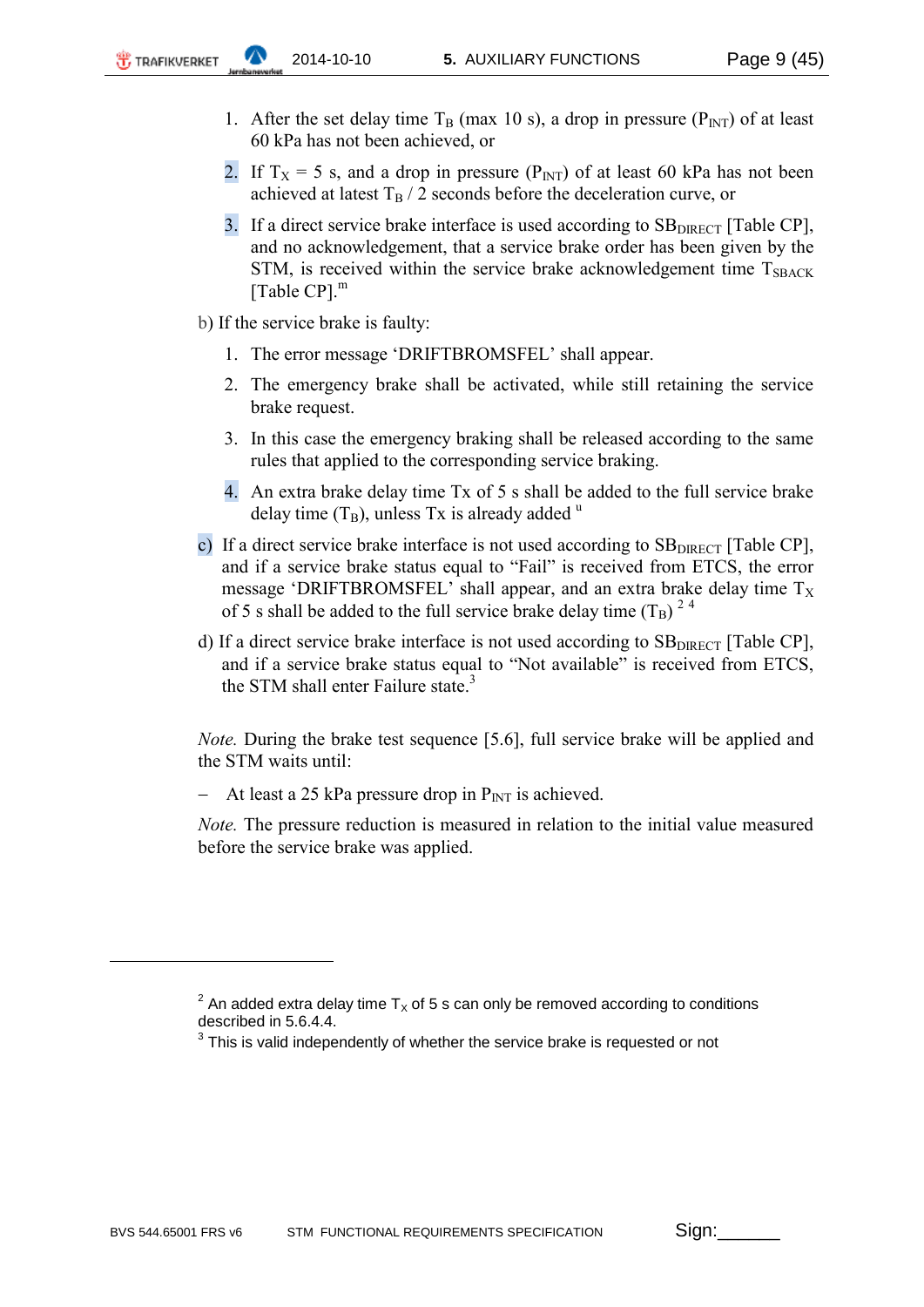$\bf \Phi$ 

(blank)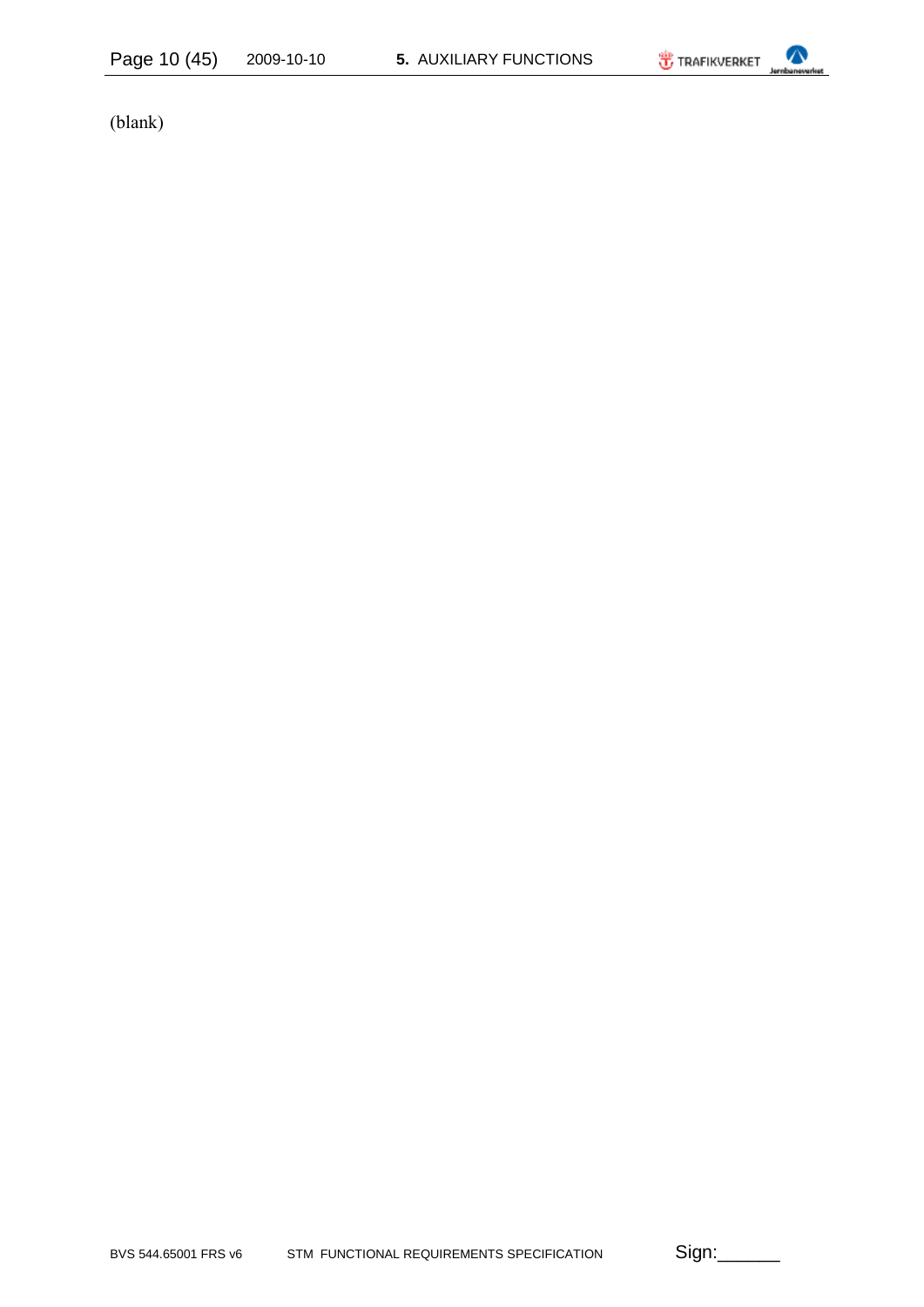## <span id="page-10-0"></span>**5.3 STM EMERGENCY BRAKING**

## <span id="page-10-1"></span>**5.3.1 General**

This section deals mainly with the optional direct interface to emergency brake. STM emergency brake orders are given to this interface, but also to the ETCS as an extra safety measure.

The direct emergency brake interface is installed when the emergency brake test of the connected ETCS system does not reach the same standard as the STM's own brake test or the emergency brake response time via ETCS is too long. This decision is handled by the authorities.

For STM's without this interface, emergency braking is performed via ETCS commands.

The emergency brake function is tested according to [5.6.5], and [Table CP] tells about its installation status.

## <span id="page-10-2"></span>**5.3.2 Physical connection**

#### **5.3.2.1 Connection to the vehicle – UIC air brake**

F5004B.51a When using a direct emergency brake interface, the following shall apply.

- a) The emergency brake output of the STM:
	- 1. Shall feed an emergency brake valve (SIFA) connected to the main brake pipe,
	- 2. Alternatively it shall control a security loop or corresponding circuit in a trainset.
- b) When emergency brake is required, the STM shall interrupt the feeding of the SIFA valve.

*Note*. The valve coil is then de-energised, the valve opens, the main pressure pipe is emptied and the emergency brake is applied. For installations without main pipe, the brake cylinders will be pressurized with maximum pressure.

*Note.* The SIFA valve may also be used as a brake valve for the vigilance control. Refer also to the [GRS].

*Note.* In most installations the STM emergency brake output will also control the magnetic valve for blocking of brake pipe charging. This serves to block feeding of the brake pipe during emergency braking.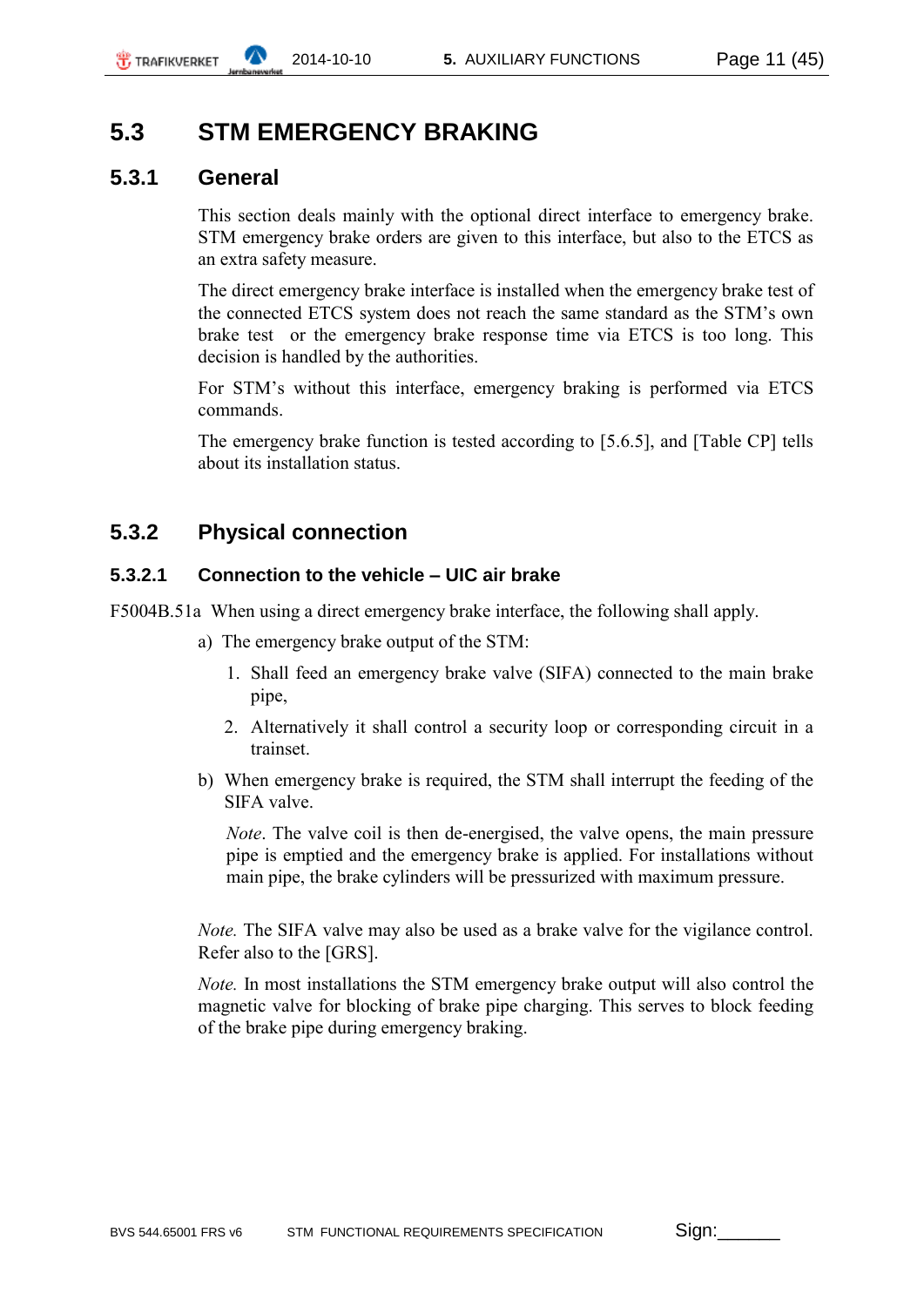- F5004C.51a When using a direct emergency brake interface, the emergency brake valve (or security loop) shall be fed independently of the STM emergency brake output in the following cases:
	- a) When the STM is disabled with the STM isolation switch.
	- b) Reserve.

*Note*. When the STM is in No Power (NP) or Failure (FA) state it may be isolated to avoid emergency braking  $[4.3.10-11]^{4.5}$ 

*Note.* The vigilance control must be unaffected by this.<sup>6</sup>

*Note.* With loss of power, the emergency brake may be applied anyway.

#### **5.3.2.2 Connection to vehicles with EP brake system**

- F5005.51a When using a direct emergency brake interface, the security loop or corresponding circuit in the train shall be controlled by the STM:
	- a) Normally by the STM emergency brake output,
	- b) Reserve.

#### **5.3.2.3 Emergency brake control**

- F5006.51b When the STM orders emergency braking, the following actions shall be taken as extra safety measures:
	- a) Full service braking shall be requested.
		- 1. Exception: This shall not be done during the STM brake test [5.6.5]
	- b) If a direct emergency brake interface is used [Table CP], ETCS emergency braking order shall be given.<sup>7</sup>
		- 1. Exception: This shall not be done during the brake test if the direct emergency brake output is connected [5.6.5]

*Note*. The exceptions for brake test serve to avoid hiding of a faulty emergency brake output by the redundant brake functions.

 $\overline{a}$ 

<sup>&</sup>lt;sup>4</sup> This requires emergency brake inhibition, or an active emergency brake output

 $5$  Emergency braking can occur in states NP or FA (contradicting to the [ESTM])..

<sup>&</sup>lt;sup>6</sup> Installation requirement

 $<sup>7</sup>$  Differs from [ATC2]</sup>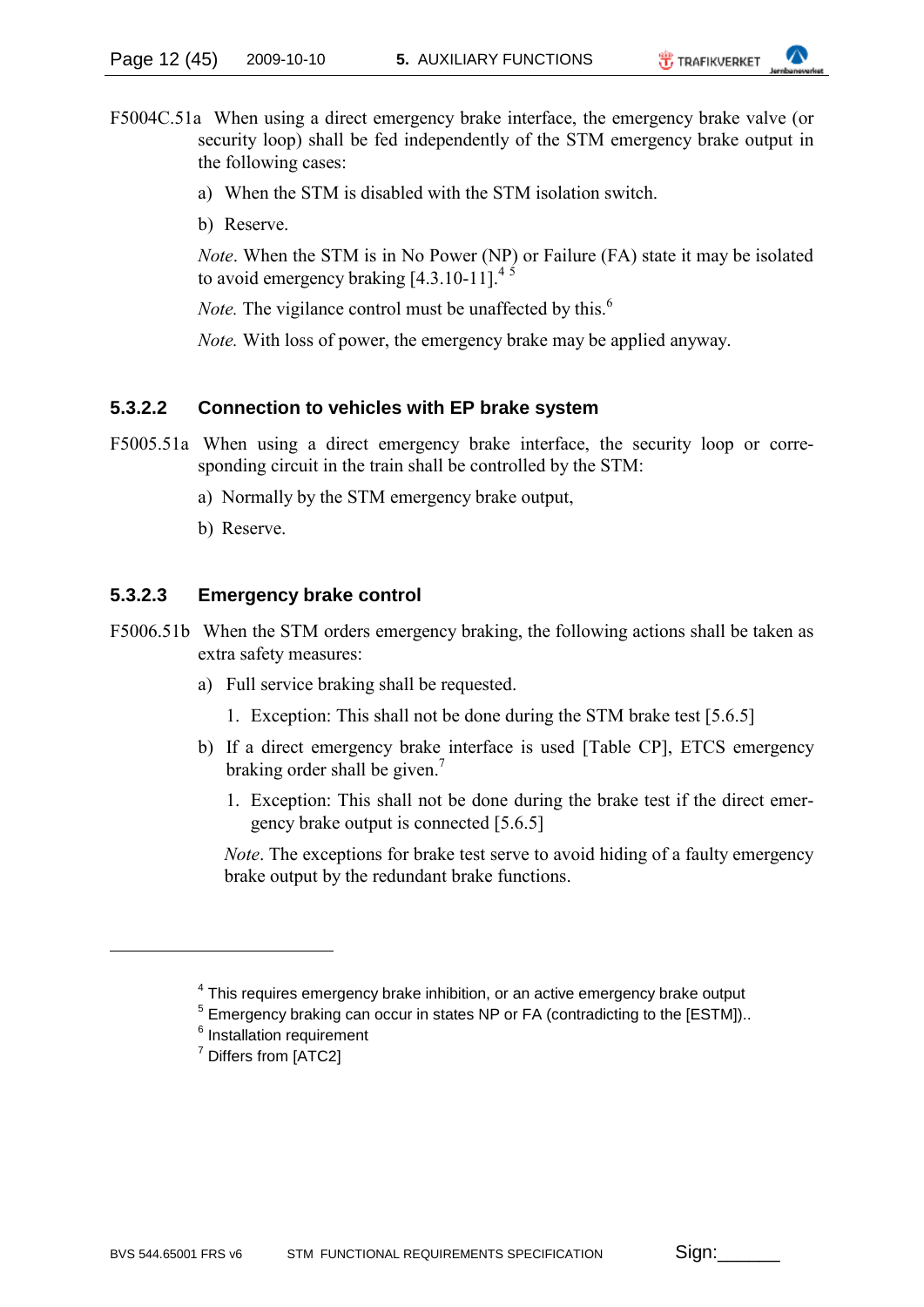## <span id="page-12-0"></span>**5.3.3 Emergency brake intervention**

The STM applies emergency braking if:

- a) The leading engine passes a main signal at stop [3.4.4].
	- 1. Exception: Stop passage is permitted and  $V_{\text{TRAN}} \leq 40 \text{ km/h}$
- b) The max speed is exceeded by  $\geq 15$  km/h [4.5.4].
	- 1. Exception: supervision of  $V_{MAX} = 40$  km/h before the brake has been released after an unexpected stop signal passage [3.4.4].
- c) The emergency braking curve is passed during deceleration supervision [4.9.10]
- d) Reserve.<sup>8</sup>
- e) During service braking, if the service brake function is considered faulty by the STM [5.2.5]
- f) Exceptions to a-c: Active Shunting mode or Installation area.
- g) During strict roll-away protection, if the train moves more than 1 m [3.4.4].

When a balise failure occurs, the dark speed (if applicable) is not imposed until the speed has been reduced to 80 km/h, this is to avoid emergency braking at higher speeds.

#### <span id="page-12-1"></span>**5.3.4 Indications on the DMI**

F5007. Reserve.

 $\overline{a}$ 

*Note.* The ETCS ensures that, when emergency braking has been applied, a corresponding indication is displayed.

- F5008.51a When an STM-ordered emergency braking may be released, one or more of the following items shall become available on the DMI.
	- a) Brake release button (LOSS).
	- b) Acknowledgeable text message.

*Note*. Refer to the Roll-away protection [5.6.6].

<sup>8</sup> Differs from [ATC2]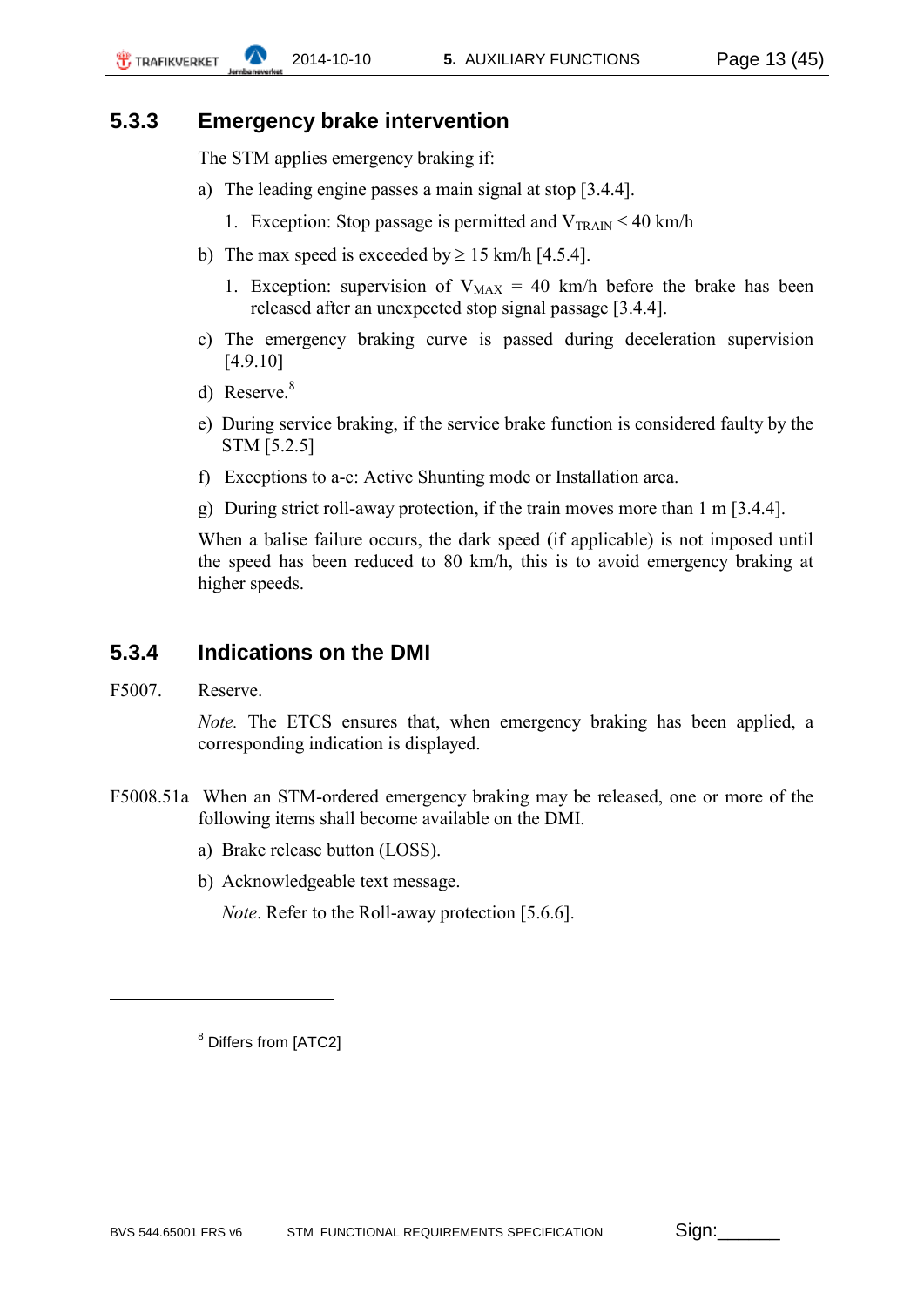## <span id="page-13-0"></span>**5.3.5 Releasing the emergency brake**

#### **5.3.5.1 General**

Emergency braking can, in most cases, be released reciprocally with brake intervention, ie. when the vehicle is in a situation such that the brake would not be applied, it will be possible to release it. Special rules apply in some cases, see further below.

The driver requests brake release by pressing the LOSS button. In some installations an additional driver action may be needed to allow the train to proceed.

When the driver requests brake release while the train is running below the emergency brake speed limit, but above the service brake speed limit, only the emergency brake will be released.

When the driver requests brake releasing while running below both speed limits, the emergency brake and the service brake will be released at the same time.

- F5009. a) An STM-ordered emergency brake shall not be released before the driver has requested this.
	- b) When a request for braking has ceased, the brake shall be released when the driver requests this.

*Note*. This is done by by pressing the LOSS button or acknowledging a text message [5.3.4].

c) If the button already was pressed beforehand, the brake shall not be released. The button activation shall only be registered at the moment it changes to a non-pressed state.

*Note*. If possible, the driver should not be forced to perform more than one action in order to release the brake. This includes all necessary actions (required by the STM, the ETCS or any other trainborne system) to achieve brake release.

F5010. After emergency braking caused by overspeed during max speed or deceleration supervision: The STM shall allow brake release reciprocally with brake intervention, i.e. when the train is in a situation such that the brake would not be applied, it would be possible to release it.

#### **5.3.5.2 After BSK or stop signal**

Emergency braking caused by passing a stop signal (which was not aimed at by a preceeding Expect Proceed distant signal) or a BSK cannot be released until the train has stopped. [3.4.4, 3.11.3-4]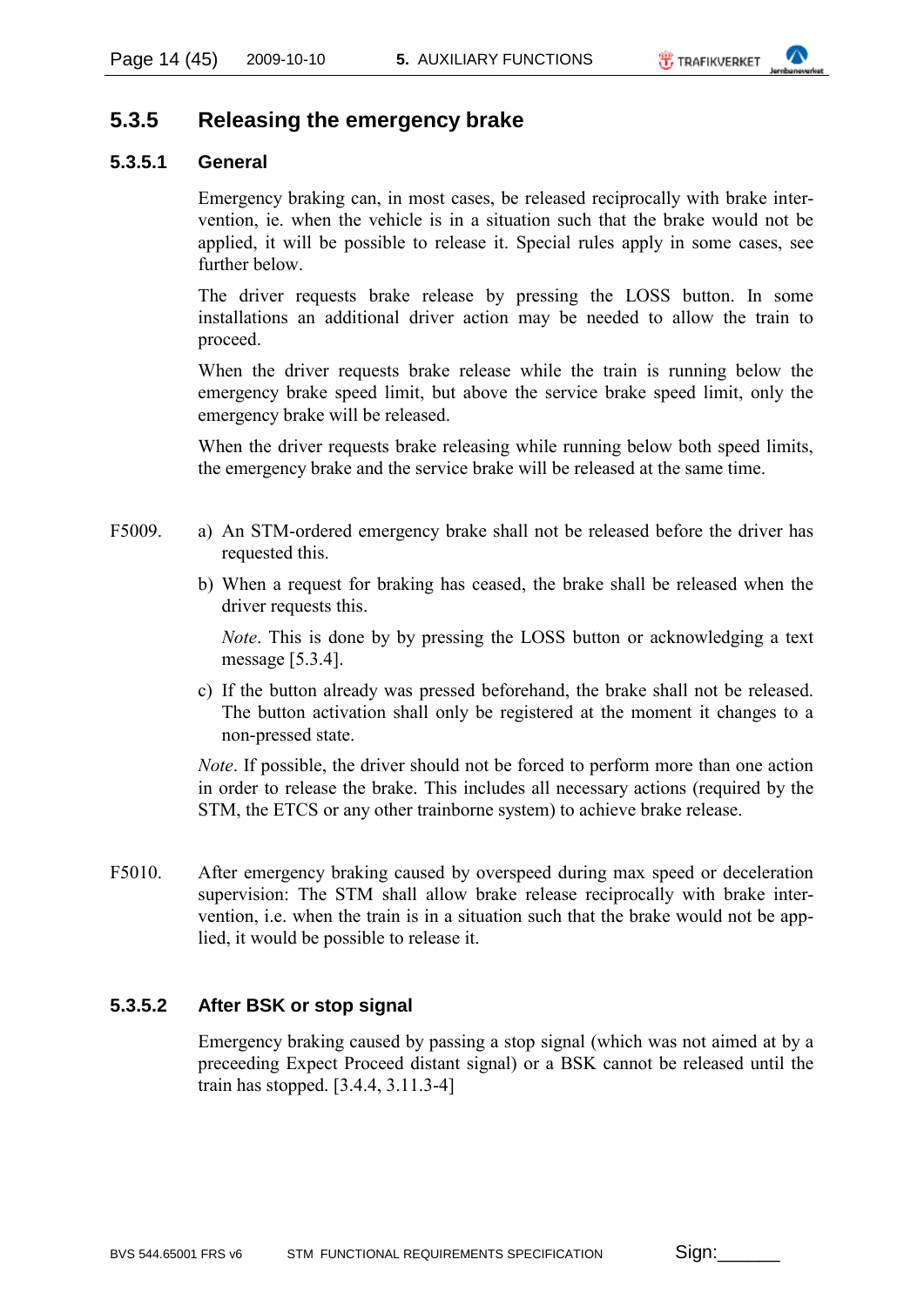#### **5.3.5.3 After an unexpected stop signal**

When passing a stop signal where the previous distant signal indicated Expect Proceed (alternatively an extended Expect Stop that aimed past the stop signal and was not combined with a Stop signal), the emergency braking shall be released according to the following rule.

After a deceleration  $R \geq 0.7 \cdot b$  has been measured (where  $b = full$  service brake deceleration), the emergency brake  $-$  but not the full service brake  $-$  shall be releasable (able to release when the LOSS button is pressed).

Full service braking shall remain, and become releasable (as usual) when the train speed is below 45 km/h (as with max speed supervision of 40 km/h).

Refer to [3.4.4].

## <span id="page-14-0"></span>**5.3.6 Emergency brake supervision**

- F5010A. If the STM has its own emergency brake interface, and has applied emergency braking, and...
	- a) 60 kPa pressure reduction in  $P_{INT}$  has not been achieved within required time  $(T_{EBCHK})$  since the braking started (was ordered), or
	- b) An electrical failure is detected in the emergency brake output circuitry,
	- c) Then an error message 'NÖDBROMSFEL' shall be given and the STM shall enter Failure state.<sup>9</sup>

*Note*. For brake pipe systems (UIC) the required time  $(T_{EBCHK})$  is approximately 1,25 seconds (configuration parameter).

*Note*. For systems where the brake response signal is fetched from cylinder pressure, directly or indirectly, the required time  $(T_{EBCHK})$  is approximately 3,25 seconds (configuration parameter).

*Note.* The configuration parameter  $T_{EBCHK}$  may be prolonged in case the pressure response takes longer time on a specific vehicle (installation dependent).

*Note.* The configuration parameter  $T_{EBCHK}$  may be prolonged due transmission delay from STM to ETCS.

 $\overline{a}$ 

<sup>&</sup>lt;sup>9</sup> Differs from [ATC2]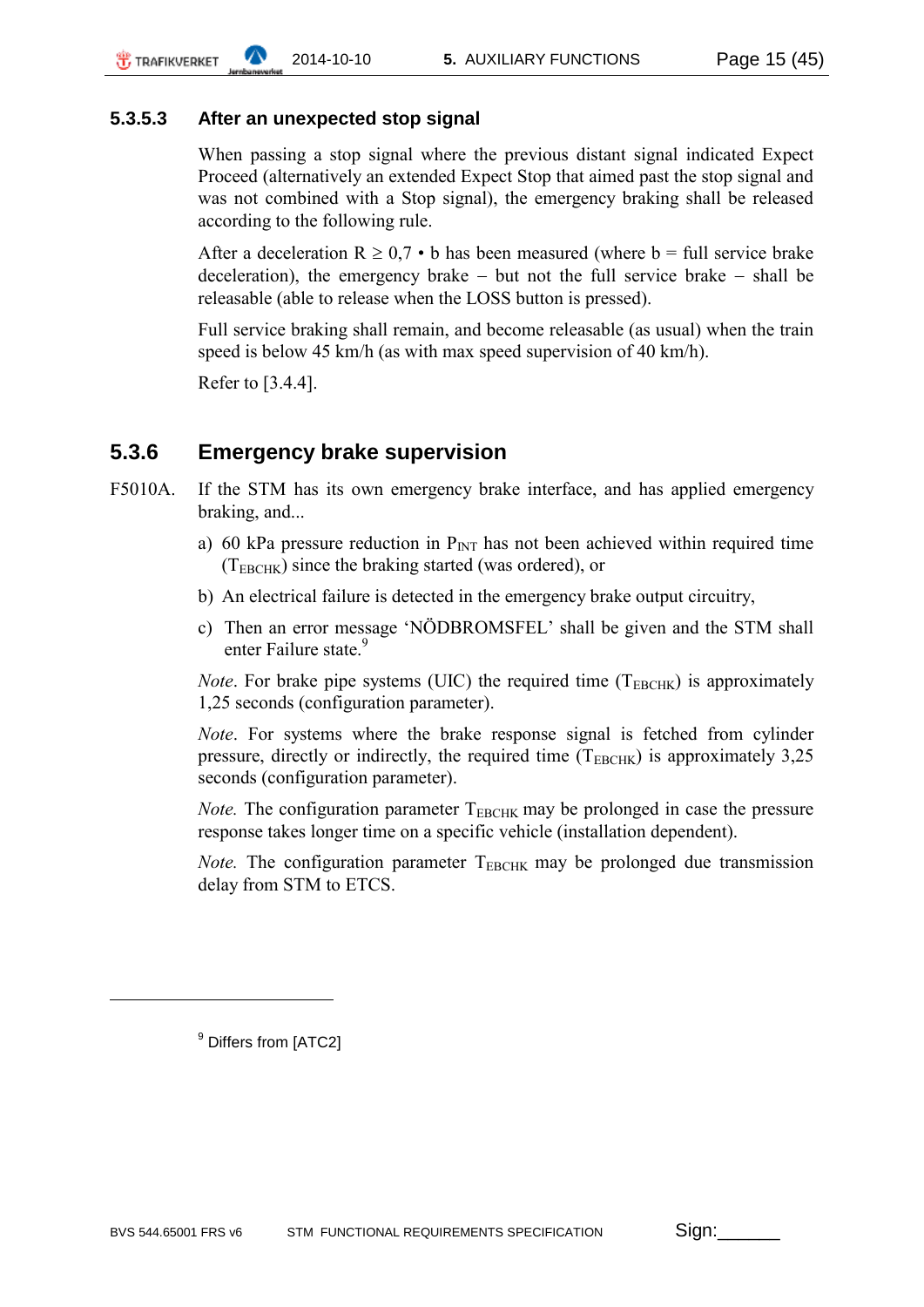∽

- F5010B. For STM emergency braking via the ETCS interface (and the STM is not equipped with a direct emergency brake of its own), the following shall apply.
	- a) The STM shall compute and use this ETCS emergency brake check time limit,  $T_{ETCS-EBCHK} = T_{EBRE} + T_{EBCHK}.$
	- b) Error shall occur if 60 kPa pressure reduction in  $P_{INT}$  has not been achieved within the required time ( $T_{ETCS-EBCHK}$ ) since the braking started (was ordered).
	- c) If error was detected, the message "NÖDBROMSFEL" shall be indicated.
	- d) If error was detected, the STM shall enter the Failure state FA.

### <span id="page-15-0"></span>**5.3.7 Emergency brake test**

The emergency brake test sequence is defined in [5.6.4]. This brake test sequence will halt if:

- $-$  60 kPa pressure reduction in P<sub>INT</sub> is not achieved,
- within a predetermined time after the emergency brake valve has been opened.

The brake response is measured relative to the momentary status measured at the start of the emergency braking.

For testing of the emergency brake function via the ETCS (when there is no specific STM emergency brake interface), refer to [5.6.4].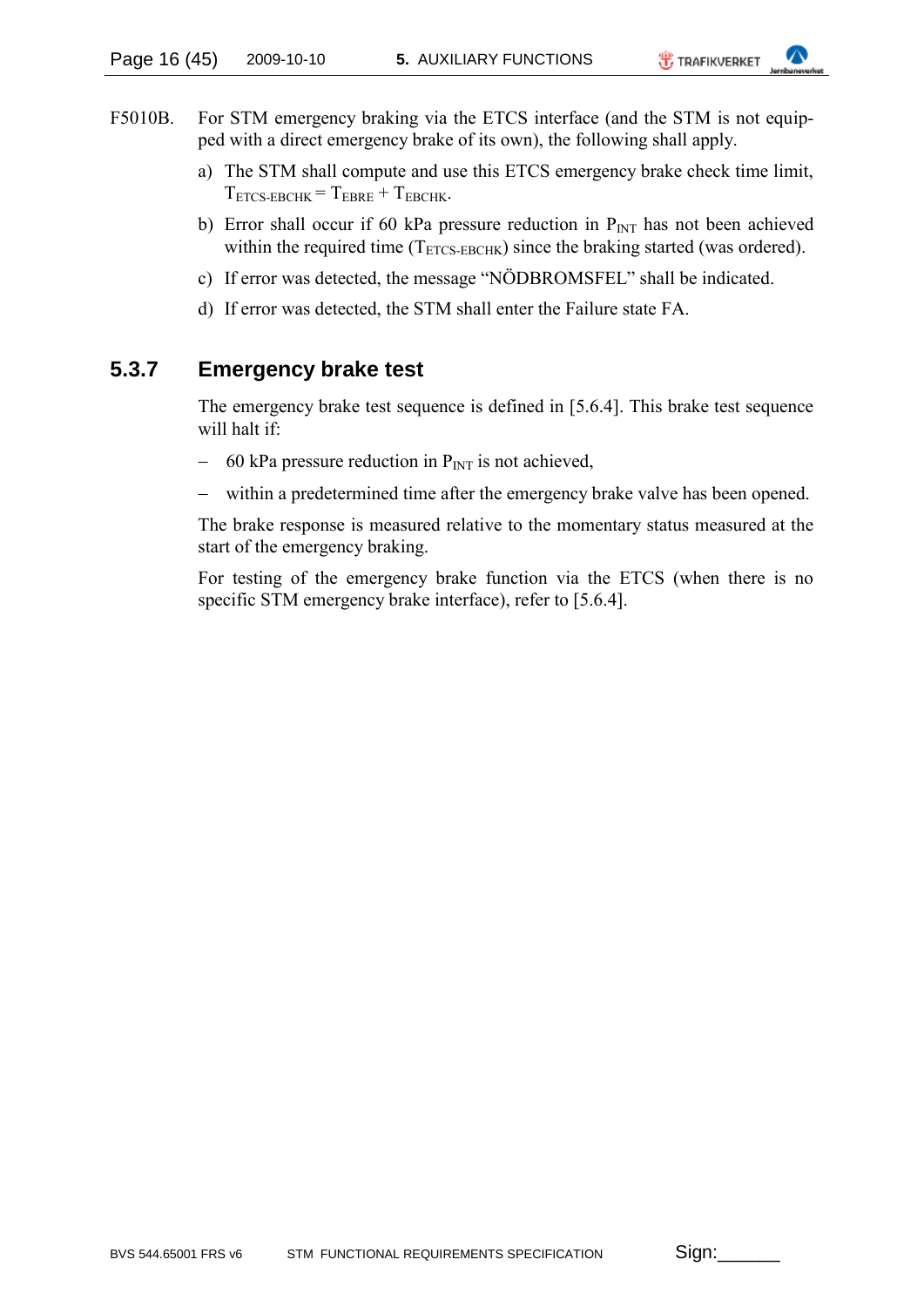## <span id="page-16-0"></span>**5.4 BALISE READING AND TRANSMISSION TEST**

## <span id="page-16-1"></span>**5.4.1 Information points**

An information point can "legally" consist of 2...5 balises. During fault conditions, lone balises may occur. At least two balises are required for transmission of safety information. An information point can be intended for one or both directions, depending on function.

The balise reading function must be able to handle two main types of balises [F5025]:

- a) Information balise, sends synchronized telegrams with three 8-bit code words and one synchronization word. Every accepted telegram must be surrounded by two synchronization words.
- b) Marker, sends a continuous unsynchronized stream of zeroes. Is mostly used as B-balise, see below. A faulty information balise can sometimes appear as a marker.

#### **5.4.1.1 Telegram composition**

F5011. The STM shall handle information from the balises given in the form of logical zeroes and ones, which are put together to information words consisting of 8 bits.

*Note.* One bit is the smallest unit and can be a one or a zero.

*Note.* Zeroes are transmitted actively in the airgap. This means that when no balise is present, a stream of logical ones will be received.

F5012. The STM shall handle every synchronized telegram with three information words that are called X, Y and Z.

> *Note.* The information is differently interpreted for the X-, Y- and Z-words [Chapter 3].

## <span id="page-16-2"></span>**5.4.2 Amount of information transferred**

- F5013. Telegrams shall be received by the STM while passing an information balise:
	- a) This will continuously repeat a telegram of 32 bits length,
	- b) With the bit frequency 50 kbit/s.

*Note*. A telegram is thus transmitted every 640:th μs.

*Note.* The received number of telegrams can vary considerably (from about 8 at 300 km/h to about 300 at 10 km/h, or an unlimited number while the train is stationary) depending on the train speed and the transmission conditions (damp iron ore concentrate on the balise and similar).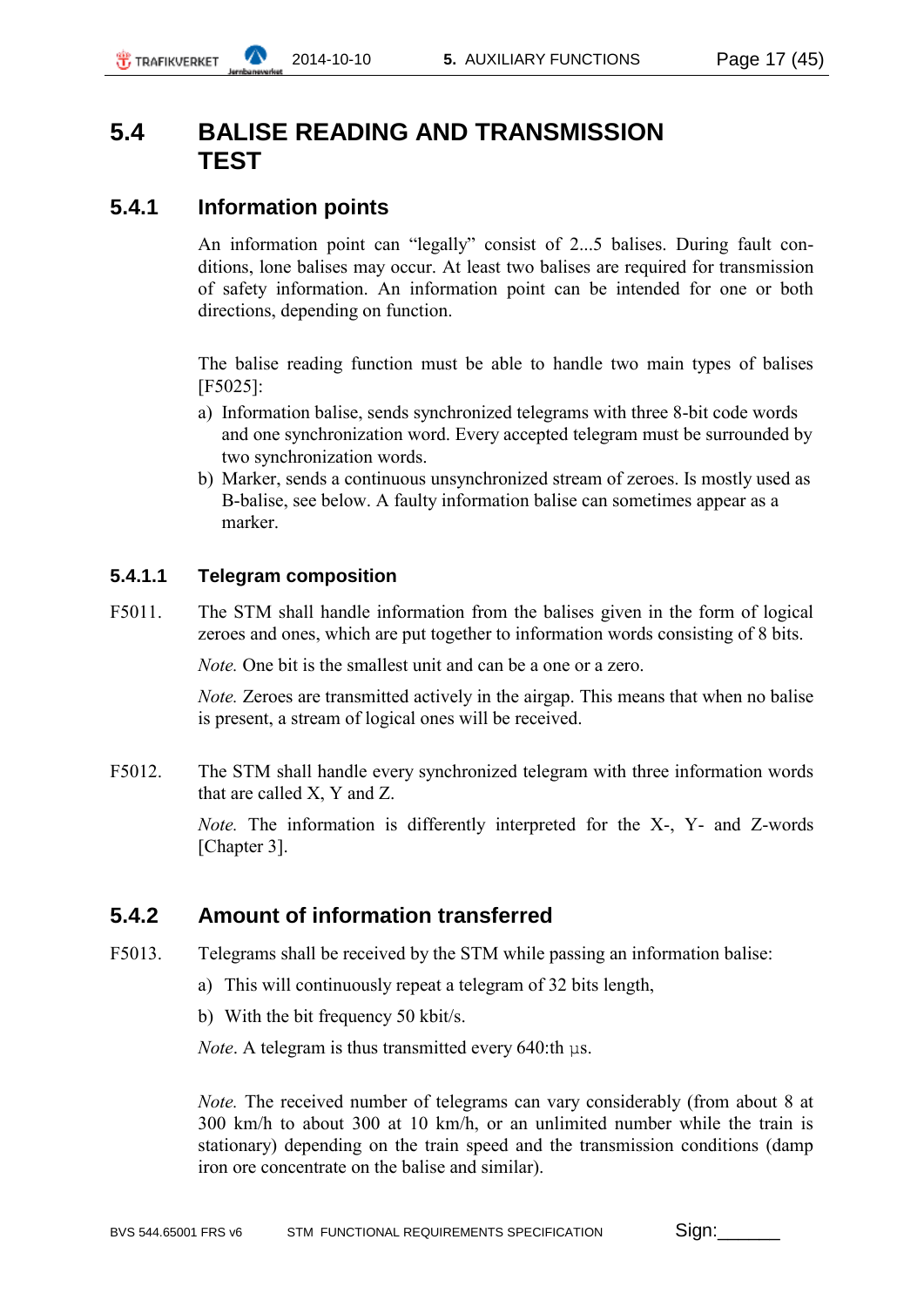**TRAFIKVERKET** 

F5014. Transfer rate and contact distances shall give a theoretical number of at least 8 telegrams from one balise to be received at speeds up to 300 km/h.

> *Note.* In practice, the number of correctly received telegrams may be down to 4, but not less.

- F5015. The STM shall handle telegrams that have the following structure.
	- a) Every telegram contains a synchronization word, that is inverted every second telegram cycle.
	- b) One telegram shall only be accepted when the synchronization word (S) and its inverse  $(S^*)$  are located on each side of the data bits.
	- c) The telegram is disposed according to the following table.

|    | <b>NAME</b>          | <b>BITS</b> | <b>FUNCTION</b>                                                                                  |
|----|----------------------|-------------|--------------------------------------------------------------------------------------------------|
| a) | S and S <sup>*</sup> | 8           | Synchronization word (every second sync word is inverted)                                        |
| b) | X                    | 8           | Balise category, coded in M(8,4) which gives totally 16<br>different combinations <sup>1)</sup>  |
| C) | Y and Z              | $2 * 8$     | Data words, coded in M(8,4), which gives $(2^4)^2$ = 256 different<br>combinations $\frac{1}{1}$ |
| d) | YZ                   | 16          | Data word coded in M(16,11) which gives $2^{11}$ = 2048 different<br>combinations <sup>1)</sup>  |

*Table 5.4-1. Telegram composition*

1) *Note*. Only a subset of these combinations is permitted.

*Note.* About the meaning of the balise information and the configuration of different information points, see [Chapter 3].

F5016. The STM shall handle telegrams with contents and location of the synchronization words according to the following figure:

*Figure 5.4-1. Synchronization words in a balise telegram*

| 101110010 | Data 24 bits | 00001101 | Data |
|-----------|--------------|----------|------|
|           |              |          |      |

F5017. The STM shall handle telegrams where only 7 of the 8 bits in the synchronization word shall be inverted, so that a faulty inverting of the whole telegram shall be discovered.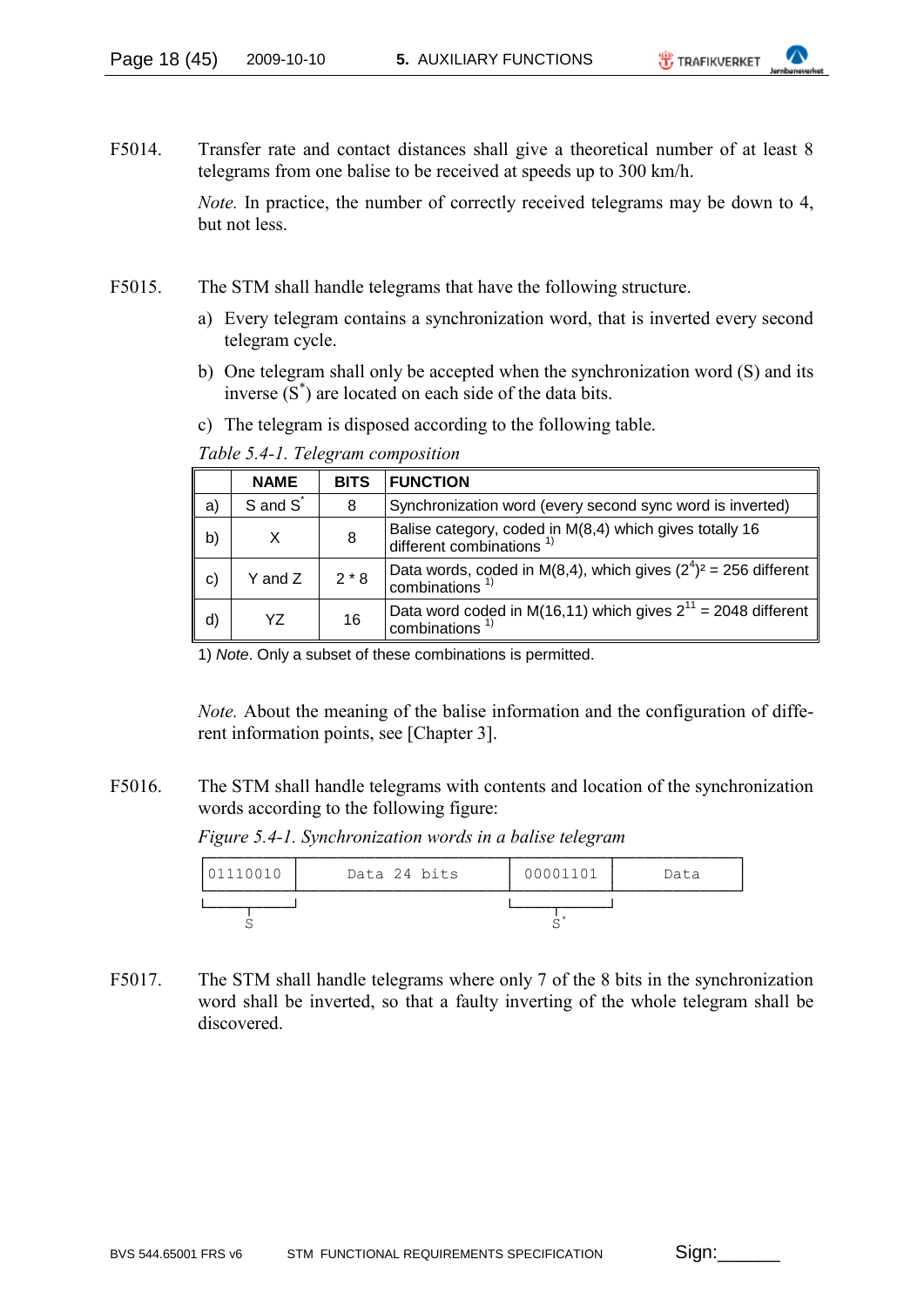## *Note.* A transmission test (TEST1 or similar) reply could be interpreted as a mar-

ker balise.

 $\overline{a}$ 

F5020. When using a dedicated STM antenna, the STM shall distinguish between a transmission test and a marker.

<span id="page-18-0"></span>**5.4.3 Transmission test (TEST1 or other)**

reading ability.

F5018. When using a dedicated STM antenna:

- b) There shall be a special test function for this purpose, TEST1.
- c) TEST1 shall check that:
	- 1. The output level from the transmitter is enough to activate passed balises, and
	- 2. That the sensivity of the receiver is enough to detect passed ATC-2 balises.

*Note.* If the transmitter is turned off, TEST1 will not work.

F5019.51a When using a dedicated STM antenna:

- a) The STM shall ensure that TEST1 works at the proper points of time.
- b) If the transmitter is "on" and one or more TEST1 replies are lacking, the error shall be handled as stated below.
	- 1. A transmission error text message shall be sent [4.8.4.3].
	- 2. The STM shall always order full or soft service braking **(**depending on  $SB<sub>SOFT</sub>$  [Table CP]) [3.3.4].
	- 3. The STM shall erase all balise information.

a. This shall not cause any STM emergency braking.<sup>10</sup>

- 4. The STM shall allow brake release when the train stops.<sup>11</sup>
- 5. Failure state (FA) shall be entered if the problem persists when the driver presses the LOSS button.

 $10$  Because Vdark = 130 km/h.

<sup>11</sup> To avoid ETCS emergency braking.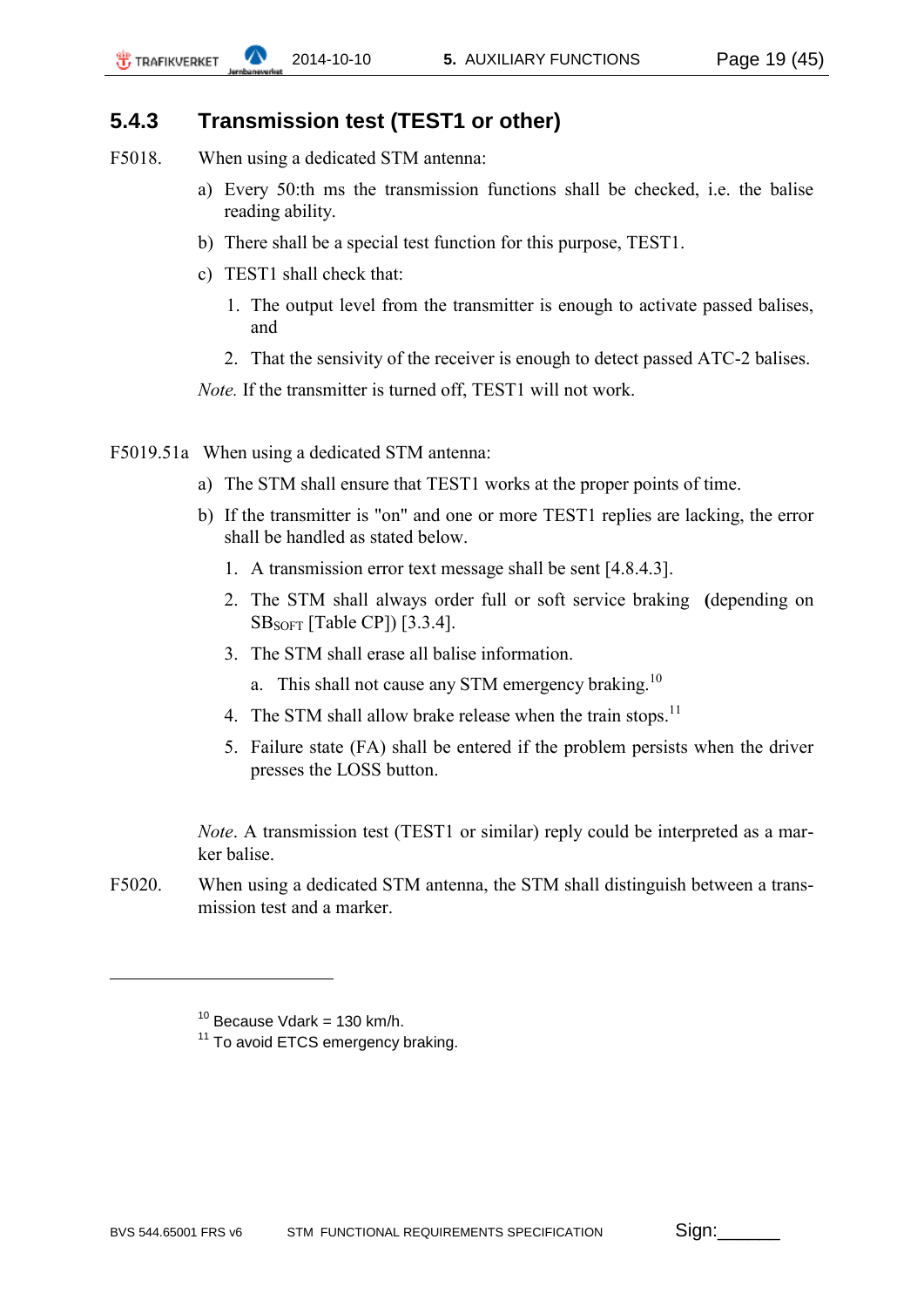╱╲

## <span id="page-19-0"></span>**5.4.4 "Long balises"**

F5021.51a a) The system shall check that no balise contact persists for more than 80 m.

b) In case of too long contact distance, the error shall be handled as stated below.

- 1. A transmission error text message shall be sent [4.8.4.3].
- 2. The STM shall always order full or soft service braking **(**depending on  $SB<sub>SOFF</sub>$  [Table CP]).
- 3. The STM shall erase all balise information.
	- a. This shall not cause any STM emergency braking.<sup>12</sup>
- 4. The STM shall allow brake release when the train stops.<sup>13</sup>
- 5. Failure state (FA) shall be entered if the problem persists when the driver presses the LOSS button.

## <span id="page-19-1"></span>**5.4.5 Transmitter On/Off**

- F5022.51b When using a dedicated STM antenna, the transmitter shall be in operation (active) in the STM states HS and DA, when any of these conditions apply:
	- a) The cab is active and the direction controller = Forward/Reverse (not in Neutral), or
	- b) The train is rolling, or
	- c) There is balise contact.
	- d) Exception to a-c: The STM antenna need not be active in the ETCS technical modes SL and NL.

*Note.* The antenna can be temporarily activated in other STM states for testing purposes*.*

F5023. Reserve.

 $\overline{a}$ 

F5024. When using a dedicated STM antenna, the transmitter shut-down function shall be delayed by 10 seconds.

 $12$  Because Vdark = 130 km/h.

<sup>&</sup>lt;sup>13</sup> To avoid ETCS emergency braking.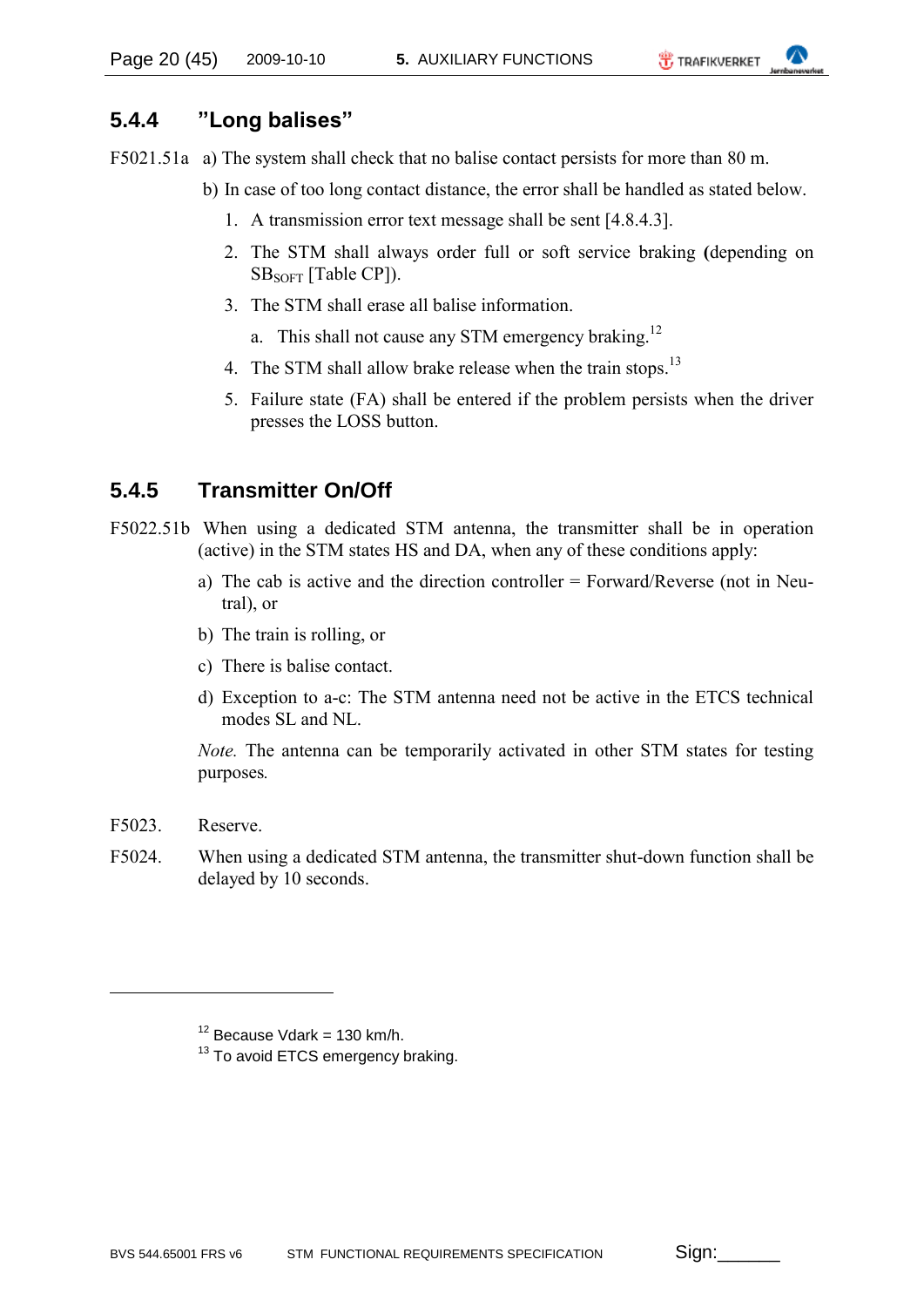## <span id="page-20-0"></span>**5.4.6 Balise classification**

F5025. The balises shall be classified by the STM software according to the number of correctly received and synchronized telegrams, as shown in this table:

*Table 5.4-2. Balise classification*

|    | No. of telegrams | <b>Balise type</b>        |
|----|------------------|---------------------------|
| a. |                  | Marker                    |
|    | 13               | Faulty information balise |
|    | > 4              | Information balise        |

F5026.51a Reserve.

*Note.* If a faulty information balise, intended for the present or the opposite direction, is found, balise error alarm is given [3.3].

## <span id="page-20-1"></span>**5.4.7 Balise density**

#### F5027. Reserve

The STM is able to manage at least 4 balise groups per second [3.2.5].

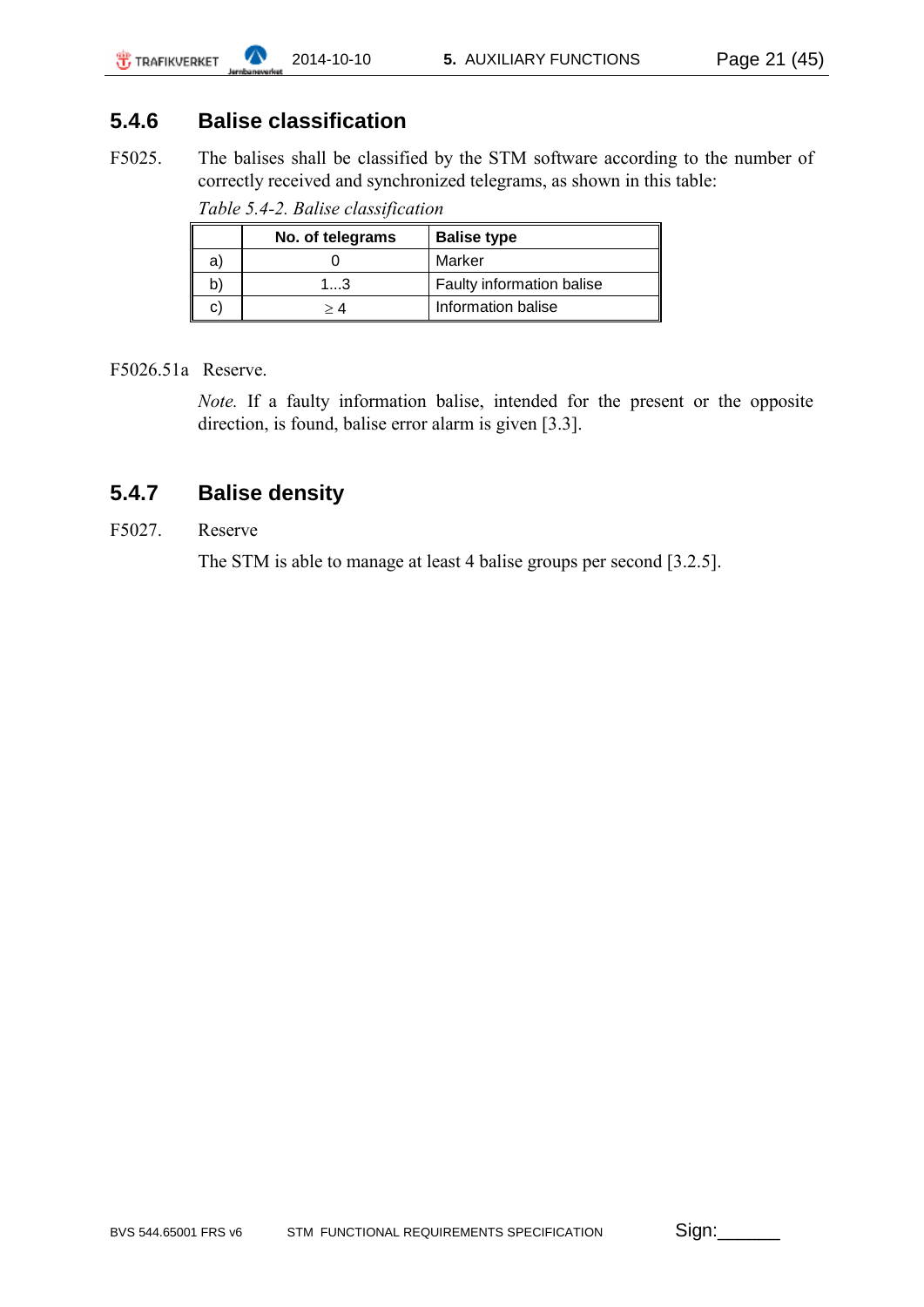$\bf \Phi$ 

(blank)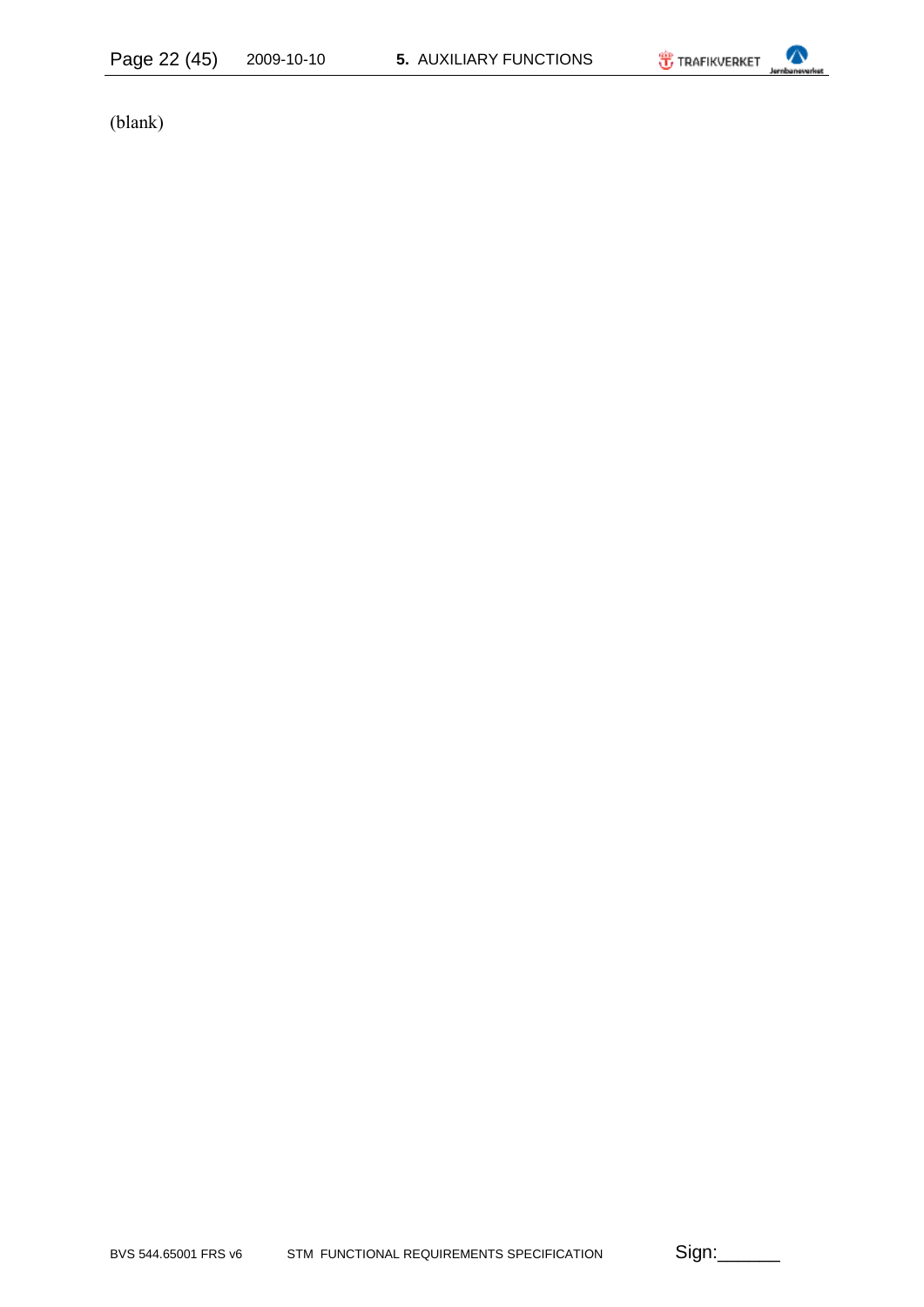$\overline{a}$ 

## <span id="page-22-0"></span>**5.5 HANDLING OF BRAKE PRESSURE**

## <span id="page-22-1"></span>**5.5.1 General**

The brake pressure handling is generally the same as for [ATC2].

The STM handles two types of pressure:

- P<sub>REF</sub> Reference pressure in kPa. The reference pressure corresponds to the 'A' chamber pressure in the KE (brake control) valves, which makes it suitable for comparison with brake pipe pressure to determine the current braking effort. This is an internal "normal train running pressure" value (neither braking nor any other pressure-affecting actions). Is not affected so much during braking.
- $P_{INT}$  Brake pressure in kPa. This is the current pressure of the train's main pressure pipe, or a converted cylinder pressure.<sup>14</sup> Decreases during braking with a rate that depends on the train type (brake delay time).

By comparing these two, the STM can decide whether braking is in progress or not.

## <span id="page-22-2"></span>**5.5.2 Transducer in the vehicle**

A pressure sensor measures the pressure in the main brake pipe. The range of the sensor is 0-700 kPa. [GRS]

F5028. The STM shall interpret the following signal from the pressure sensor in the following table:

| Tuble J.J-1. I ressure signal |              |                   |                     |
|-------------------------------|--------------|-------------------|---------------------|
|                               | Pressure     |                   | Signal              |
|                               | a) 0 kPa     | $\Leftrightarrow$ | 4,0 mA              |
|                               | b) 500 kPa   | $\Leftrightarrow$ | 15,4 mA             |
|                               | c)  ∆100 kPa | $\Rightarrow$     | $\triangle$ 2,28 mA |

*Table 5.5-1. Pressure signal*

 $14$  If the train lacks a main pressure pipe, the brake pressure must be obtained from another source and then converted to a suitable pressure value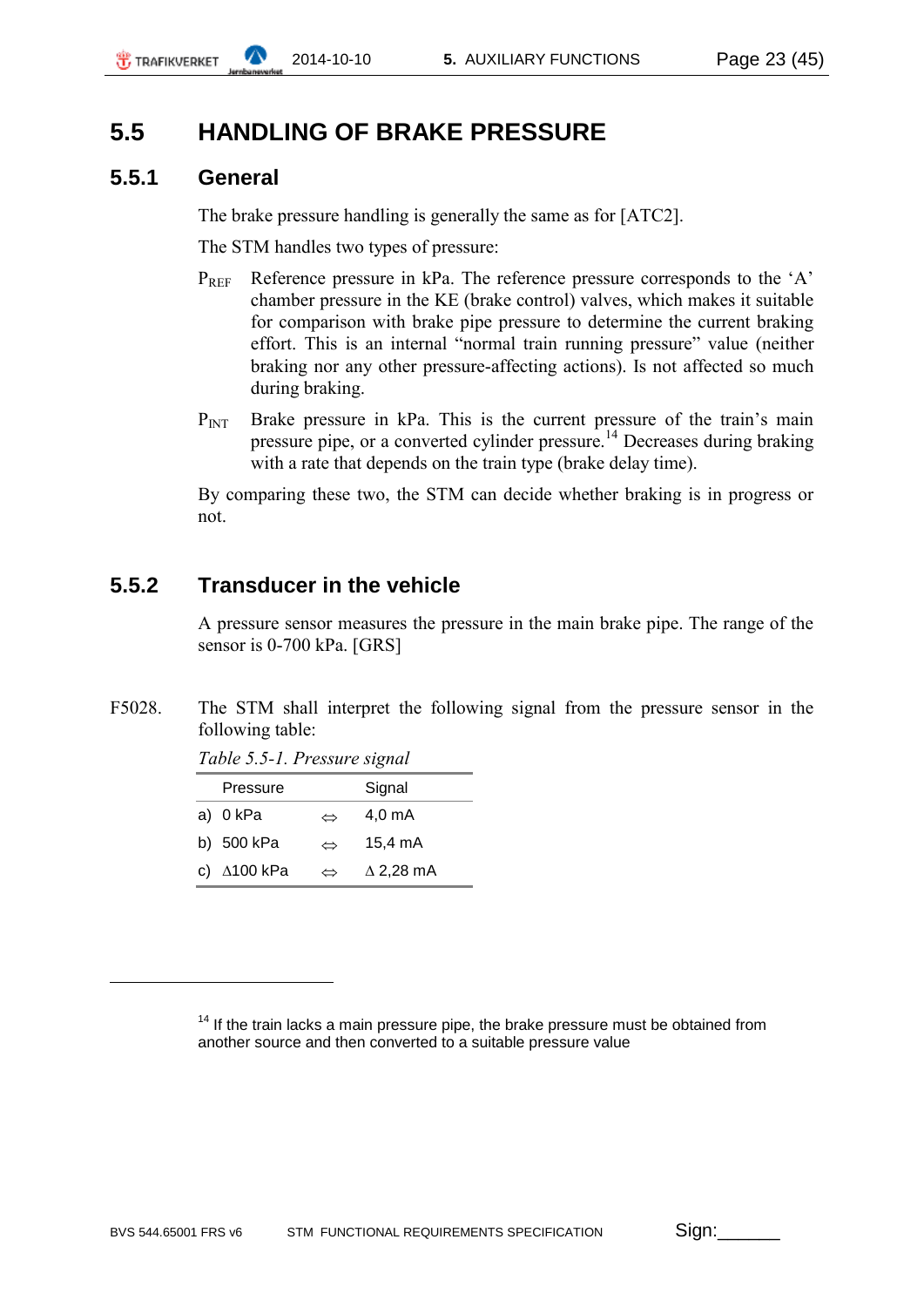F5029.51b a) The STM shall have this accuracy for the pressure measurement:

- 1.  $\pm 20$  kPa absolute value.
- 2.  $\pm$  10 kPa relative (measured over 1 s).

b) Resolution:  $\leq 6.25$  kPa.

*Note.* If the pressure input represents cylinder pressure ( $P_{\text{FEED}} = 2$ ), the input data must be recomputed to be usable in the internal calculations, which assume a brake pipe pressure.

F5030.51b Brake pressure recalculation.

- a) If pressure input represents brake pipe pressure (according to  $P_{\text{FEED}}$ ):
	- 1. Then  $P_{INT} = P_{EXT}$  (no conversion), and
	- 2. P<sub>INT</sub> shall be limited to  $0 \leq P_{INT} \leq 550$  kPa, where
		- $-P_{EXT}$  is input value in kPa, set to 0 if negative value.
		- $-P_{INT}$  is internal pressure value in kPa.
- b) If pressure input represents cylinder pressure (according to  $P_{\text{FEED}}$ ):
	- 1.  $P_{INT} = 500 150 * (P_{EXT}/P_{FULL})$  (kPa)
	- 2. P<sub>INT</sub> shall be limited to  $0 \le P_{INT} \le 550$  kPa.

where

- $P_{\text{EXT}}$  is input value in kPa, set to 0 if  $P_{\text{EXT}}$  < 0 or  $P_{\text{EXT}}$  > 955.
- $-P_{\text{INT}}$  is internal pressure value in kPa
- $-P_{FULL}$  is cylinder pressure in kPa, when full service braking is applied [Table CP].
- $-P_{\text{FEED}}$  informs about brake pressure feedback [Table CP].

*Note.* This conversion provides a synthetic brake pipe pressure, which should correspond to the behaviour of a real main pipe, i.e. 500 kPa for no brake and 350 kPa for full braking. By using a variable parameter  $P_{\text{FULL}}$  the calculation will be more accurate than in ATC-2, where  $P_{\text{FULL}}$  is always assumed to be 300 kPa.

*Note.*  $P_{\text{FULL}}$  is defined in an installation dependent configuration memory [F4002].

#### <span id="page-23-0"></span>**5.5.3 Calculation of reference brake pressure**

The reference pressure is an internal value which is designed to imitate the A chamber pressure in the KE valves. It can thus be used by the STM to determine how much braking that has been applied.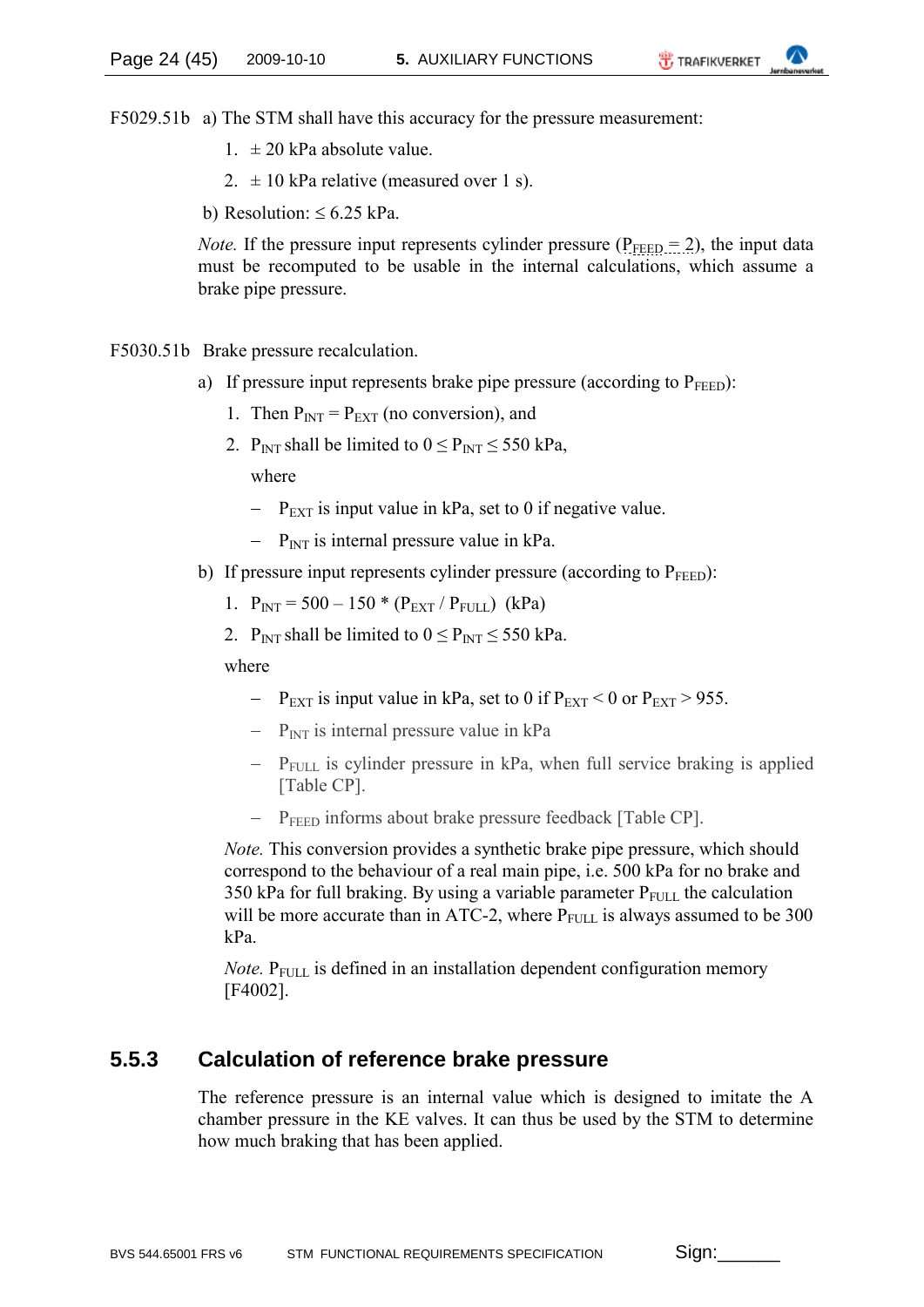F5031. The pressure measured at start shall be used as reference pressure and shall thereafter be adapted to the current pressure according to the following table (which applies if the calculation is performed once per second):

| <b>CONDITIONS:</b>                          | <b>ACTION:</b>            | <b>REMARKS</b>      |
|---------------------------------------------|---------------------------|---------------------|
| $P_{REF} = P_{INT}$                         | No change                 | Constant pressure   |
| $P_{REF}$ < $P_{INT}$                       | $P_{REF} = P_{REF} + 1.5$ | Increasing pressure |
| $P_{REF}$ > $P_{INT}$ + 30                  | No change                 | <b>Braking</b>      |
| $P_{INT}$ + 30 $\geq$ $P_{REF}$ > $P_{INT}$ | $P_{REF} = P_{REF} - 0.5$ | Sinking pressure    |
|                                             |                           |                     |

*Table 5.5-2. Reference brake pressure*

Where:

 $P_{REF}$  is the reference pressure.

- $P_{INT}$  is internal representation of brake feedback in main pipe pressure format, limited to max 550 kPa.
- Values given in kPa.

## <span id="page-24-0"></span>**5.5.4 Initializing the reference brake pressure**

F5032. The reference pressure shall be set on starting the STM:

- a) To the first stable  $P_{INT}$  value between 400-550 kPa achieved.
- b) Stable in this instance means that the pressure has not varied more than  $\pm 20$ kPa over 3 seconds.

*Note*. This begins with saving the pressure  $(= P_0)$  and starting the 3 s timer. If the pressure P<sub>INT</sub> then deviates more than  $\pm 20$  kPa from P<sub>0</sub> before time-out, a new pressure  $P_0$  is saved and the timer is restarted. This goes on until the pressure becomes enough stable.

## <span id="page-24-1"></span>**5.5.5 Error indications**

F5033. The error message 'TRYCKGIVARFEL' shall be given if:<sup>15</sup>

- a) The pressure measured ( $P_{\text{EXT}}$ ) is  $\leq -50$  kPa (2,9 mA).
	- 1. Simultaneously the  $P_{INT}$  pressure value shall be set equal to the reference pressure.
- b) The pressure measured ( $P_{\text{EXT}}$ ) is > 955 kPa (25,8 mA).

 $\overline{a}$ 

<sup>&</sup>lt;sup>15</sup> Differs from [ATC2]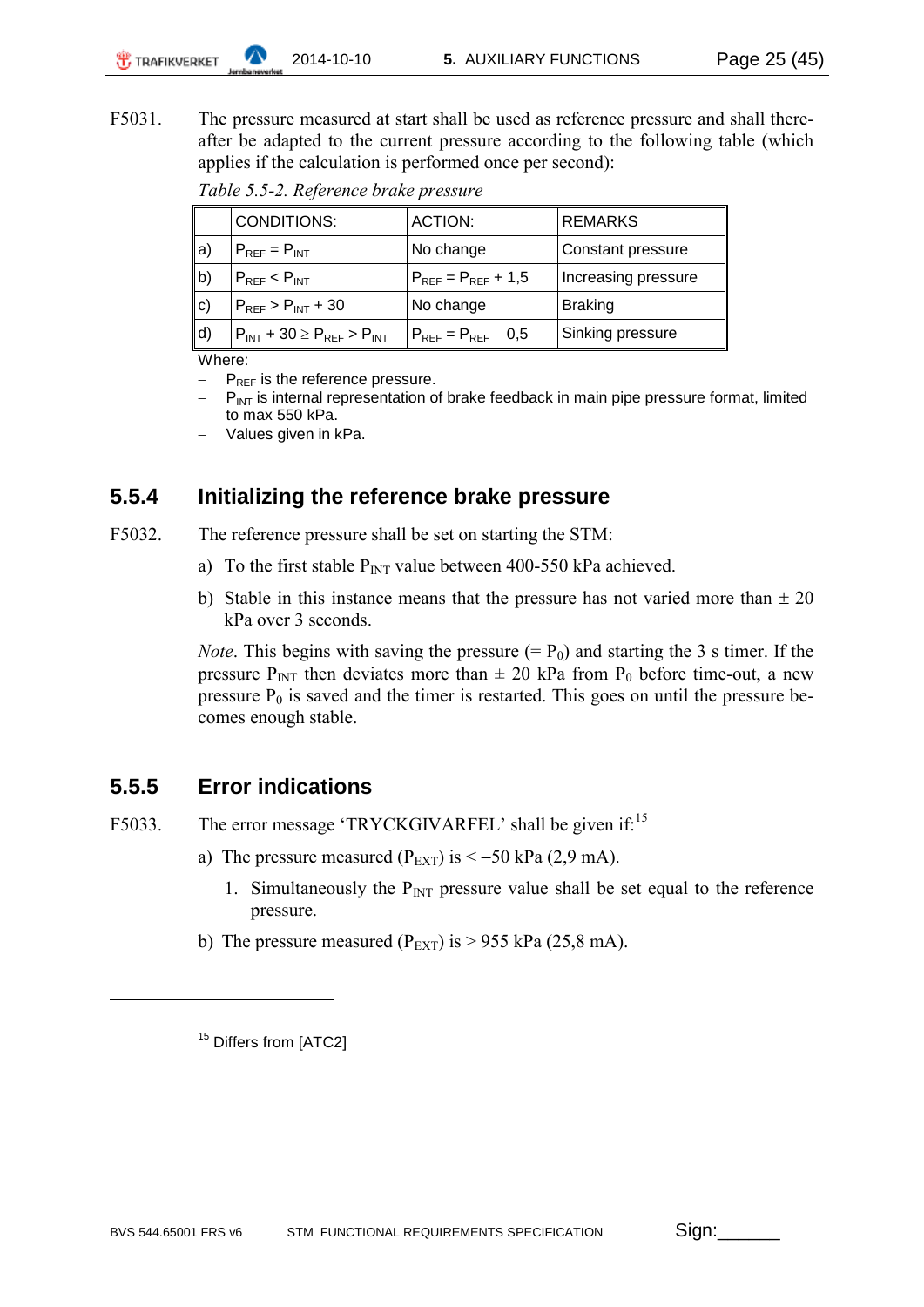*Note.* This check serves to detect hardware failures in the brake status input, and should not react to normal or abnormal pressure variations.

## <span id="page-25-0"></span>**5.5.6 Brake test**

F5034.51a Reserve.

- a) Reserve.
- b) Reserve.

*Note*. The STM-controlled service and/or emergency brake test sequence will not start until the converted pressure ( $P_{INT}$ ) is not between 400-550 kPa, and also has remained steady within  $\pm 20$  kPa for 3 s [5.6.4.5].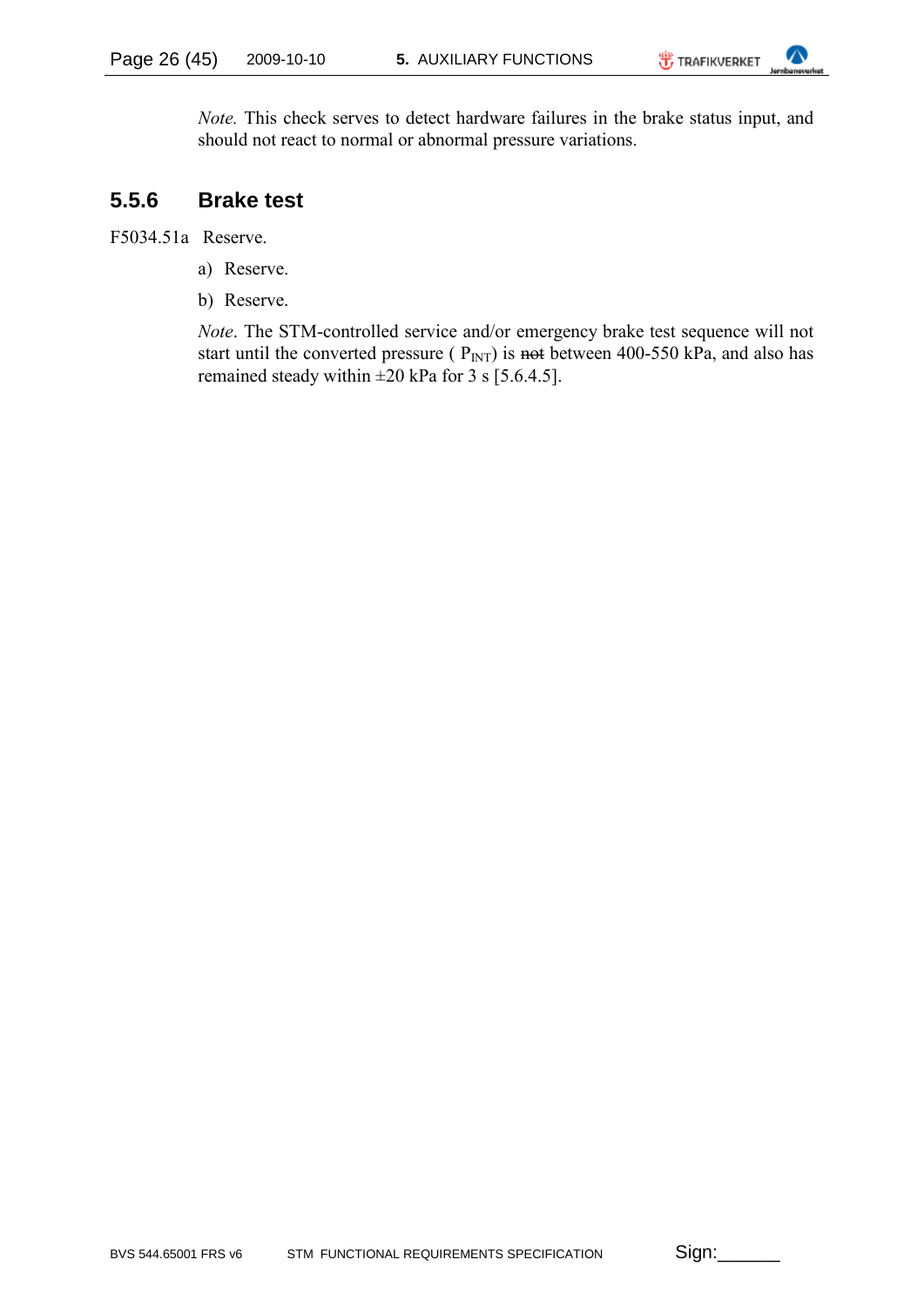## <span id="page-26-0"></span>**5.6 STM START OR STOP**

## <span id="page-26-1"></span>**5.6.1 General**

The operating status of the STM equipment is determined by the ETCS according to cab status, and directly by the STM isolation switch.

The STM can be isolated by setting the STM isolation switch to Off. In this Shutdown state the supply to the STM brake circuits is interrupted, at the same time as the emergency brake valve is fed independently of the STM. The STM computers, however, are still powered.

With the STM isolation switch in position On, the connection of the system is determined by the ETCS according to cab status (A/B/Off). This selects the adequate antenna in some engines. When a cab is activated, the ETCS will request the STM to begin its start test, see below.

## <span id="page-26-2"></span>**5.6.2 STM self test**

The following items are tested:

- a) Internal STM functions
- b) STM ETCS communication<sup>16</sup>

The self test is halted on detecting an error, and the nature of the error is indicated.

- F5035. a) The STM self test shall be performed in Power On state (PO) during the Start of Mission procedure [4.3].
	- b) Parts of this test are also performed during normal operation (all states except NP and FA). Refer to supplier specification.
- F5036. a) The self test shall halt if a failure is detected.
	- b) The current self test position (test number) shall be displayed as specifically as possible.

*Note*. Refer to the supplier specification.

<sup>16</sup> Differs from [ATC2]

 $\overline{a}$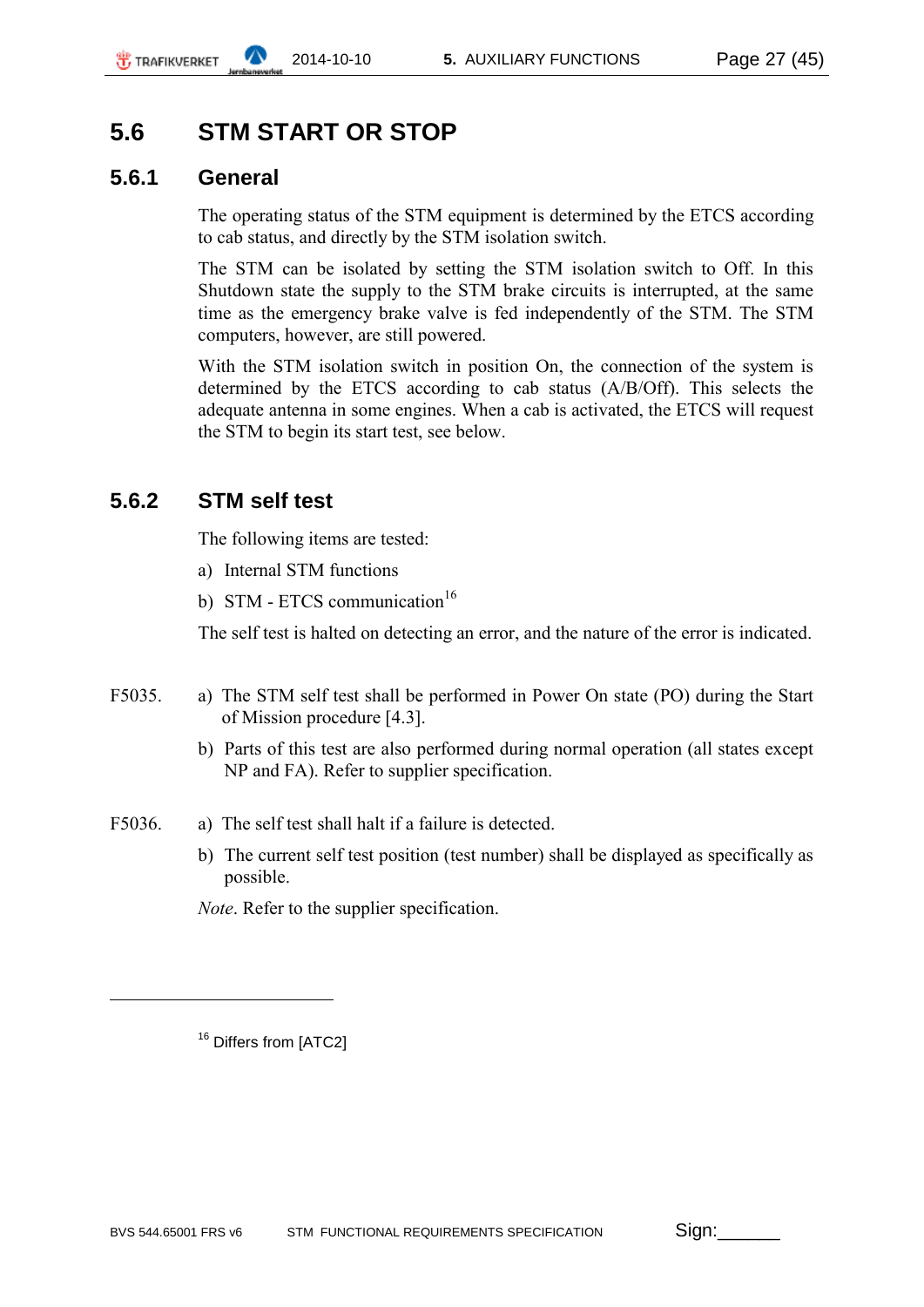F5037. The STM shall ensure that these functions are correctly working:

a) Internal STM functions.

b) The STM - ETCS communication.<sup>17</sup>

*Note.* This test will be specified by the supplier.

F5038. The STM shall establish communication with the ETCS and ensure that this communication works correctly.<sup>18</sup>

## <span id="page-27-0"></span>**5.6.3 STM start test**

The STM start test is equivalent to the ATC-2 startup test position 3 [ATC2] and is accomplished with help by the STM Specific Test Procedure [ESTM].

The start test is executed once during each Start of mission procedure (Data Entry), but only if there is a separate STM antenna. The following test is performed:

– STM transmission test.

F5039.51b The following applies if there is a separate STM antenna:

- a) An STM specific test procedure shall be requested to the ETCS during the Start of Mission procedure. 1. Exception: If ETCS technical mode is equal to NL.
- b) The STM shall carry out the start test even if the antenna is positioned directly above a balise.

*Note.* In this case however, the transmission test uses a slightly different algorithm than usual (specified by the supplier).

- F5040.51a With a separate STM antenna, the **transmission test** shall ensure:
	- a) That TEST1 functions with the transmitter  $=$  On.
	- b) That TEST1 does not function with the transmitter  $=$  Off.
- F5041.51a If there is a separate STM antenna, and if the STM start test fails, the following shall apply:

<sup>17</sup> Differs from [ATC2]

 $\overline{a}$ 

<sup>18</sup> Differs from [ATC2]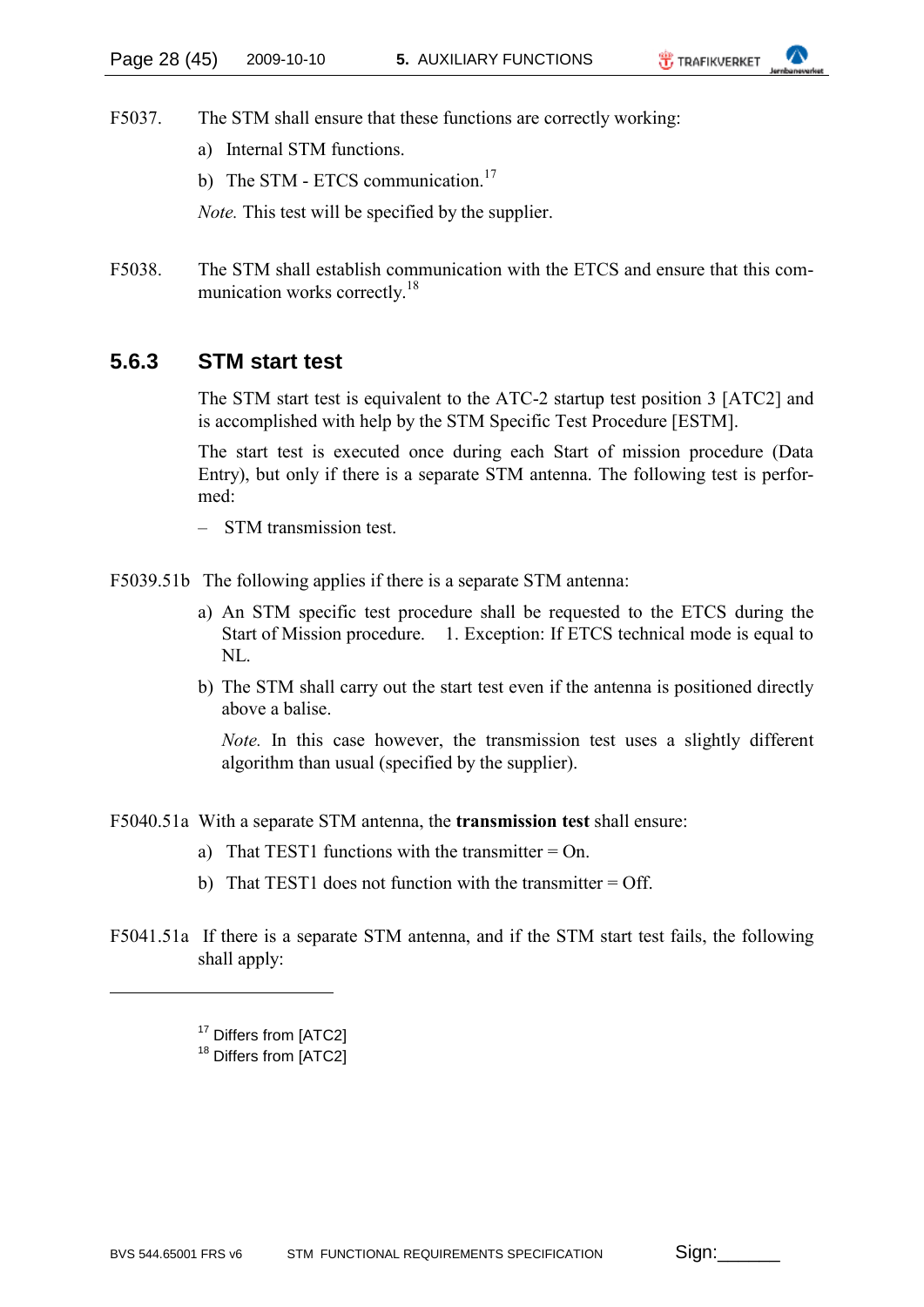- a) An error indication shall be given.
- b) After that, the STM shall enter the Failure state.<sup>19</sup>

## <span id="page-28-0"></span>**5.6.4 STM service brake test – Brake test A**

#### **5.6.4.1 General**

STM service brake test sequence (brake test A):

- A1. STM brake feedback test.
- A2. STM service brake test (via ETCS).

The STM brake test is equivalent to the ATC-2 startup test positions 4, 5 and 6 [ATC2].

The brake test will only be carried out on request from the driver. The brake test should be executed during every mission.

Every test is halted on detecting an error, and the nature of the error is indicated.

The STM uses the ETCS brake interface or a direct connection to the service brake interface for service braking. The service brake test is still regarded as necessary because the deceleration supervision is based upon the ATC2 brake curve model, which relies heavily on the service brake function.

The STM brake test A is equivalent to the corresponding ATC-2 service brake startup test positions.

## **5.6.4.2 Starting Brake test A**

*Note.* The STM brake test is only performed on request by the driver.

- $F5042.51d$  If  $SB<sub>TEST</sub>$  indicates that there is no approved ETCS service brake test method [Table CP], then the STM shall remind the driver to request Brake test A in the following cases: <sup>20</sup>
	- a) The train is stationary and has entered Data Available (DA) during the Start of Mission procedure.
		- 1. Exception. If a direct service brake interface is used [Table CP] Data Available (DA) is not required.

 $\overline{a}$ 

<sup>&</sup>lt;sup>19</sup> Differs from [ATC2]

<sup>&</sup>lt;sup>20</sup> Differs from [ATC2]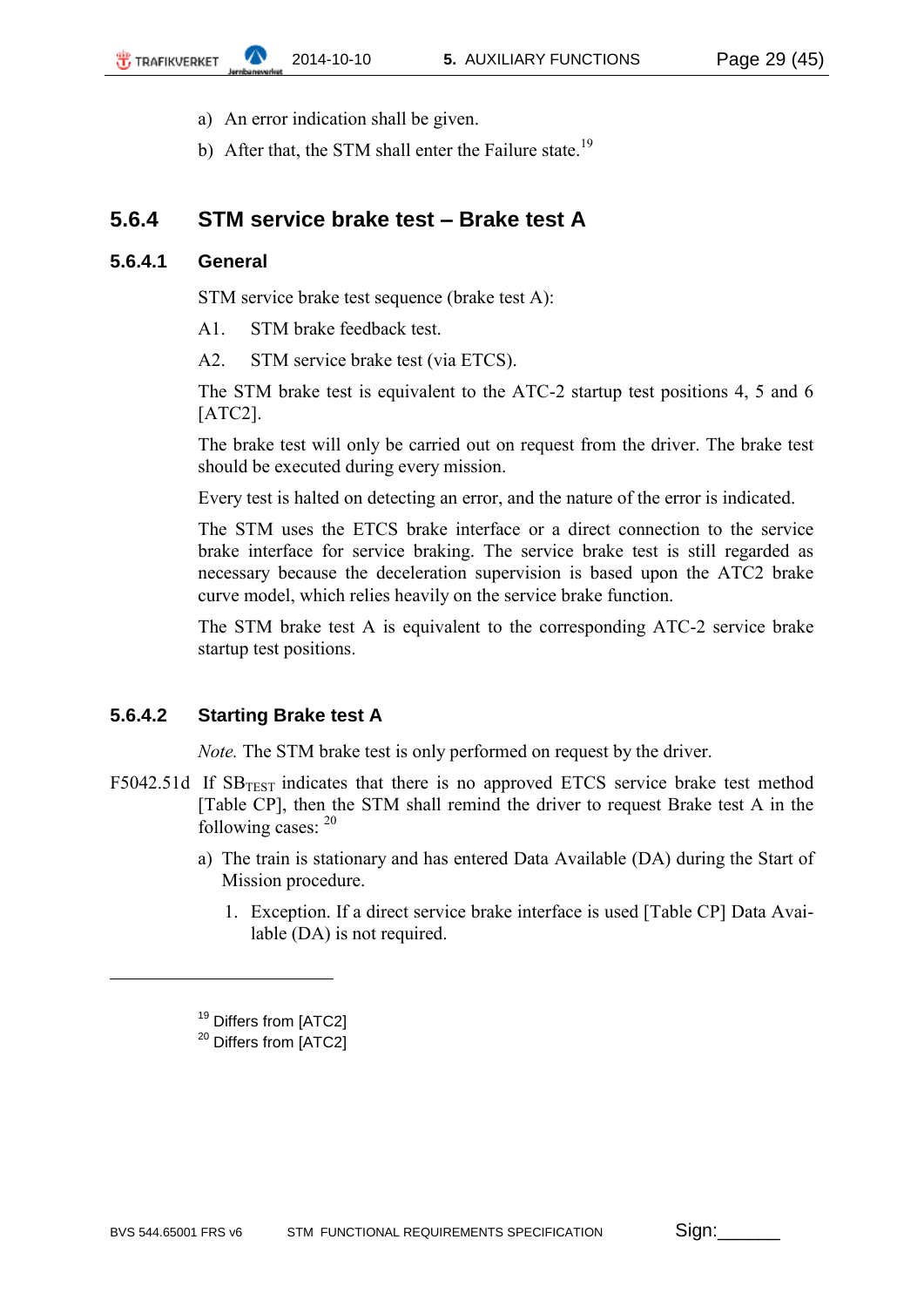∽

*Note.* This applies to cold start as well as change of cab.

- b) No successful Brake test A has been performed since last ETCS Start of Mission procedure  $(T_X = 5)$ , and:
	- 1. The train becomes stationary in state Data Available (DA), or
	- 2. The train passes a border to an ATC2-STM area and has entered Data Available (DA).

F5042A.51b If SB<sub>TEST</sub> indicates that there is no approved ETCS service brake test method [Table CP], the STM shall start Brake test A under the following premises:

- a) The train is stationary,
	- 1. Reserve,

and

- b) The train is in state Data Available (DA),
	- 1. Exception: If a direct service brake interface is used [Table CP] then Data Available (DA) is not required,

and

c) The driver presses the BRAKE TEST button.

A5042A.51o The STM shall start Brake test A under the following premises:

- a) The train is running or stationary, and
	- 1. Exception: If a direct service brake interface is used [Table CP] the train shall be stationary,

and

- b) The train is in state Data Available (DA),
	- 1. Exception: If a direct service brake interface is used [Table CP] then Data Available (DA) is not required,

and

- c) The driver presses the BRAKE TEST button.
- $F5042B.51a$  If  $SB$ <sub>TEST</sub> indicates that there is no approved ETCS service brake test method [Table CP], the STM shall execute Brake test A in the following way:
	- a) The driver shall be informed when the test starts.
	- b) Perform STM brake feedback test (A1) according to [5.6.4.5] below.
	- c) If the previous test was accepted, perform the STM service brake test (A2) according to [5.6.4.3] below.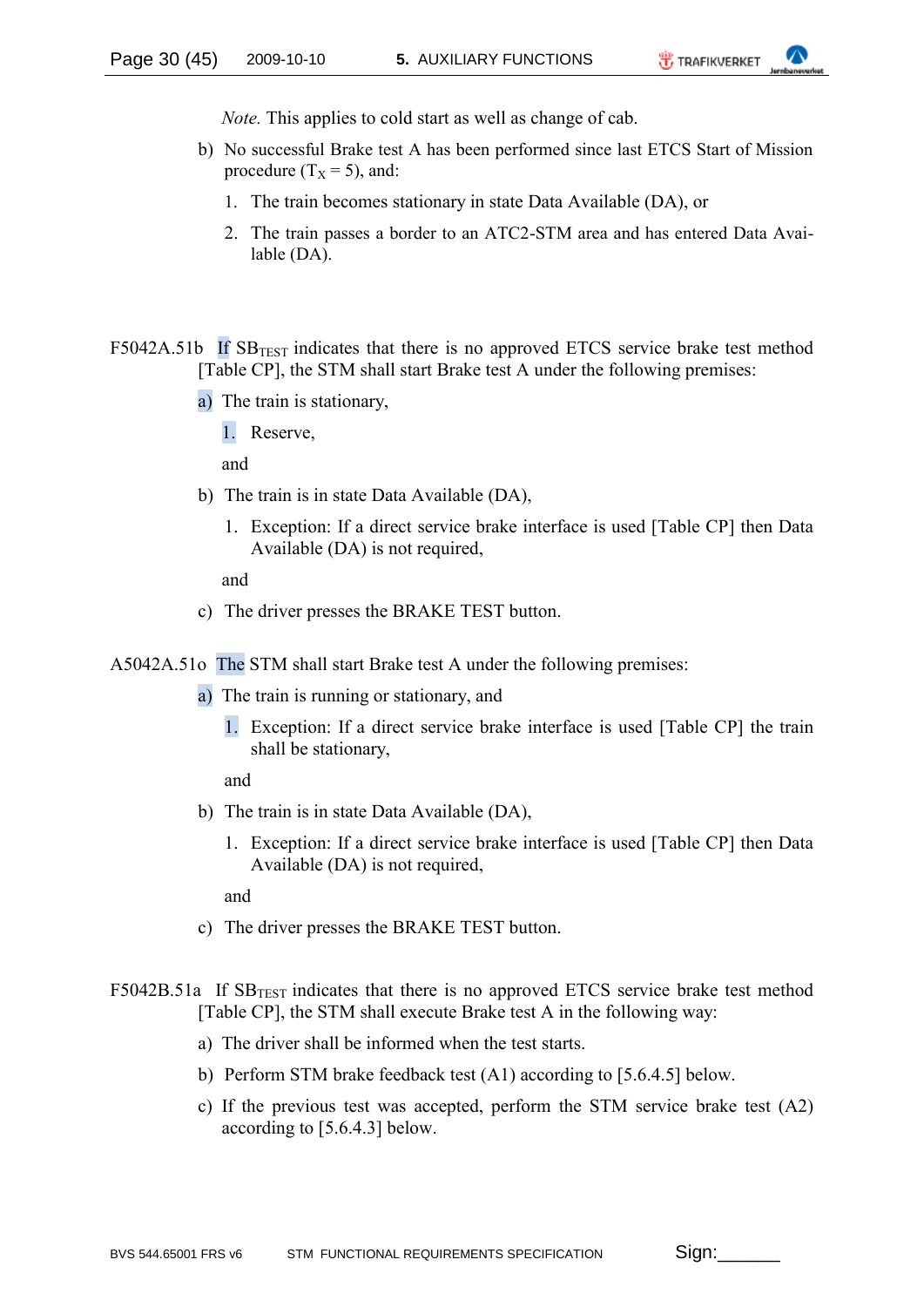## **5.6.4.3 Perform the Service brake test (A2)**

F5042C.52b If the  $SB_{TEST}$  indicates that there is no approved ETCS service brake test method [Table CP], the service brake test shall be performed according to the following:

- a) Order service brake.
	- 1. If direct service brake interface is used according to  $SB_{DRECT}$  [Table CP], order service brake only through that interface.
	- 2. Otherwise, order service brake via the ETCS.
- b) Wait for:
	- 1. Pressure decrease of at least 25 kPa, and
	- 2. Service brake status = applied, if a direct service brake interface is used according to  $SB<sub>DIRECT</sub>$  [Table CP].
- c) Release the service brake.
- d) Wait for a pressure increase of at least 12 kPa.
- e) The test shall be considered as successful if a-d are fulfilled.
- F5043.51b If  $SB$ <sub>TEST</sub> indicates that there is no approved ETCS service brake test method [Table CP]:
	- a) Reserve.
	- b) If the test was successful this shall be shown on the DMI, but no acknowledgement from the driver shall be required.

1. Exception. If the STM emergency brake test (B) is performed directly after the STM service brake test (A), the result shall not be shown.

- c) If any problem was detected, diagnostic information (train position and error indication) shall be shown according to supplier specification, and this information shall remain at least until acknowledged by the driver.
- d) The test result shall be handled according to [5.6.4.4] below.

#### **5.6.4.4 Additional brake delay time**

Depending on the results from Brake test A, an extra delay time  $(T_X)$  of 5 s can be added to the full service brake delay time parameter  $(T_B)$  for deceleration supervision. But this should not alter the originally entered delay time parameter  $T_B$ .

- F5043A.51b If  $SB$ <sub>TEST</sub> indicates that there is no approved ETCS service brake test method [Table CP], an extra brake delay time  $T_X$  of 5 s shall be added to the full service brake delay time  $(T_B)$  for braking curve calculations (but not for other purposes), if:
	- a) The last brake test failed, or
	- b) No brake test has been performed since the last Start of mission procedure.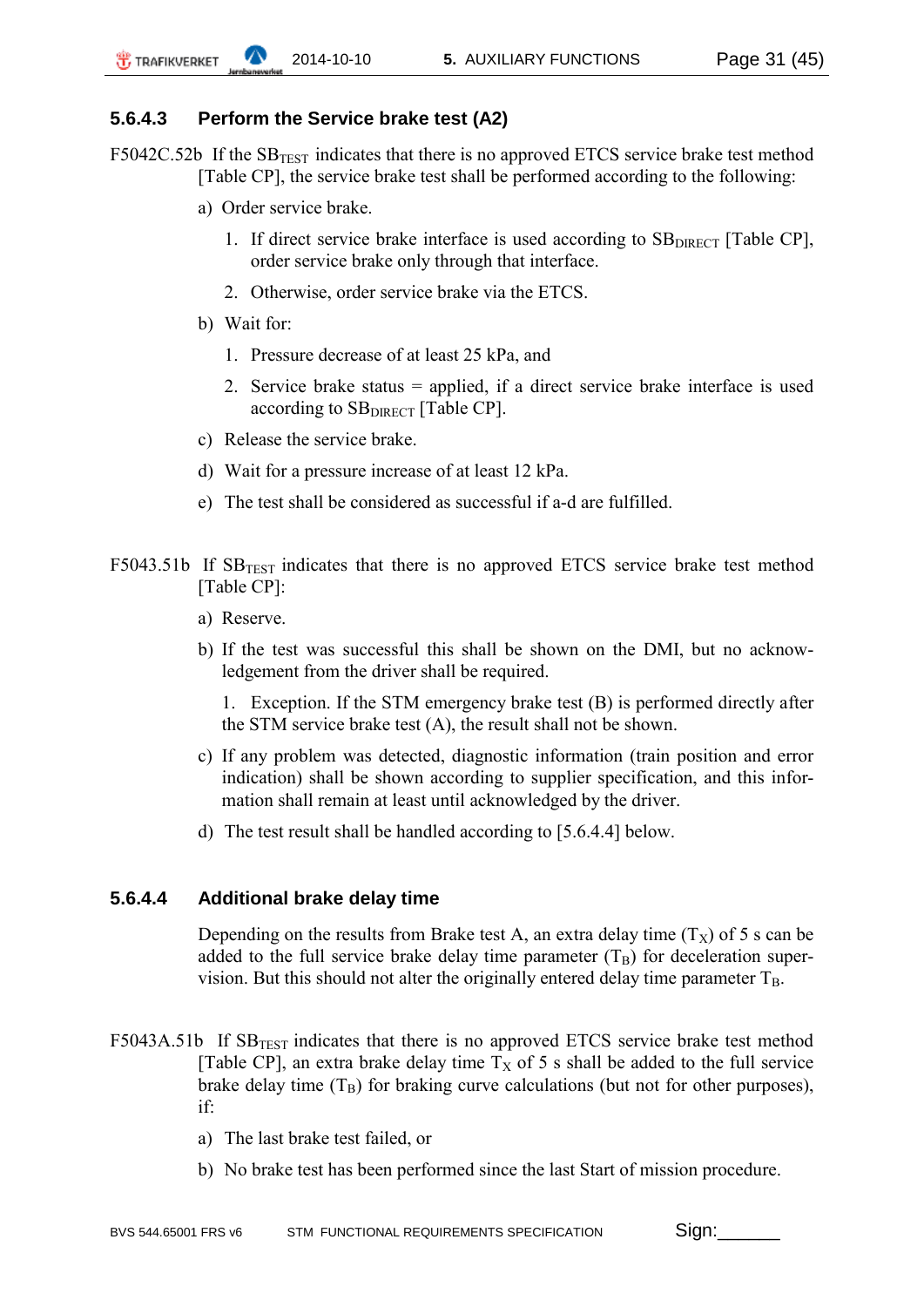**TRAFIKVERKET** 

*Note*. This extra delay time means that in case of STM service brake failure, the resulting emergency brake application will occur 5 s earlier, i.e. at the latest 5 s before the deceleration curve is passed.

- F5043B.52a If  $SB_{TEST}$  indicates that there is no approved ETCS service brake test method [Table CP], or if an extra brake delay time  $T_x$  of 5 s is added to the full service brake delay time (due to service brake failure according to 5.2.5) , the temporarily increased full service brake delay time shall affect the deceleration supervision.
	- a) Tx shall apply until:
		- 1. The brake pressure has been decreased by 60 kPa or more, and
		- 2. The braking curve interval is B or higher.
		- 3. If 1. and 2. are fulfilled, the STM shall emergency brake as soon as the curve DE is reached.

*Note.* This is to ensure brake application by a tested brake at the DE curve.

- b) Tx shall re-appear when one of the following events has occurred:
	- 1. The braking curve is repeated so that its interval changes to A.
	- 2. The braking curve interval returns to Ab.
	- 3.  $V_{TARG} = 0$  km/h and the train speed decreases below  $V_{END}$ .
- c) Exception to a) and b): Deceleration supervision due to braking curve to 80 km/h after balise failure.

*Note*. If Tx is removed according to a) the S<sub>BRAKE</sub> moves towards the deceleration curve in a normal way, which makes it possible for the driver to avoid STM brake intervention when there is a short target distance.

- F5043C. The extra brake delay time  $T_X$  shall be set to 0 s (return to the original delay time parameter  $T_B$ ) when:
	- a) After a successful Brake test A.

BVS 544.65001 FRS v6 STM FUNCTIONAL REQUIREMENTS SPECIFICATION SIGN: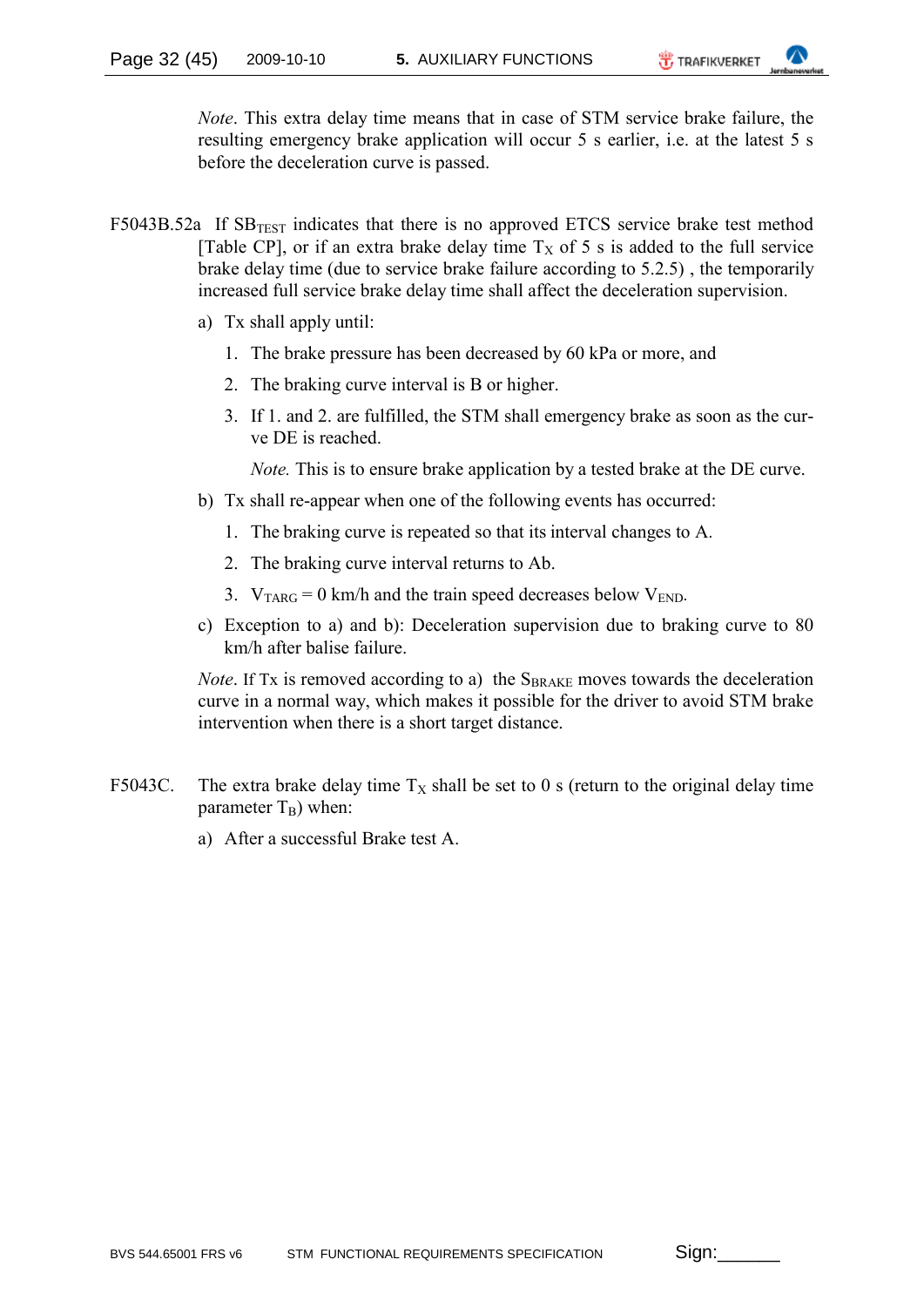### **5.6.4.5 Brake feedback test (A1 or B1)**

- F5044.51b If there is no approved ETCS service brake test method according to  $SB_{TEST}$ [Table CP]:
	- a) The STM brake feedback test  $(A1)$  shall initialize Brake Test A  $[5.6.4.2]$ <sup>21</sup>
	- b) The test shall not be accepted if:
		- 1. The pressure measured ( $P_{\text{EXT}}$ ) is  $\leq -50$  kPa (2,9 mA).
		- 2. The pressure measured ( $P_{EXT}$ ) is > 955 kPa (25,8 mA).

*Note.* This check serves to detect hardware failures in the brake status input, and should not react to normal or abnormal pressure variations.

- c) The test shall finish (proceed with test A2) when:
	- 1. The converted pressure ( $P_{\text{INT}}$ ) is between 400-550 kPa, and
	- 2. The converted pressure ( $P_{\text{INT}}$ ) has remained steady within  $\pm 20$  kPa for 3 s.

*Note*. Refer to [5.6.5.25] below.

d) Reserve.

## <span id="page-32-0"></span>**5.6.5 STM emergency brake test -- Brake test B**

#### **5.6.5.1 General**

 $\overline{a}$ 

This sub-section applies only for trains equipped with a direct STM emergency brake interface.

The STM emergency brake test sequence (brake test B):

- B1. STM brake feedback test.
- B2. STM emergency brake test (own interface).

There is no specific brake test for an STM which is only equipped with ETCS emergency brake interface. This type of braking is supervised every time that the STM orders emergency braking.

<sup>&</sup>lt;sup>21</sup> Differs from [ATC2]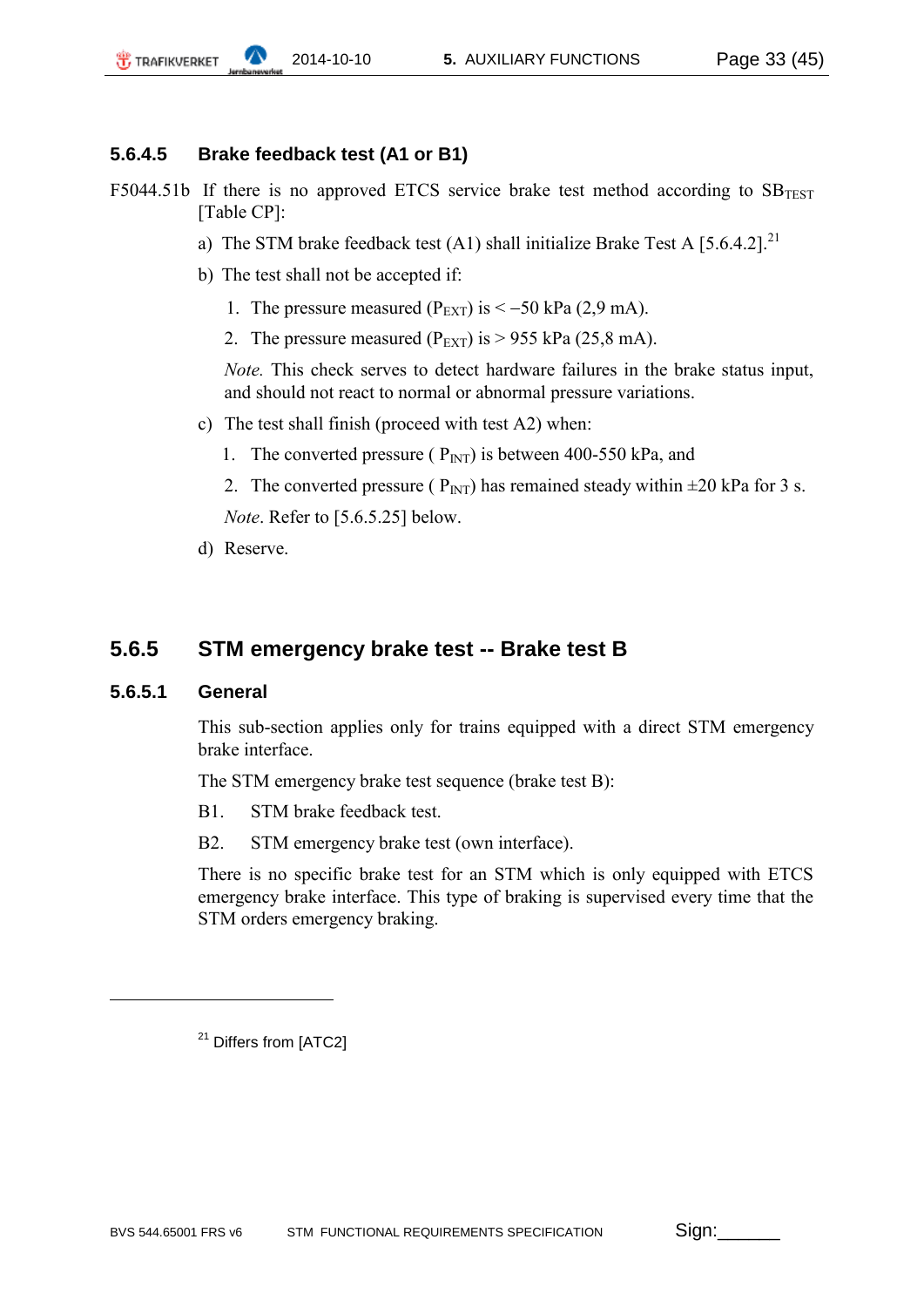∽

The STM brake test B is equivalent to the ATC-2 emergency brake startup test positions.

The brake test should be executed during every mission, or at least once within 24 hours.

Every test is halted on detecting an error, and the nature of the error is indicated.

#### **5.6.5.2 Starting Brake test B**

- F5044A.51o If there is direct STM emergency brake interface according to  $EB_{DIRECT}$  [Table  $CP$ ] and there is no STM service brake interface according to  $SB<sub>DIRECT</sub>$  [Table CP], the following shall apply:
	- a) The STM brake feedback test (B1) shall initialize Brake Test B  $[5.6.5.2.]^{22}$
	- b) The test shall not be accepted if:
		- 1. The pressure measured  $(P_{EXT})$  is  $\leq -50$  kPa (2,9 mA).
		- 2. The pressure measured ( $P_{EXT}$ ) is > 955 kPa (25,8 mA).

*Note.* This check serves to detect hardware failures in the brake status input, and should not react to normal or abnormal pressure variations.

- c) The test shall finish (proceed with test B2) when:
	- 1. The converted pressure  $(P_{\text{INT}})$  is between 400-550 kPa, and
	- 2. The converted pressure ( $P_{\text{INT}}$ ) has remained steady within  $\pm 20$  kPa for 3 s.
- F5045. If the train is equipped with a direct STM emergency brake interface [Table CP] then the STM shall remind the driver to request Brake test B, alternatively automatically perform this brake test in the following cases: $^{23}$ 
	- a) The train is stationary and has entered Data Entry (DE) right after each cold start.
	- b) At change of cab, if there was more than 24 hours since last time.<sup>24</sup>

*Note*. It is allowed to make the test more frequently.

*Note*. If direct STM service brake interface [Table CP] is used, the test will be performed after the brake test A has been finished.

 $\overline{a}$ 

<sup>&</sup>lt;sup>22</sup> Differs from [ATC2]

<sup>&</sup>lt;sup>23</sup> Differs from [ATC2]

<sup>24</sup> Reserve.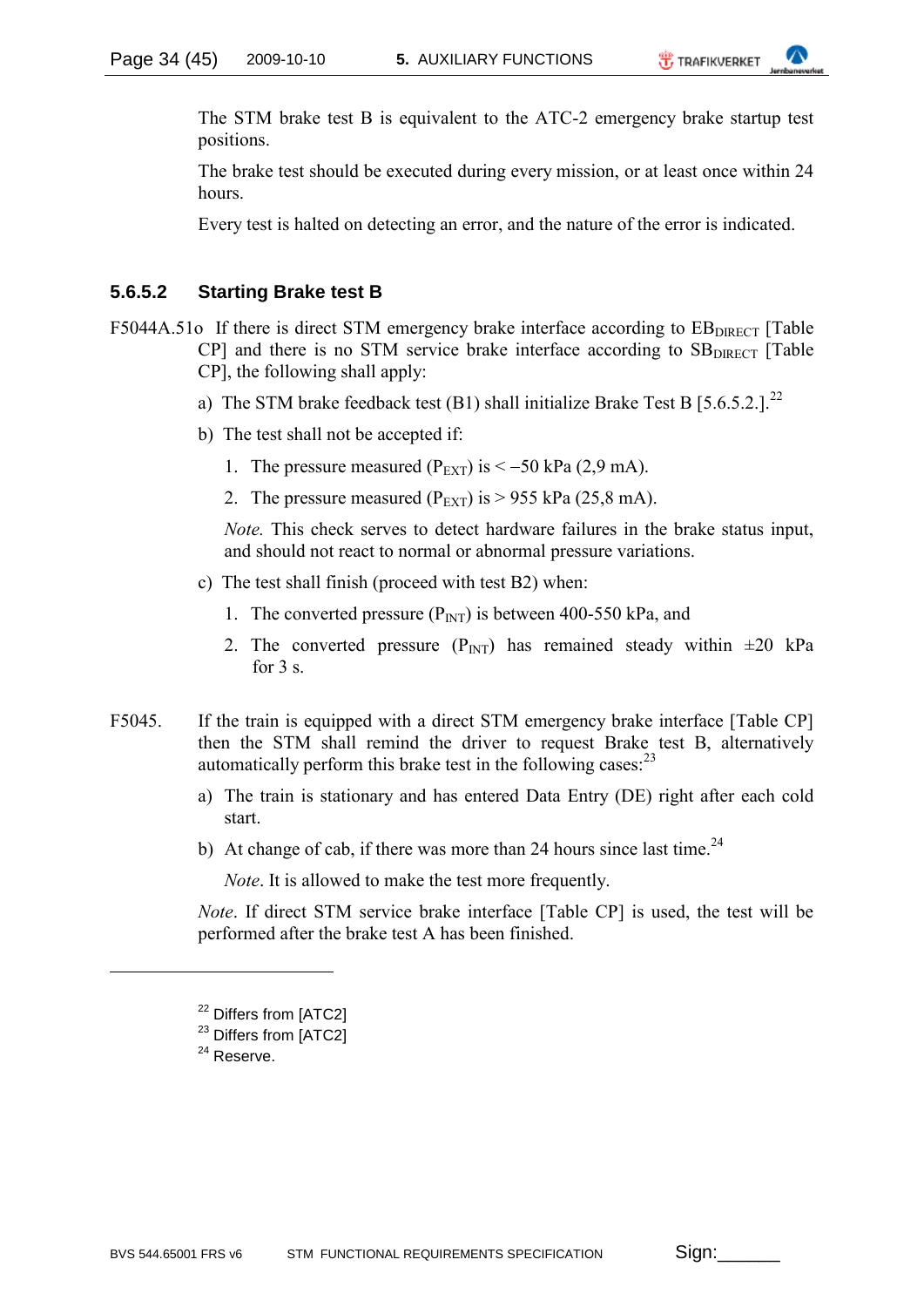- F5045A.51c If a direct emergency brake interface is used [Table CP], the STM shall start Brake test B under the following conditions:
	- a) The train is stationary, and
	- b) The Start of Mission procedure is ongoing or STM shunting is finished , and
	- c) The ETCS is not performing its own emergency brake test at the same time, and
	- d) The driver presses the BRAKE TEST button, or the brake test starts automatically.

*Note*. Reserve.

- F5045B.51b If a direct emergency brake interface is used [Table CP], tThe STM shall execute Brake test B in the following way:
	- a) The driver shall be informed when the test starts.
	- b) If a direct STM service brake interface according to  $SB<sub>DIRECT</sub>$  [Table CP] is not used, perform STM brake feedback test (B1) according to [5.6.4. 5] above.

*Note*. If the STM brake feedback test is already done before the service brake test (via a direct service brake interface), it needs not to be done before the emergency brake test.

c) If the previous test was accepted or if a direct STM service brake interface according to  $SB<sub>DIRECT</sub>$  [Table CP] is used, perform the STM emergency brake test (B2) according to [5.6.5.3] below.

1- If a direct STM service brake interface according to  $SB_{DIRECT}$  [Table CP] is used, the STM emergency brake test (B) shall be performed directly after the STM service brake test (A).

d) The STM shall not leave the Data Entry state until Brake Test B has been performed (if the test has been started).

*Note*. ETCS performs "Standstill supervision" until the Start of Mission procedure has been completed.

## **5.6.5.3 Perform Brake test B**

- F5045C.51a If a direct emergency brake interface is used [Table CP], the emergency brake test shall be started in the following way.
	- a) The emergency brake test (B2) shall be initiated by an emergency brake request direct from the STM to its own emergency brake interface.
	- b) No emergency brake order shall be given to the ETCS.
- F5046.51a Requirements for the emergency brake test**,** if the STM is equipped with an interface of its own [Table CP]**:**
	- a) For brake pipe measurement: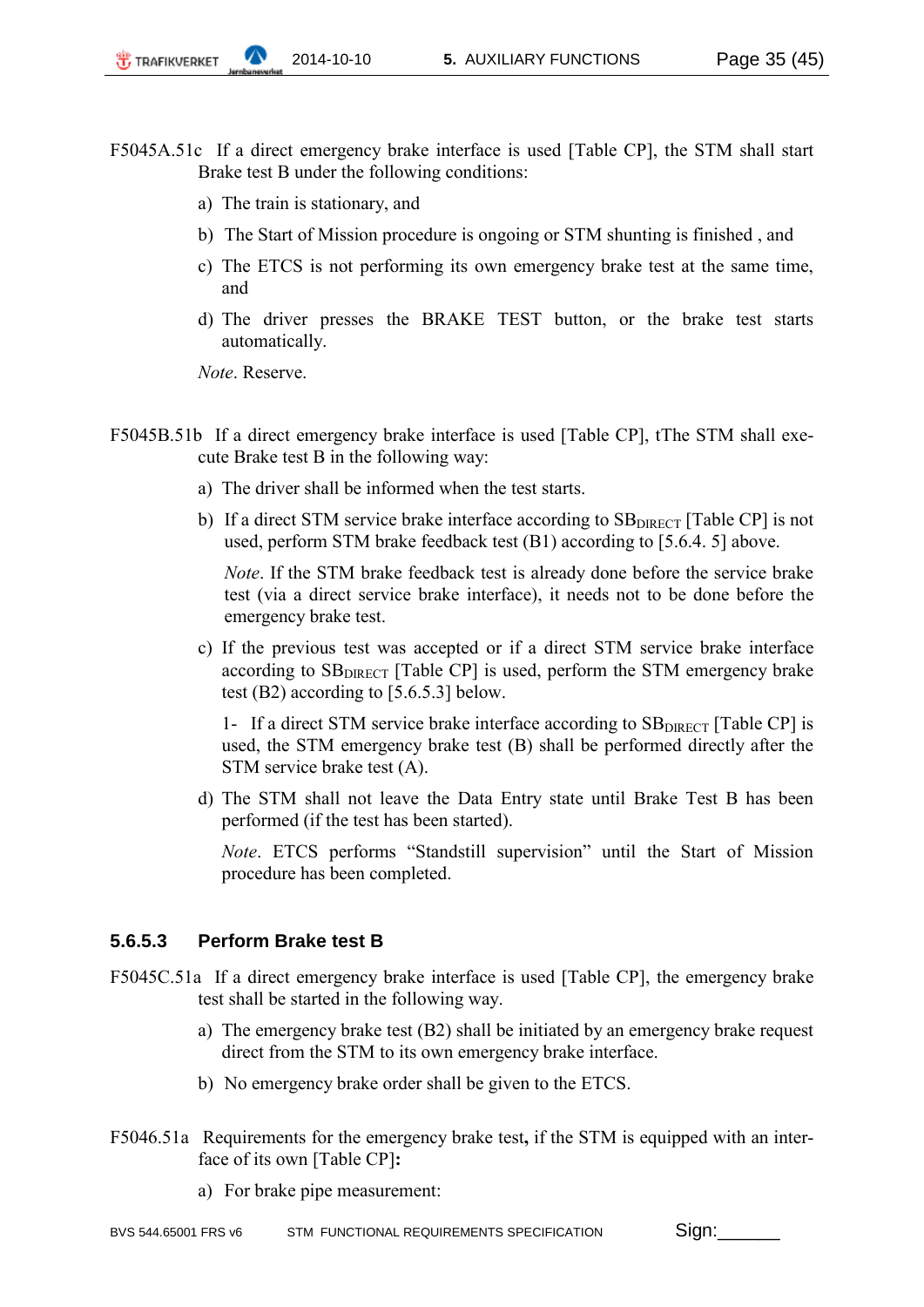$\sqrt{2}$ 

- 1. The valve shall be opened and closed again after 1 s.
- 2. The pressure ( $P_{INT}$ ) shall drop within  $T_{EBCHK}$  seconds after opening of the valve by at least 60 kPa below the momentary pressure measured before opening of the valve, or else the brake test shall halt.
- b) For cylinder measurement:
	- 1. The valve shall be opened and closed again after 2,5 s.
	- 2. The pressure ( $P_{INT}$ ) shall drop within  $T_{EBCHK}$  seconds after opening of the valve by at least 60 kPa below the momentary pressure before opening of the valve, or else the brake test shall halt.

*Note*. An unpowered valve is assumed to be open.

- c) The STM shall also ensure that the emergency brake output circuits are electrically correct during emergency braking.
- d) For any standby computers, only the relay functions shall be checked.

*Note.* c) and d) may be specific for each manufacturer.

- F5047.51a Results of Brake test B.
	- a) The STM shall indicate the brake test results on the DMI.
	- b) Exception to a): If the test was successful this shall not be shown on the DMI.
	- c) If the STM fails the test, diagnostic information according to supplier specification shall be shown until acknowledged by the driver.
	- d) After acknowledgement by the driver, the STM shall proceed to the Failure state (FA).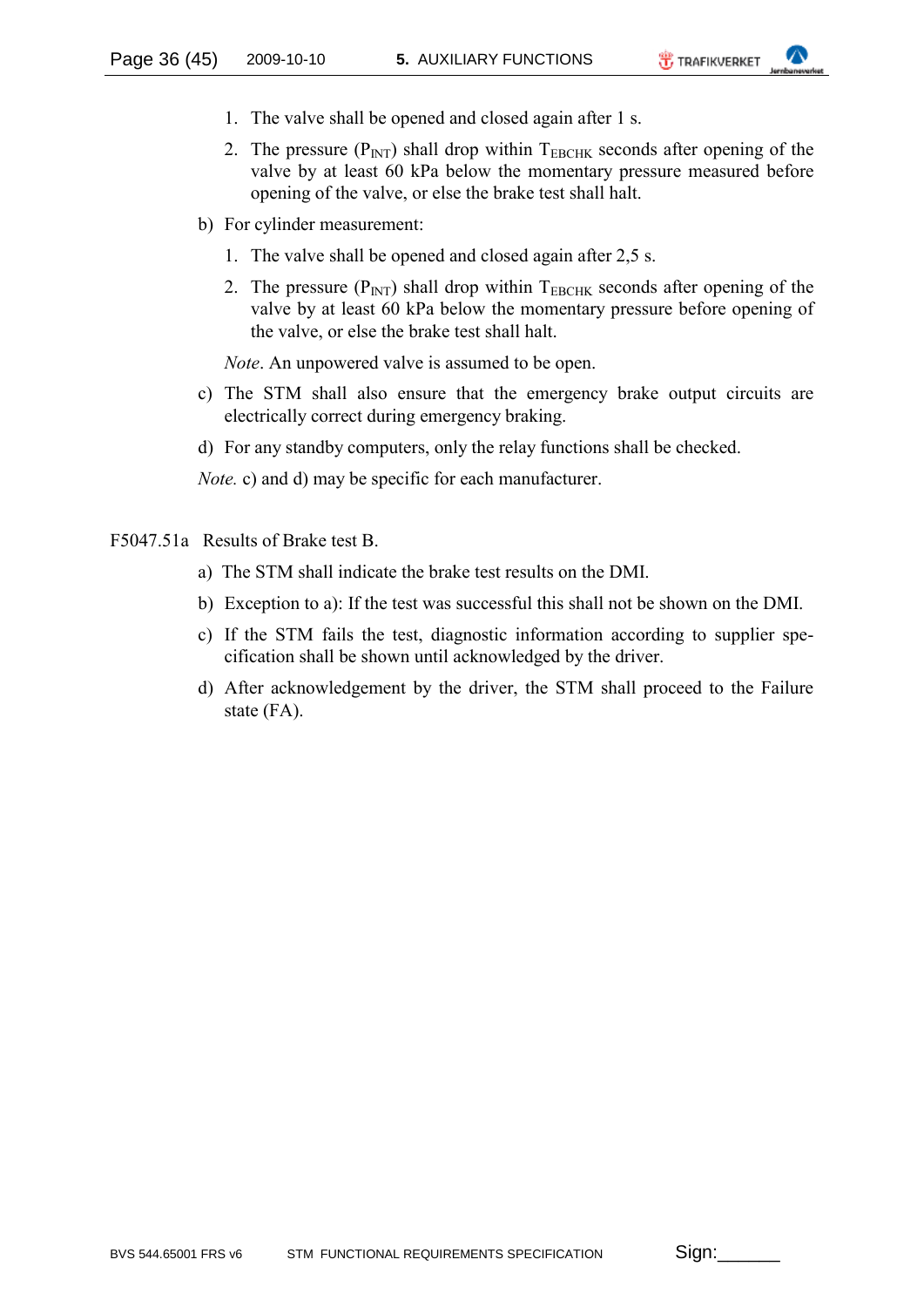## <span id="page-36-0"></span>**5.6.6 Roll-away protection**

This function prevents a train from rolling away without a driver.**<sup>25</sup>**

#### **5.6.6.1 Normal roll-away protection**

- F5048.51a Full or soft service braking depending on  $SB<sub>SOFF</sub>$  [Table CP] shall be applied if all following conditions are fulfilled:
	- a) The train was stationary during  $\geq 1$  second, and
	- b) Then begins rolling up to 5 m, and
	- c) The direction controller is in the Neutral position.
- F5049.51a The message 'RULLNINGSVAKT' shall be indicated while the service braking is applied. $26$
- F5050.51a The service braking shall immediately be released when the message is acknowledged.

### **5.6.6.2 Strict roll-away protection after passing stop**

- F5050A. The strict roll-away protection applies only when:
	- a) There has been an unpermitted stop or landslide passage, and
	- b) The driver has not yet acknowledged the "Bekräfta...." message.
- F5050B. During strict roll-away protection, emergency braking shall be applied if both conditions are fulfilled:
	- a) The train is really stationary (not moving slowly), and
	- b) Then moves 1 m (or more).

*Note*. The direction controller can be in Forward, Neutral or Reverse.

<sup>26</sup> Differs from [ATC2]

 $\overline{a}$ 

 $25$  This function can also detect errors in the direction controller inputs, which could cause the STM system's transmitter to fail until the train has started moving (the transmitter starts normally when the direction controller is set to Forward or Reverse). If this error remained undetected and an odometer error subsequently occurred, then it is possible that neither speed measurement nor balise detection would function without any warning to the driver.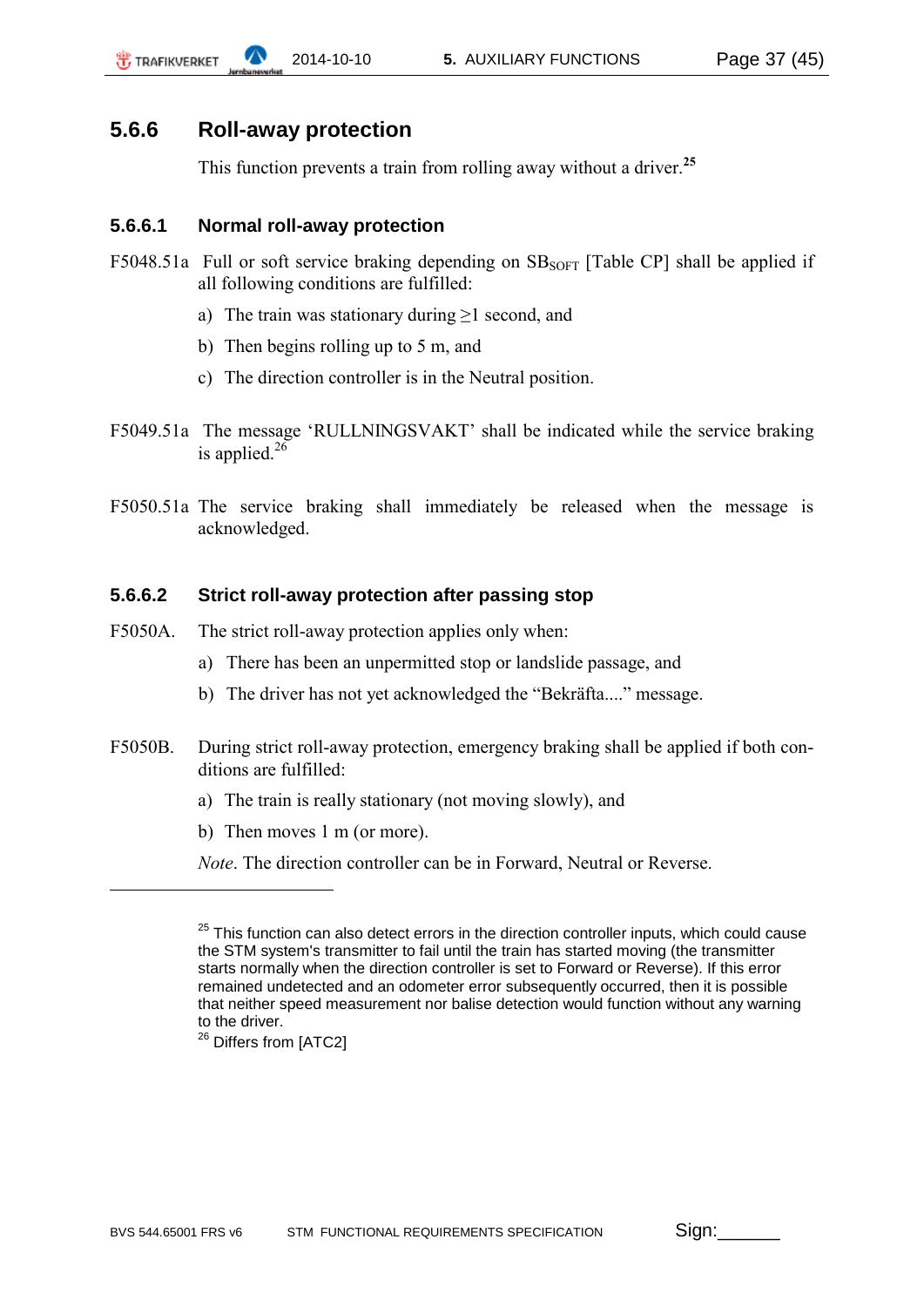∽

## <span id="page-37-0"></span>**5.6.7 Change to resting mode (de-activated cab)**

In a de-activated cab, all indications on the DMI are extinguished and no supervision or braking is performed. This is mainly managed by the ETCS.

Refer to [4.3.13] and to the ETCS specifications.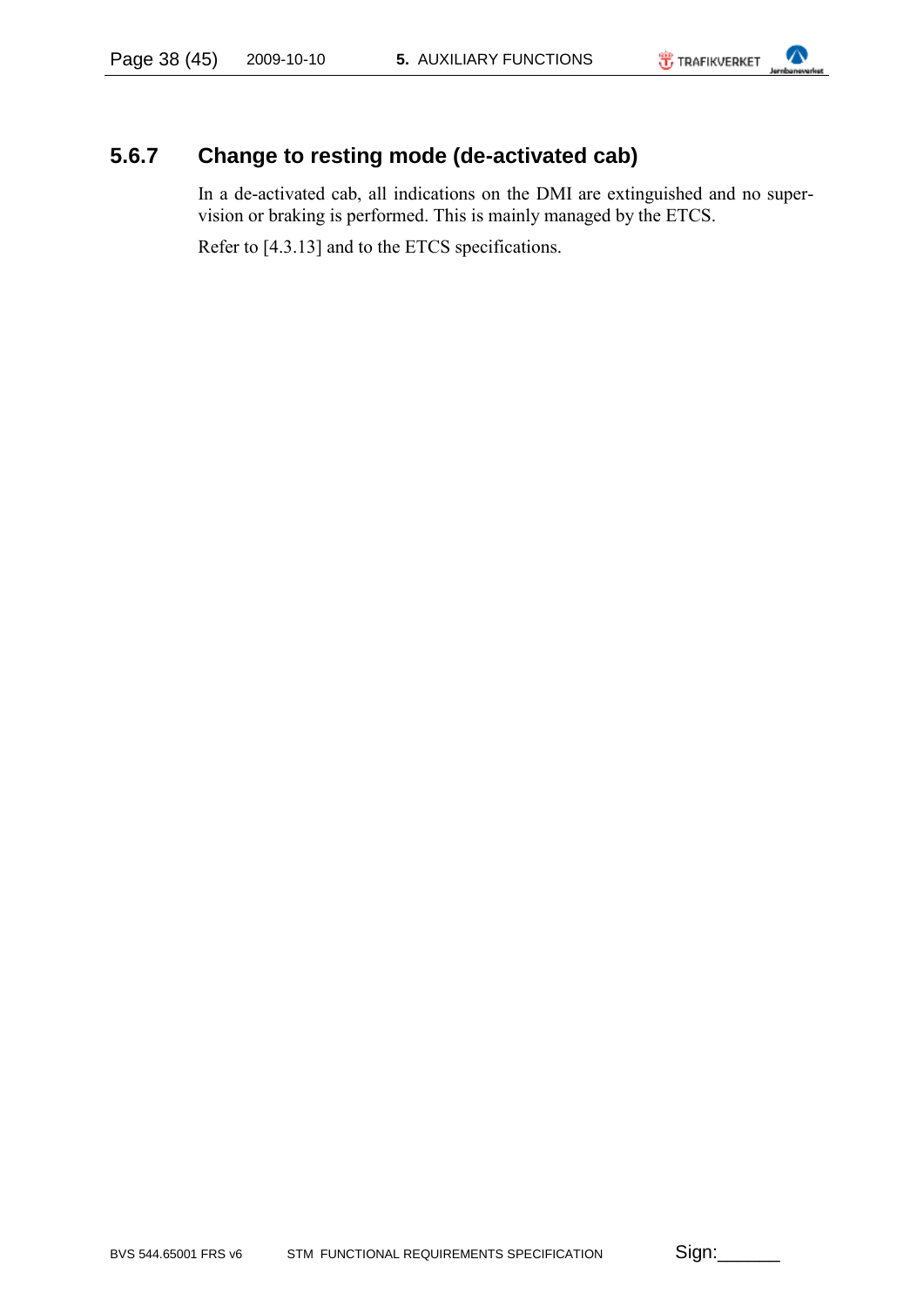## <span id="page-38-0"></span>**5.7 DECELERATION MEASUREMENT**

### <span id="page-38-1"></span>**5.7.1 General**

The deceleration of the train will be measured during every braking process. A new brake percentage is then computed according to the achieved result. This makes it possible for the driver to verify that the entered brake percentage is resonable.

This function has no other implication on the STM. Train parameters, deceleration supervision etc. are not affected.

In the following description, and the associated requirements, all references to brake pressure assume a UIC brake pipe system. For systems with e.g. cylinder pressure measurement the given values are adapted by using the internal pressure variable  $(P_{INT})$ .

## <span id="page-38-2"></span>**5.7.2 Measurement**

As soon as the brake pressure has decreased with more than 60 kPa, and when the brake delay time has passed, the STM starts measuring (logging) pressure, speed and time.

This measurement continues until the difference between the reference pressure and the main pipe pressure becomes less than 40 kPa, or until the train has slowed down below 25 km/h.

The STM calculates the average pressure reduction and the average train deceleration during this period.

Should the average pressure reduction become smaller than 150 kPa, the average deceleration will be recalculated to represent full service braking.

The following figure shows the measurement principles. The following values are assumed:  $T_B = 4$  s,  $P_{REF} = 500$  kPa.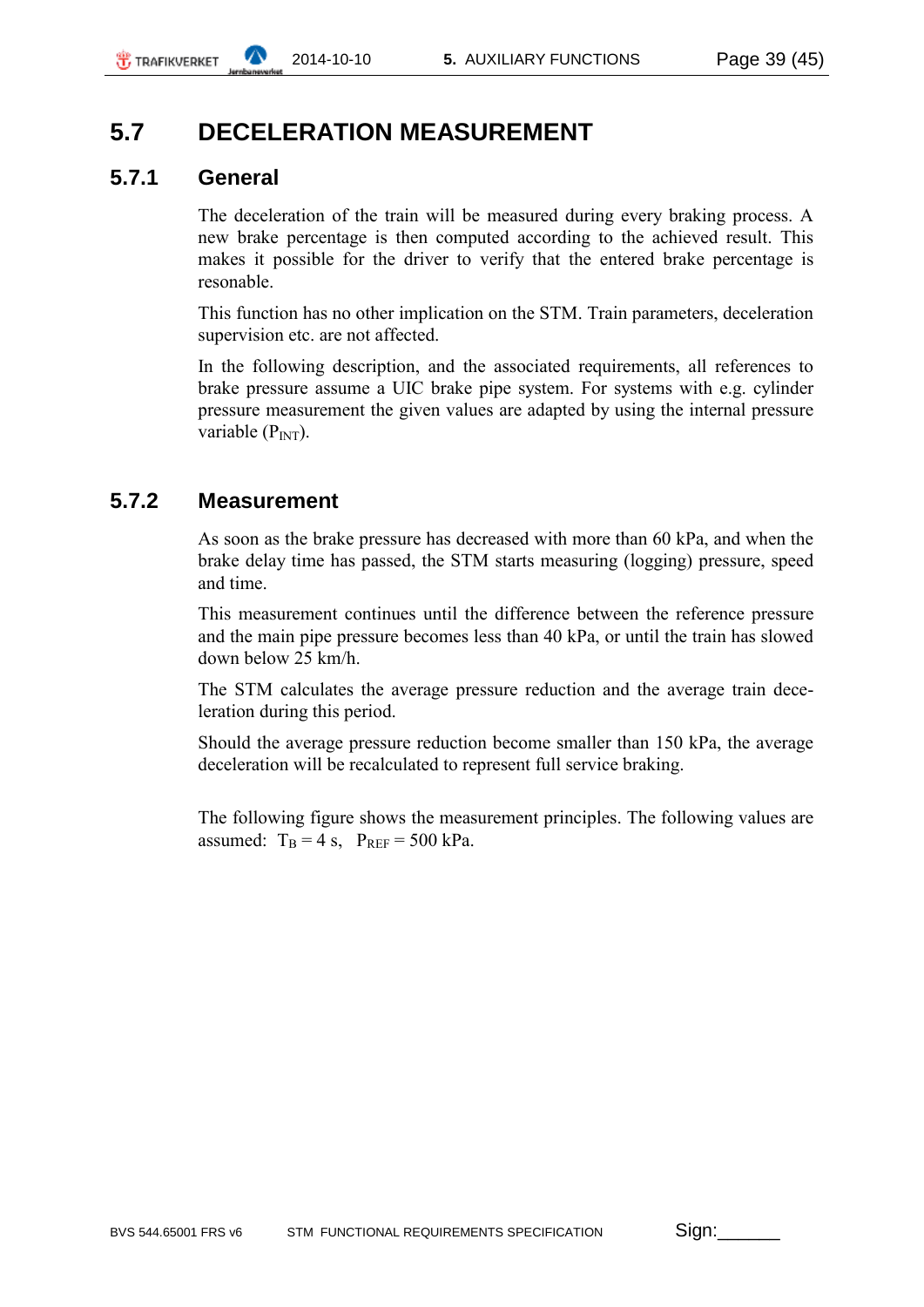*Figure 5.7-1. Deceleration measurement*



F5051. The deceleration measurement shall be started if

- a)  $V_{\text{TRAIN}}$  > 25 km/h, and
- b) The brake pressure  $(P_{INT}) < P_{ref}$  60 kPa (at time t<sub>1</sub>), and
- c) At least 15 seconds has elapsed since the previous measurement was finished. $27$
- F5052. When the delay time is passed after  $t_1$ , i.e. at time  $t_2$ , the train speed shall be measured  $(V_2)$ .
- F5053. a) During the time interval between  $t_2$  and  $t_3$ , the average value of the pressure reduction shall be measured ( $P_{REF}$  -  $P_{INT}$ ).
	- b) During this measurement, the momentary value of  $P_{REF}$   $P_{INT}$  shall be limited to 150 kPa.
- F5054. The train speed is measured once again  $(V_3)$  when:
	- a) The brake pressure ( $P_{INT}$ ) has increased to  $> P_{REF}$  40 kPa (at t<sub>3</sub>), or
	- b) The train has slowed down below 25 km/h, or
	- c)  $t_3 t_1 \ge 60$  s.

*Note.* This means that the measurement will be finished.

 $27$  This is to avoid that the measurement result is erased too early.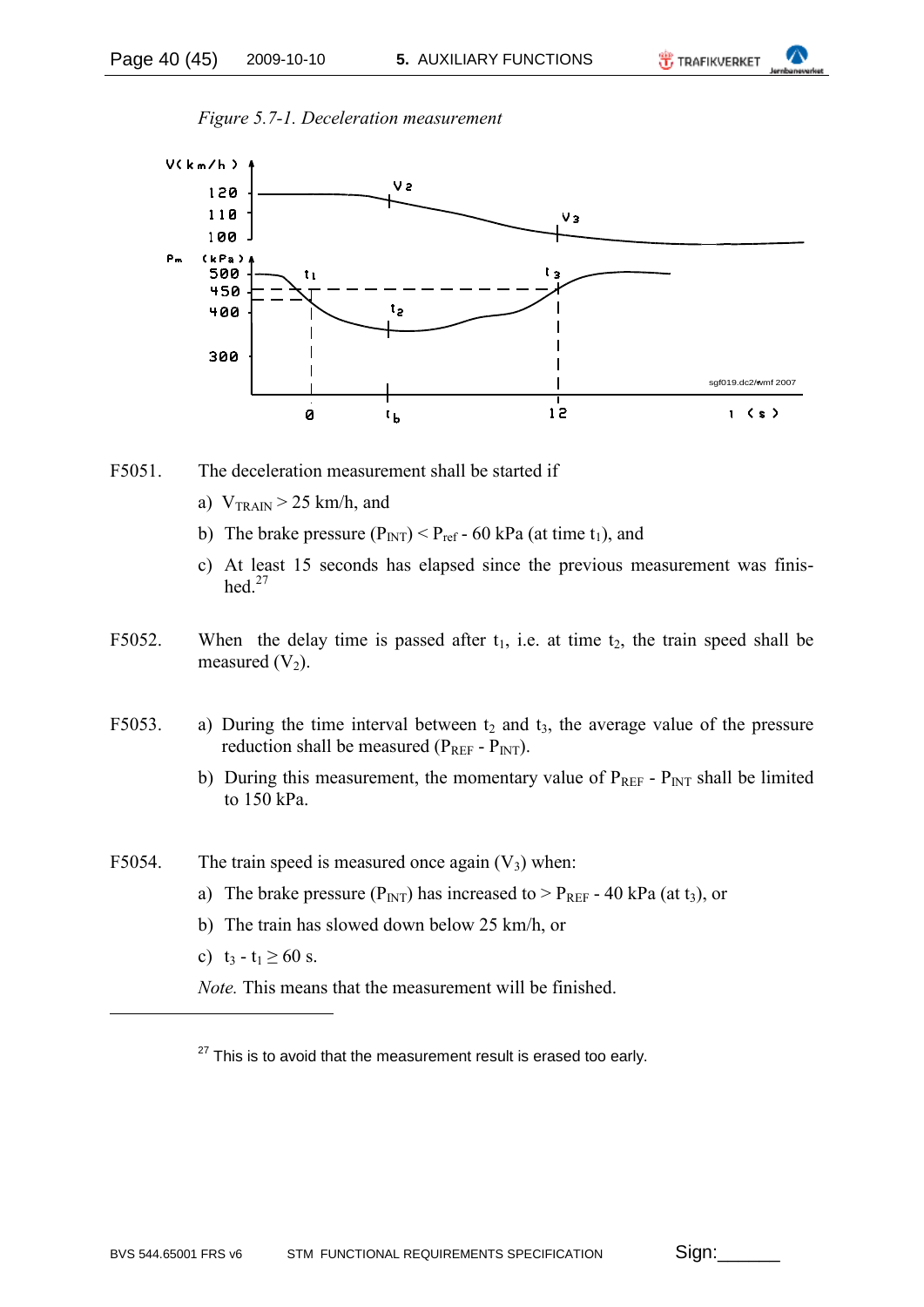#### **TE** TRAFIKVERKET

#### 2014-10-10 **5.** AUXILIARY FUNCTIONS Page 41 (45)

F5055. If  $t_3 - t_2 \ge 4$  s, (successful measurement) the following calculation shall be performed:

$$
B_M = \frac{V_2 - V_3}{t_3 - t_2} \qquad (m/s^2)
$$

where

- $-$  B<sub>M</sub> is the average deceleration from t<sub>2</sub> to t<sub>3</sub>
- $t_2$  and  $t_3$  are the times for the measurement of  $V_2$  and  $V_3$
- $-$  V<sub>2</sub> and V<sub>3</sub> are measured train speeds in m/s.

F5056. The computed value of  $B_M$  shall then be recalculated for full service braking:

$$
B_{FM} = \frac{B_M \cdot 150}{(P_{ref} - P)^{28}} \qquad (m/s^2)
$$

- F5057. a)  $B_{FM}$  shall be used to compute a brake percentage value, rounded down to the nearest whole number  $[4.2.4]$ :<sup>29</sup>
	- 1. Brake position  $P/R$ :  $BP_M = -14,05 + 146,90 \cdot B_{FM}$  (%).
	- 2. Brake position G:  $BP_M = -26,10 + 165.20 \cdot B_F$  (%).
	- b) The resulting brake percentage shall be saved until a new measurement result is achieved.

## <span id="page-40-0"></span>**5.7.3 Indication**

 $\overline{a}$ 

- F5058.51c The following shall occur when the driver presses the button RETARDATIONS-KONTROLL: 30
	- a) If the latest measurement was successful, the result  $BP<sub>M</sub>$  shall be displayed on the indicator UPPMÄTT BROMSPROCENT in %.
		- 1. Values below 30 % shall also be indicated.

<sup>&</sup>lt;sup>28</sup> Average pressure difference

<sup>&</sup>lt;sup>29</sup> Differs from [ATC2]

<sup>&</sup>lt;sup>30</sup> Differs from [ATC2]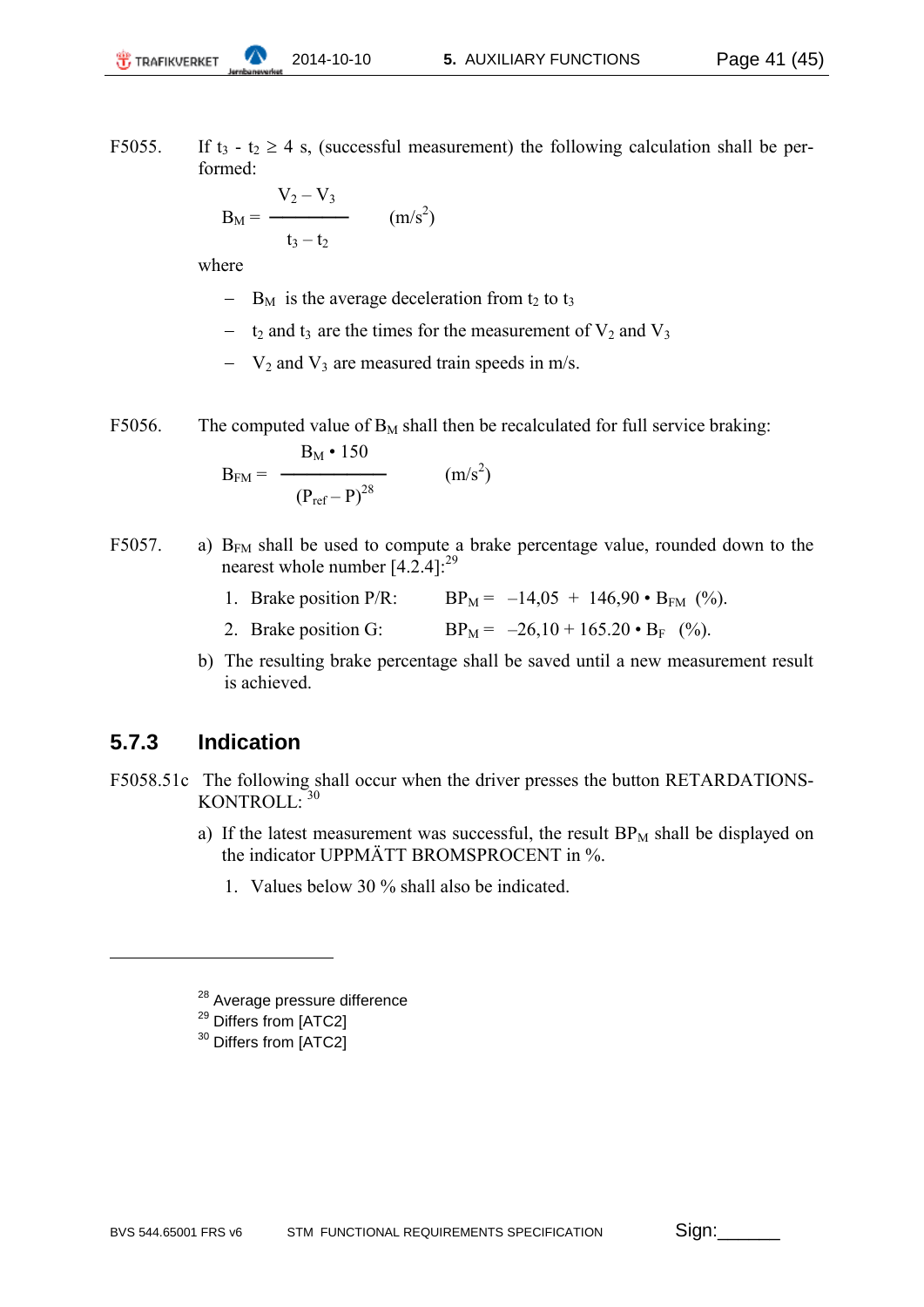∽

- b) Exception to a): The displayed value shall not be higher than  $BP<sub>O</sub>$ , the original STM brake percentage parameter, which was received during the latest train data entry procedure (not after deceleration measurement).
- c) The valid brake percentage parameter (BP) shall be displayed for comparison.

*Note*. If the last measurement failed there is no  $BP<sub>M</sub>$  to display, but  $BP$  is still indicated within parentheses for comparison.

#### <span id="page-41-0"></span>**5.7.4 Updating the brake percentage parameter**

- F5059.51b If DecelMeas in [Table CP] is configured as "enabled, and update of BP is handled also at speed" the following shall apply: Whether the last measurement was successful or not, it shall always be possible for the driver to update the valid STM brake percentage parameter (BP) according to the following rules:  $31$ 
	- a) The displayed brake percentage value may be increased or decreased by the driver, as long as it does not exceed the value of  $BP_0$ .
	- b) If the STM accepts the changed brake percentage value, it shall be entered when the driver presses the button ÄNDRA BROMSPROCENT.
		- 1. This shall be done whether the train is running or not.
	- c) The entered value shall update BP, the valid brake percentage parameter, which in its turn shall update the full service brake deceleration parameter, see also [4.2].
	- d) The new accepted BP value shall not affect  $BP<sub>O</sub>$ .
	- e) The original brake percentage  $BP<sub>O</sub>$  shall only be updated during the normal data entry procedure (while the train is stationary).
- F5060.51c If DecelMeas in [Table CP] is configured as "enabled and update of BP is handled also at speed", the following information to the ETCS shall be handled..
	- a) ETCS shall be informed when the brake percentage parameter BP has changed after an STM deceleration measurement.

*Note.* This information is not used by an ETCS standard equipment.

b) Reserve.

c) Suitable data packet/s shall be used for this purpose.

<sup>&</sup>lt;sup>31</sup> Differs from [ATC2]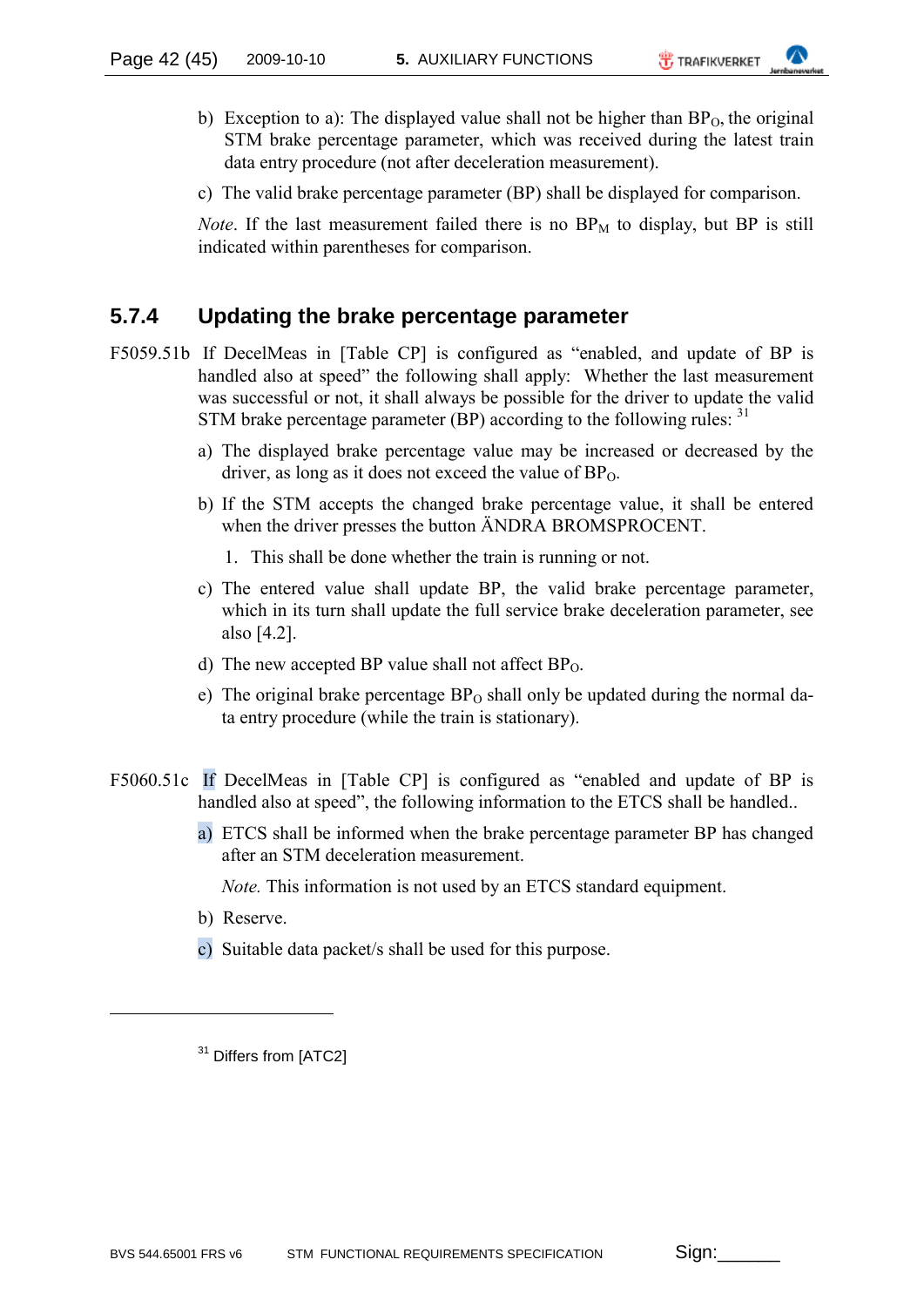#### A5060.51p Reserve.

- a) Reserve.
- b) Reserve.
- c) Reserve.
- F5061.51a If DecelMeas in [Table CP] is configured as "enabled and update of BP is handled also at speed", the following information from the ETCS shall be handled.
	- a) The STM shall be able to receive a changed brake percentage parameter from the ETCS (due to an ETCS deceleration measurement).

*Note.* This information is not given by an ETCS standard equipment.

- b) 1. This shall apply independently of train speed.
	- 2. This shall apply at least in the STM states HS and DA.
- c) Suitable data packet/s shall be used for this purpose.

*Note*. The BP value shall be limited to 170.

- d) Reserve.
- e) The new BP value shall be limited by  $BP<sub>O</sub>$ , the original brake percentage value.
- f) When the new BP has been received, the STM shall recalculate the full service brake deceleration parameter  $B_F$ .

*Note.* This change will not affect any active braking curves.

*Note.* Both the STM and the ETCS save their valid train parameters during their own "resting" periods (while another system is in charge). These parameters can be re-activated when needed*.*

#### A5061.51b Reserve.

- a) Reserve.
- b) Reserve.
- c) Reserve.
- d) Reserve.
- e) Reserve.
- f) Reserve.

*Note*. Reserve.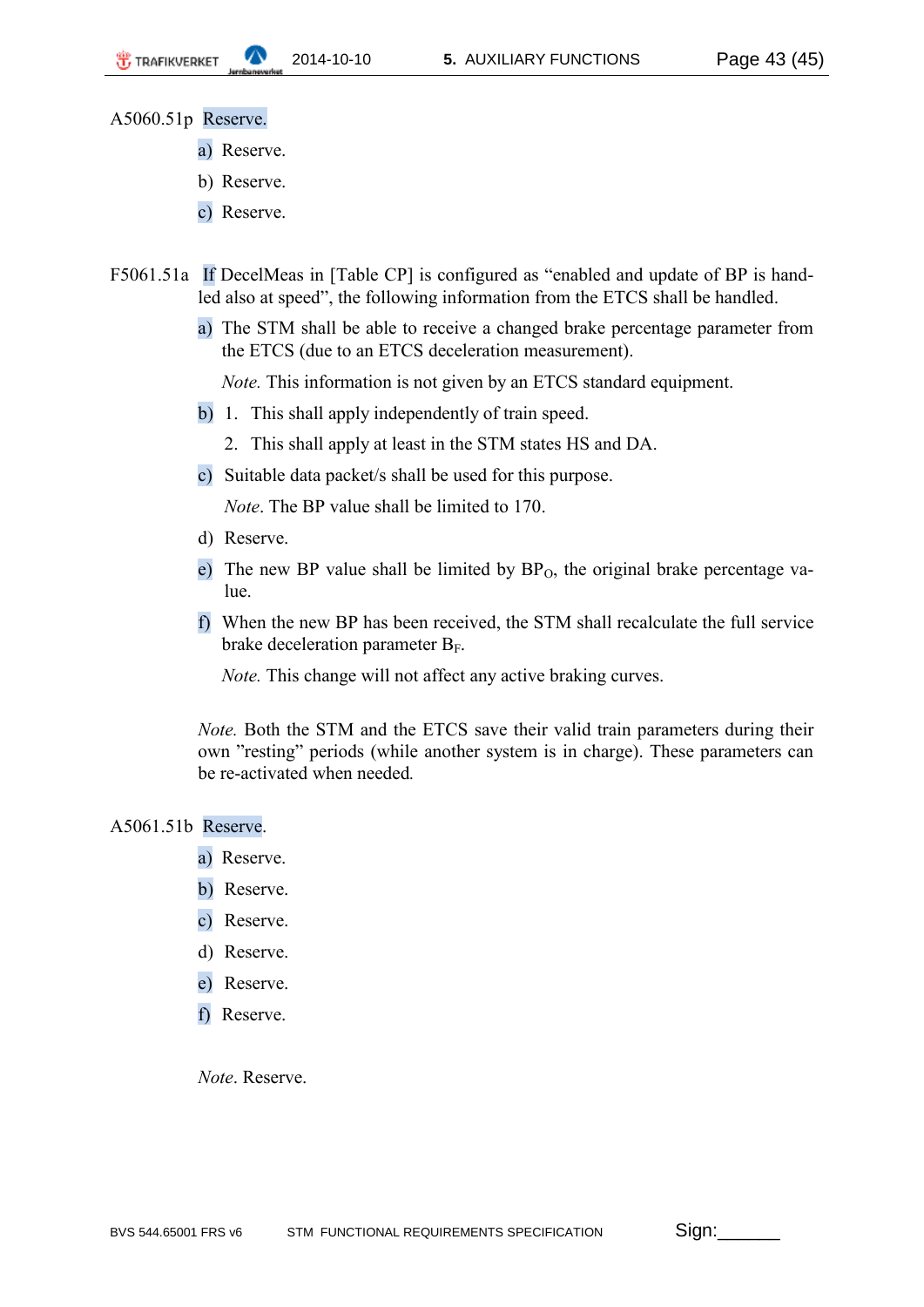$\boldsymbol{\sigma}$ 

(blank)